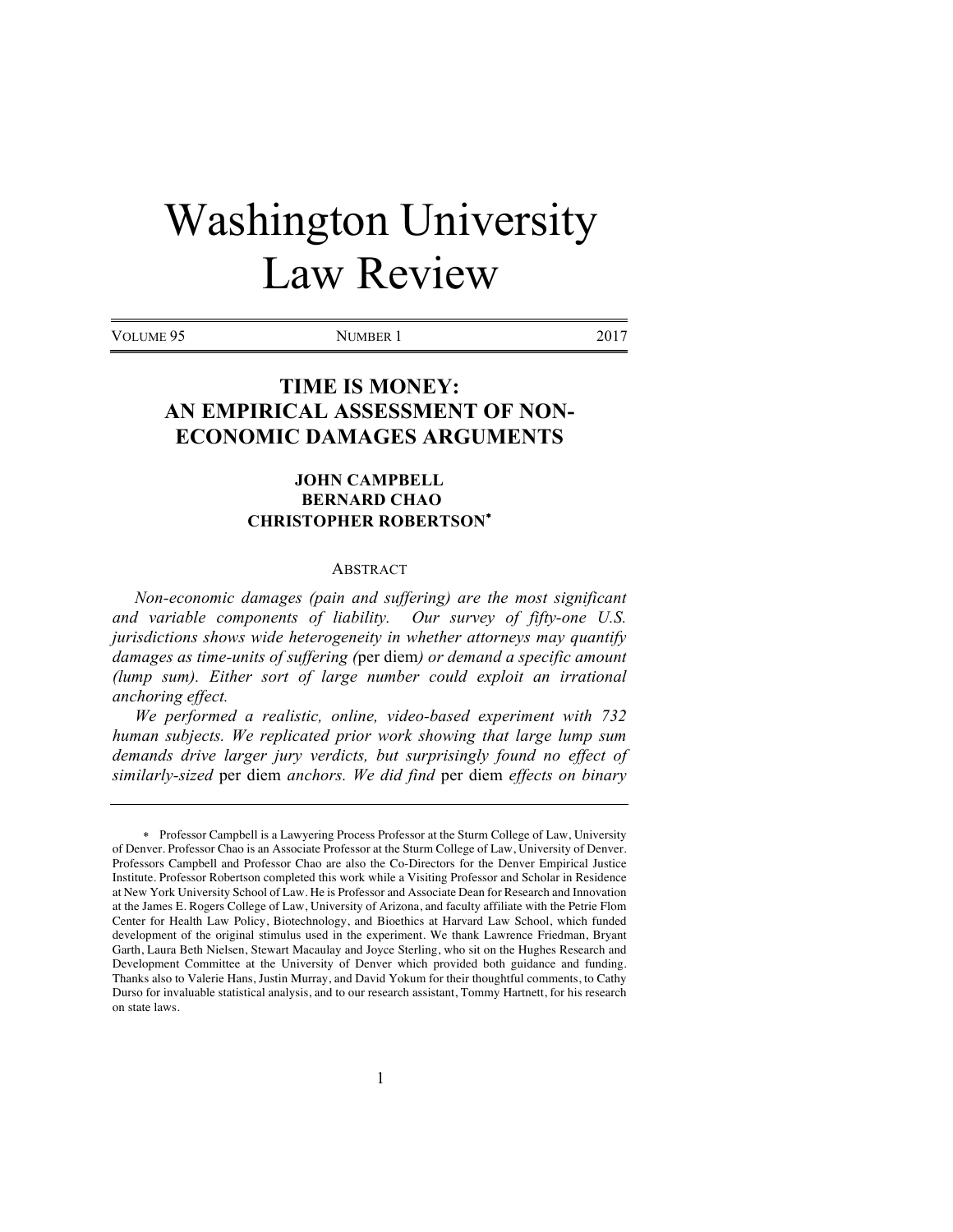*liability outcomes, and thus expected case values, and we discuss potential causal mechanisms, based in the cognitive science literature.* 

*This empirical work contradicts the speculations by scholars and courts that* per diem *arguments powerfully impact damage awards by exploiting juror irrationality. Nonetheless, our data surprisingly shows* per diem *arguments enhancing the expected value of cases by increasing win rates, perhaps because they allow plaintiffs to explain the basis for a large request. This latter dynamic would not seem to justify the proscription currently employed in some jurisdictions.* 

#### TABLE OF CONTENTS

| A. Survey of State Non-Economic Damages Law 33 |  |
|------------------------------------------------|--|
|                                                |  |
|                                                |  |
|                                                |  |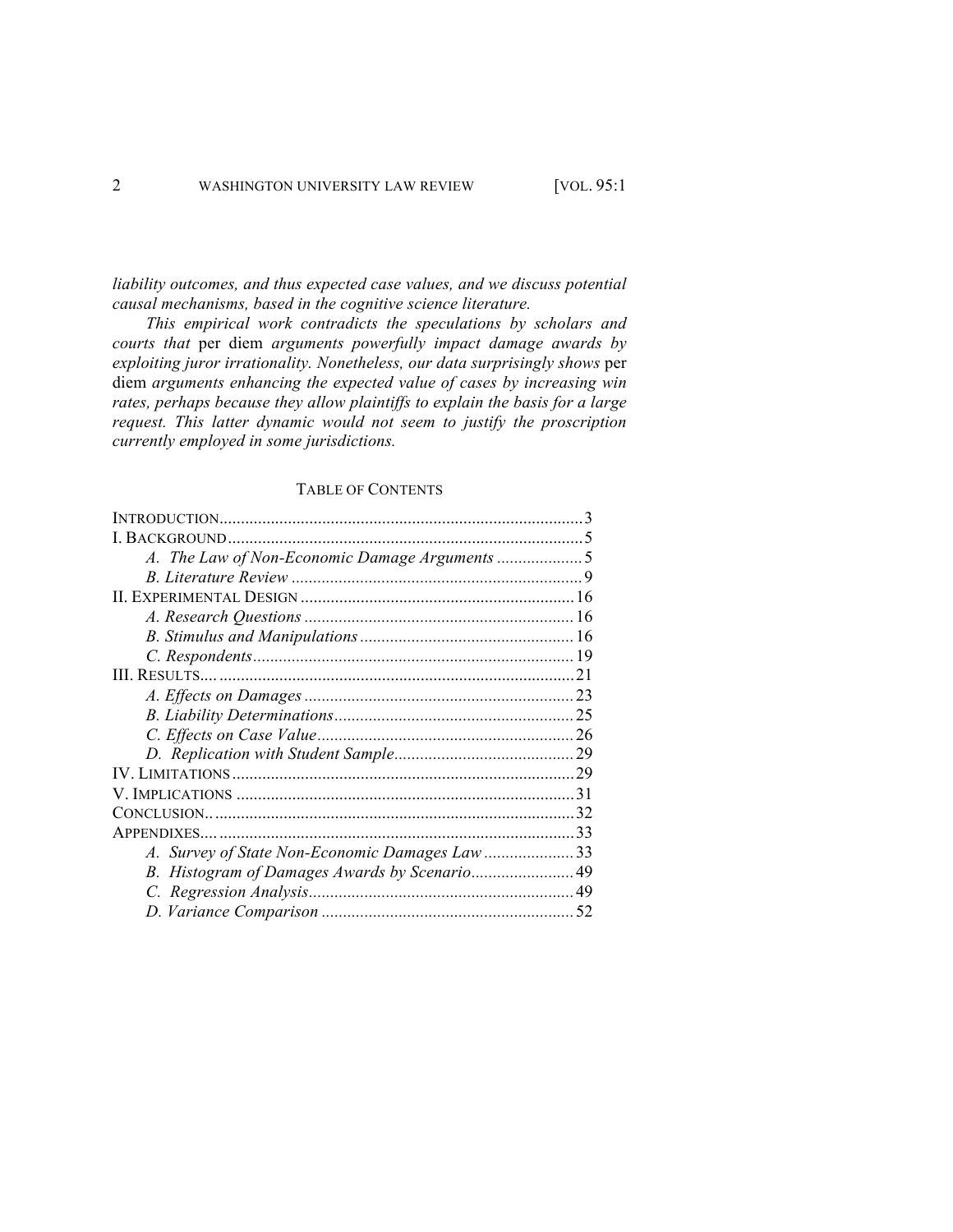#### **INTRODUCTION**

*One of the most difficult tasks imposed upon a jury in deciding a case involving personal injuries is to determine the amount of money the plaintiff is to be awarded as compensation for pain and suffering. No method is available to the jury by which it can objectively evaluate such damages . . . . The chief reliance for reaching reasonable results . . . must be the restraint and common sense of the jury.*

Beagle v. Vasold, 417 P.2d 673, 675 (Cal. 1966) (citing C. MCCORMICK, MCCORMICK ON DAMAGES § 88 (1935))

Flying down a highway at seventy-five miles per hour, the tread on the front left tire of an SUV separates. The SUV crashes, paralyzing the driver. At trial against the tire manufacturer, the plaintiff's attorney argues the design of the tires was negligent, asking the jury to find the defendant liable and to award damages. To support the request for economic damages, the attorney provides the jury with past medical bills, calculates lost wages, and totals other economic harm, such as the need to modify the plaintiff's home to accept a wheelchair. Opposing counsel den ies liability, but argues in the alternative that the economic damages are much lower, providing competing expert opinions. After closing argument, the jury receives jury instructions providing clear guidance on how to determine liability and economic damages. The abiding hope is that a reasonable award allows the tort system to serve its dual purposes of recompense and deterrence.

"Jurors report being deeply challenged by the task of arriving at damage awards."<sup>1</sup> Non-economic damages, which on average account for 50%–80% of the total jury award, are particularly difficult for jurors because they are not tied to bills, lost income or future healthcare costs.<sup>2</sup> They are, instead, an effort to quantify human suffering. And they matter. A retired person who is severely injured may have almost no economic loss, but he or she might suffer in severe pain the rest of his life.

So, what can attorneys say to jurors in closing argument on this important and difficult topic? What impact will their argument have? Could it unfairly swing impressionable jurors grasping for anything to hold onto?

<sup>1.</sup> Valerie P. Hans & Valerie F. Reyna, *To Dollars from Sense: Qualitative to Quantitative Translation in Jury Damage Awards*, 8 J. EMPIRICAL LEGAL STUD. 120, 122 (2011).

<sup>2.</sup> Neil Vidmar, *The Performance of the American Civil Jury: An Empirical Perspective*, 40 ARIZ. L. REV. 849, 881–84 (1998).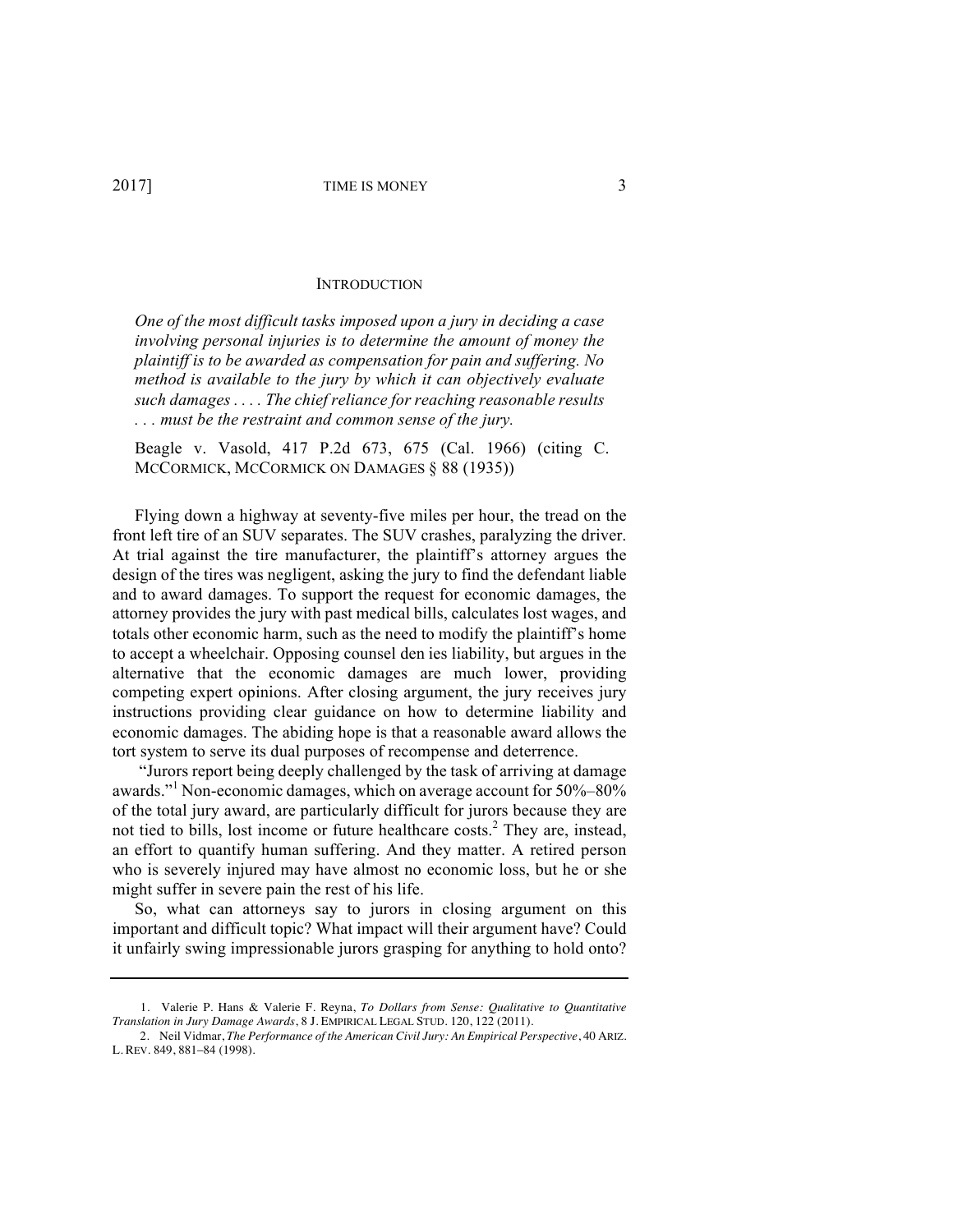Could arguments about damages could seep into findings on liability?

These questions matter for plaintiffs, defendants, the justice system, and society as a whole. Yet, courts have embraced wildly differing, contradictory approaches to how attorneys may address non-economic damages in closing argument.<sup>3</sup> In particular, courts differ on whether the attorney is permitted to break down the years that the plaintiff will suffer with her injuries and disabilities into smaller units of months, days, or even minutes—a rhetorical strategy known as a "*per diem* argument" (even when not limited to days in particular). Some courts allow *per diem* calculations of the amount of time a person will suffer but prohibit suggesting a particular dollar amount (e.g., "plaintiff has 2,225,000 minutes of suffering left in his life; award what you think is fair"). Others allow a lump sum demand but no *per diem* calculation to support it (e.g., "please award \$4,000,000 for pain and suffering"). Still others allow both approaches together—an argument that quantifies how long the plaintiff will suffer in a unit of time then multiplies it by a fixed amount in order to support a total demand (e.g., "58,240 hours left to be awake and in pain multiplied by \$7.50 per hour, supporting an award of \$436,000"). Finally, some states forbid attorneys from saying anything at all about the time a person will suffer or an appropriate amount, leaving the work entirely to the jury.

Each regime is purportedly justified by assumptions about how lump sum and *per diem* calculations will impact a jury.<sup>4</sup> Some courts speculate that *per diem* calculations will give jurors a false sense that damages are certain, and this will result in runaway awards. $5$  Other courts speculate that *per diem* calculations help jurors quantify pain and suffering damages, as they provide jurors with guidance when deciding a difficult issue.<sup>6</sup>

These are of course empirical questions. This article provides a complete index of the contradictory legal regimes by classifying every state and then randomly assigning mock jurors into one of the regimes, controlling all other information presented. After exposing jurors to a rich forty-minute trial stimulus, including all components of a real trial and legally-

<sup>3.</sup> *See infra* Part II. A.

<sup>4.</sup> *See generally* Shari Seidman Diamond et al., *Juror Judgments About Liability and Damages: Sources of Variability and Ways to Increase Consistency*, 48 DEPAUL L. REV. 301, 318 (1998).

<sup>5.</sup> *See* Caley v. Manicke, 182 N.E.2d 206, 208 (Ill. 1962). The Supreme Court of Illinois laid out its reasoning for allowing lump sum arguments, but not *per diem*. In holding that the *per diem* argument is improper, the court states that such arguments create "an illusion of certainty" that is not inherent in pain and suffering. *Id.* at 208.

<sup>6.</sup> *See, e.g.*, Louisville & Nashville R.R. Co. v. Mattingly, 339 S.W.2d 155, 161 (Ky. 1960) (holding that if jurors have to put exact figures on pain and suffering, then attorneys should be able to provide guidance on how to do so).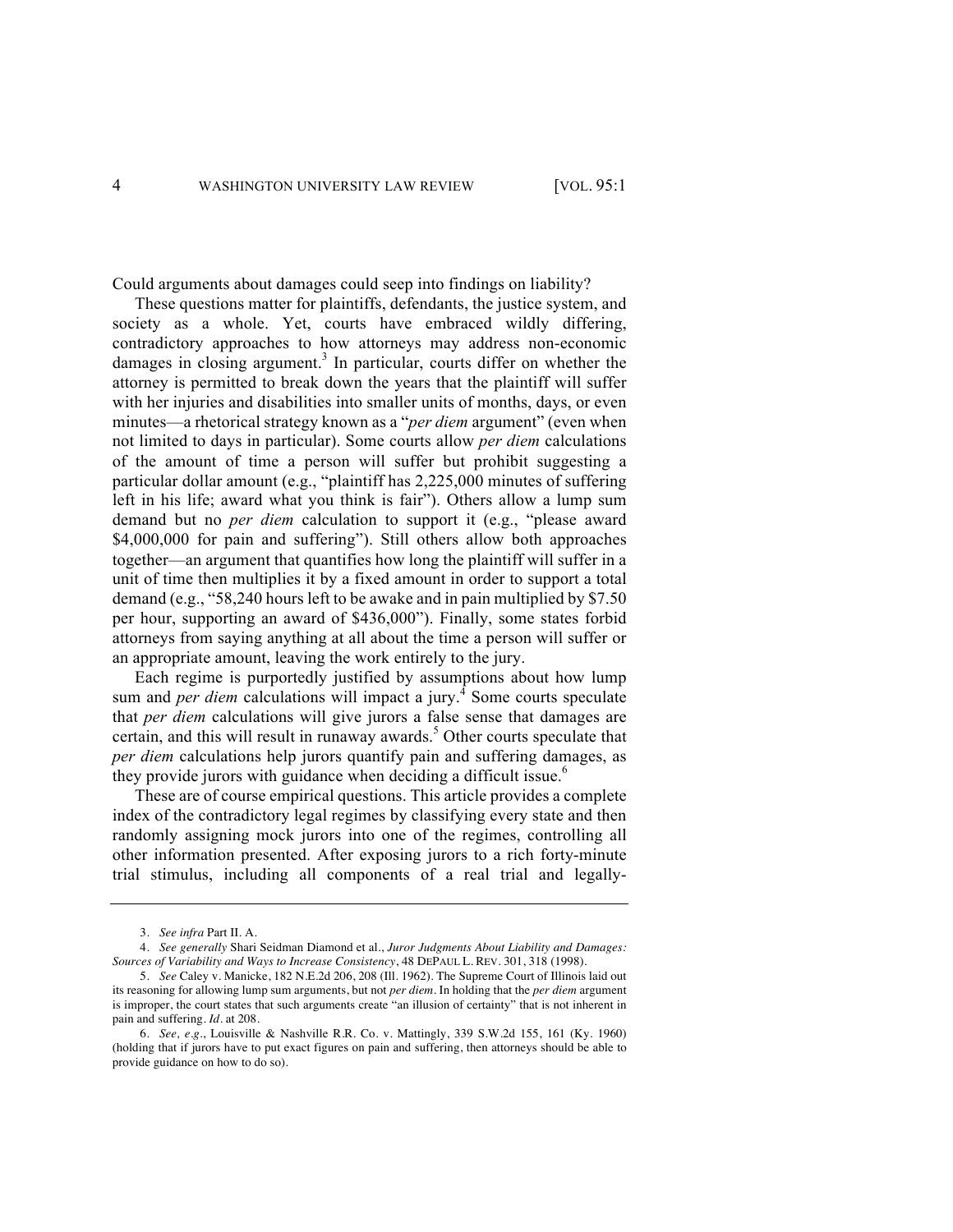appropriate instructions, we measure both liability findings and outcomes, just as real jurors decide cases. To enhance generalizability, we replicate our own results with a convenience sample of law students.

We find that *per diem* arguments do *not* dramatically increase awards as many states assume; they do, however, impact liability awards, despite the fact they should be conceptually separate. Indeed, *per diem* arguments increase liability awards by about 10%, a counterintuitive result that no state law contemplates.

The article proceeds as follows. In Part I, we systematically survey the fifty state laws on *per diem* and lump sum arguments to identify four distinct legal regimes. We also review an expansive literature that sheds light on the potential arguments for having one set of rules or the other. In Part II, we lay out the design of our experiment. In Part III, we discuss results, including outcomes on amount and variability of damages awards, binary case outcomes, and case expected value. In Part IV, we discuss methodological limitations and implications for law, policy, and strategy. A short conclusion suggests directions moving forward. Appendices provide citations to support the fifty-state survey and additional statistical analyses.

#### I. BACKGROUND

#### *A. The Law of Non-Economic Damage Arguments*

We undertook a fifty state (plus D.C.) review to identify state court decisions addressing what closing argument tactics are permissible for guiding the jury's non-economic damages decision. We found that the states fall roughly into four categories:

- 1. States that allow a lump sum demand and *per diem* calculations to support the demand (twenty-four states);
- 2. States that allow a lump sum demand but do not allow *per diem* calculations to support the demand (nine states);
- 3. States that allow *per diem* calculations for the time plaintiff will spend with pain and suffering, loss of enjoyment, etc., but that do not let the plaintiff convert those into a dollar demand (two states);
- 4. States that prohibit both lump sum demands and *per diem* calculations (four states).

The list above covers thirty-nine states. In addition, there are eight states that leave closing argument to the "sound discretion" of the trial court, including how non-economic damages are argued. Four states that have no clear appellate or statutory law providing a definite answer regarding lump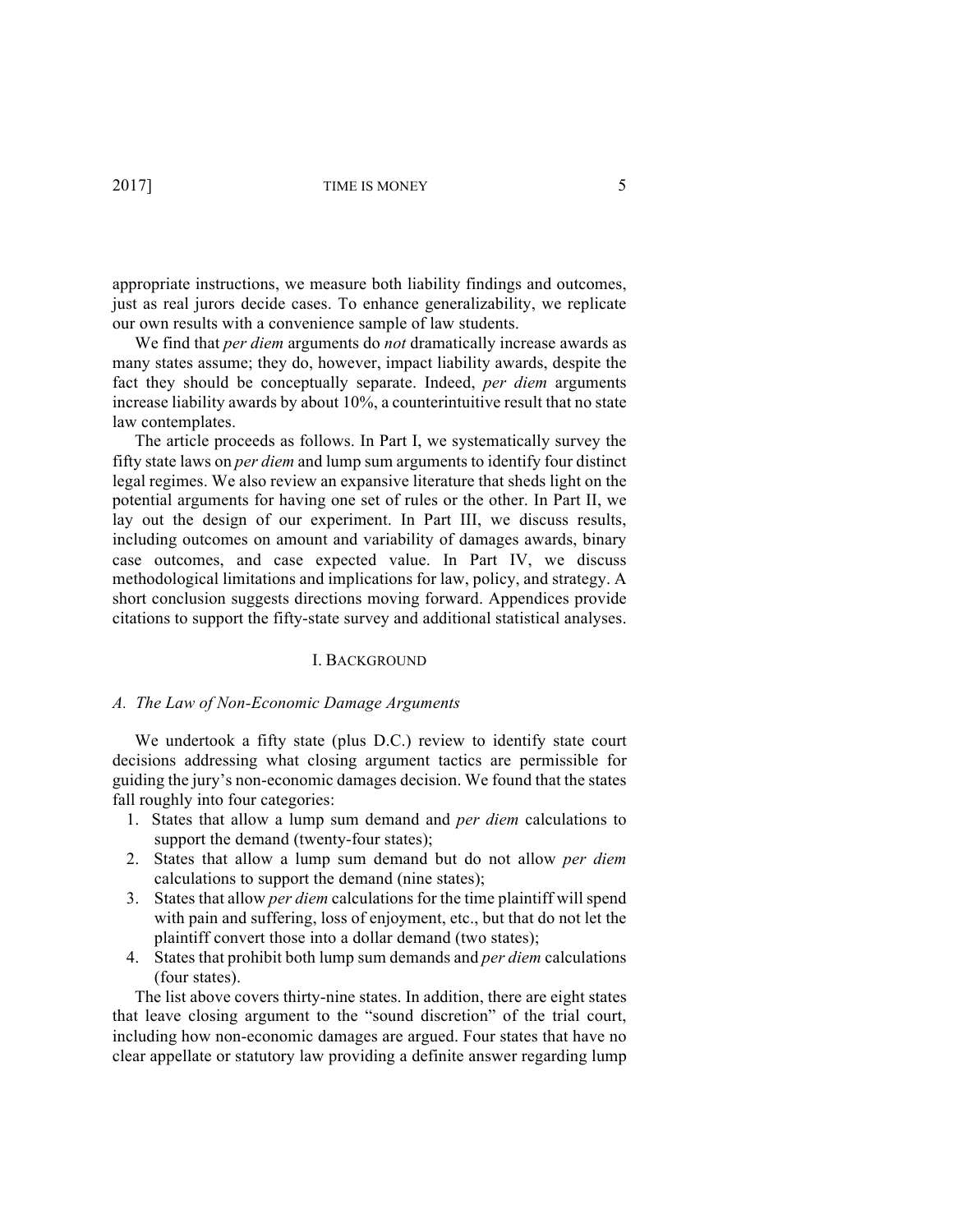sum demands and *per diem* calculations. In those states, our informal conversations with practitioners suggest the reality on the ground is that judges have their own preferences across the four dominant approaches, but there is no prevailing statewide practice. Table 1 below displays each category and the respective states. $\frac{7}{1}$ 

|                        | Per diem<br>allowed                                                                                                                                         |                                                                                                                                                            | Per diem<br>prohibited                                                                                                          |
|------------------------|-------------------------------------------------------------------------------------------------------------------------------------------------------------|------------------------------------------------------------------------------------------------------------------------------------------------------------|---------------------------------------------------------------------------------------------------------------------------------|
| Lump sum<br>allowed    | Alabama<br>Alaska<br>California<br>Colorado<br>Connecticut<br>District of<br>Columbia<br>Florida<br>Georgia<br>Hawaii<br>Idaho<br>Indiana<br>Iowa<br>Kansas | Kentucky<br>Louisiana<br>Michigan<br>Minnesota<br>Mississippi<br><b>New</b><br>Mexico<br>North<br>Carolina<br>Ohio<br>Oregon<br>Rhode<br>Island<br>Vermont | Illinois<br>Maine<br>Missouri<br><b>New</b><br>Hampshire<br>New York<br>North Dakota<br>South Carolina<br>Virginia<br>Wisconsin |
| Lump sum<br>prohibited | New Jersey<br>Massachusetts                                                                                                                                 |                                                                                                                                                            | Delaware<br>Pennsylvania<br>West Virginia                                                                                       |

# **Table 1. State Authority on the Permissibility of Non-Economic Damages Arguments**

*Note: The following states have unsettled or unclear law on the issue, or allow trial court discretion: Arizona, Arkansas, Maryland, Montana, Nebraska, Nevada, Utah, Washington. See the Appendix for citation to and discussion of authority for each classification decision.*

Wyoming

As can be seen in Table 1, almost 50% of all states (twenty-four) allow

<sup>7.</sup> More extensive citations have been provided in the Appendix.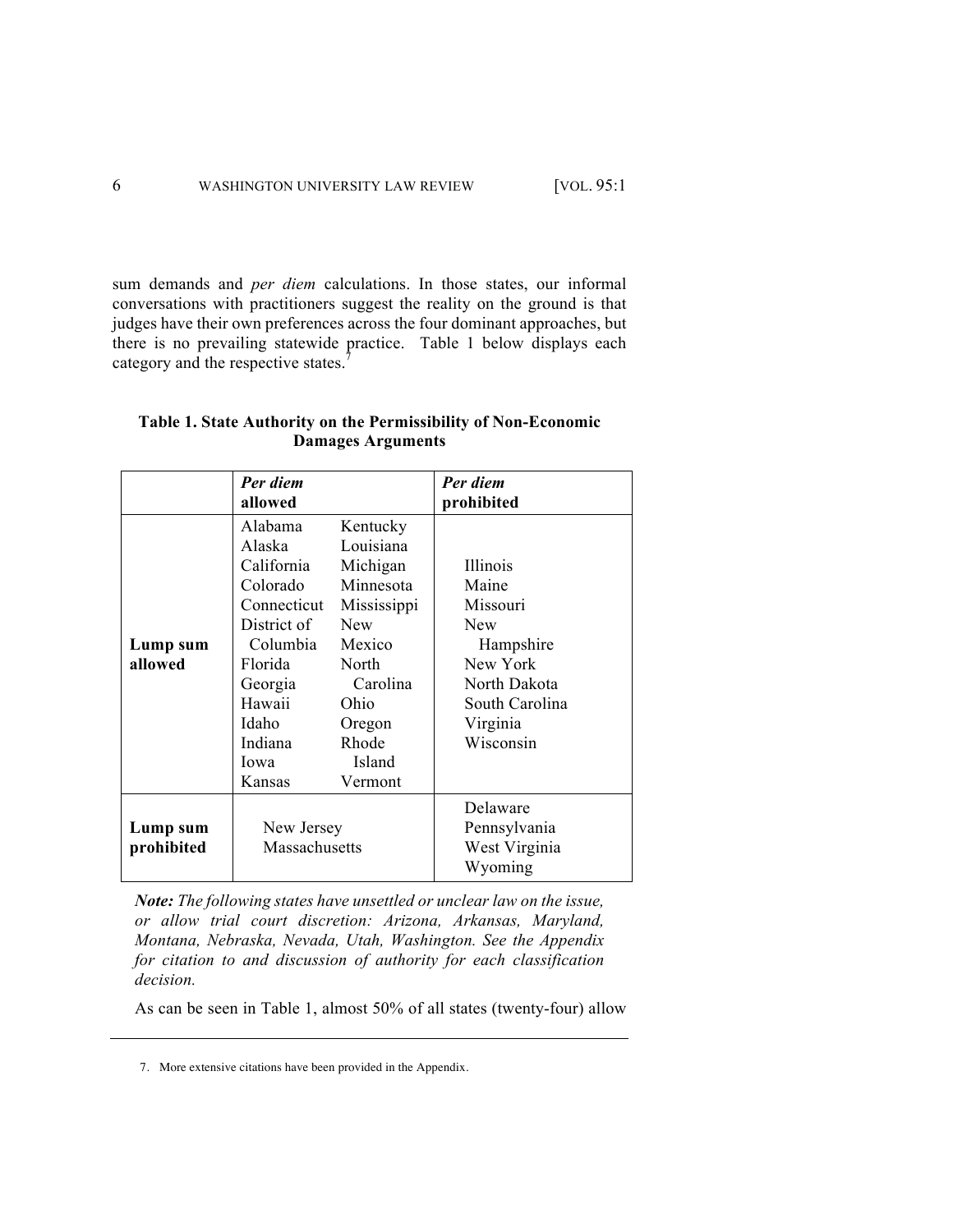a plaintiff to make a lump sum demand and to support that demand with a *per diem* calculation. States that allow this approach often support this rule by stating that closing arguments are allowed to rely on "inferences" from the evidence. This is consistent with the view that a closing argument is just that— an "argument." And since closing argument is based on inferences, the jury can accept or reject the arguments. For example, in rejecting a challenge to lump sum demands and *per diem* calculations, the California Supreme Court noted attorneys are "permitted to discuss all reasonable inferences from the evidence.<sup>"8</sup> Courts also suggest that both a lump sum demand and a *per diem* calculation are a logical extension of how jurors decide damages—as *per diem* arguments track how a jury may calculate damages from the evidence. For example, the California Supreme Court has said that, "[i]t would be paradoxical to hold that damages in totality are inferable from the evidence but that when this sum is divided into segments representing days, months or years, the inference vanishes." In states that allow *per diem* arguments, the concern that such arguments will produce impermissibly high awards is typically rejected. For example, a D.C. court expressed faith in juries, stating that it has "confidence in our juries' ability to distinguish between argument and evidence."<sup>9</sup> The same court also noted the power of trial courts to remit verdicts if they were excessive.<sup>10</sup>

In nine states, courts concluded a lump sum demand is allowable, but *per diem* calculations are impermissible. The most common justifications for this position are that *per diem* calculations are either misleading or too easily manipulated. For example, the Illinois Supreme Court held that *per*  diem calculations create "an illusion of certainty."<sup>11</sup> New Hampshire's Supreme Court held that *per diem* arguments are too susceptible to manipulation, stating, "[t]he mathematical formula applied to the plaintiff's pain and suffering . . . for her life expectancy of 233,600 hours can result in any amount that the imagination of counsel deems advantageous."<sup>12</sup>

Even within these nine lump sum states, there is some variation in how close to a *per diem* calculation an attorney can come. For example, in Illinois, an attorney demanded \$49,000 for a person with 49 years of life expectancy.<sup>13</sup> The court affirmed the award, noting that " $[c]$ ounsel may

<sup>8.</sup> Beagle v. Vasold, 417 P.2d 673, 678 (Cal. 1966).

<sup>9.</sup> Evening Star Newspaper Co. v. Gray, 179 A.2d 377, 382 (D.C. 1962).

<sup>10.</sup> *Id.* at 383.

<sup>11.</sup> *Caley*, 182 N.E.2d at 208.

<sup>12.</sup> Duguay v. Gelinas*,* 182 A.2d 451, 454 (N.H. 1962).

<sup>13.</sup> Watson v. City of Chicago, 464 N.E.2d 1100, 1102 (Ill. App. Ct. 1984).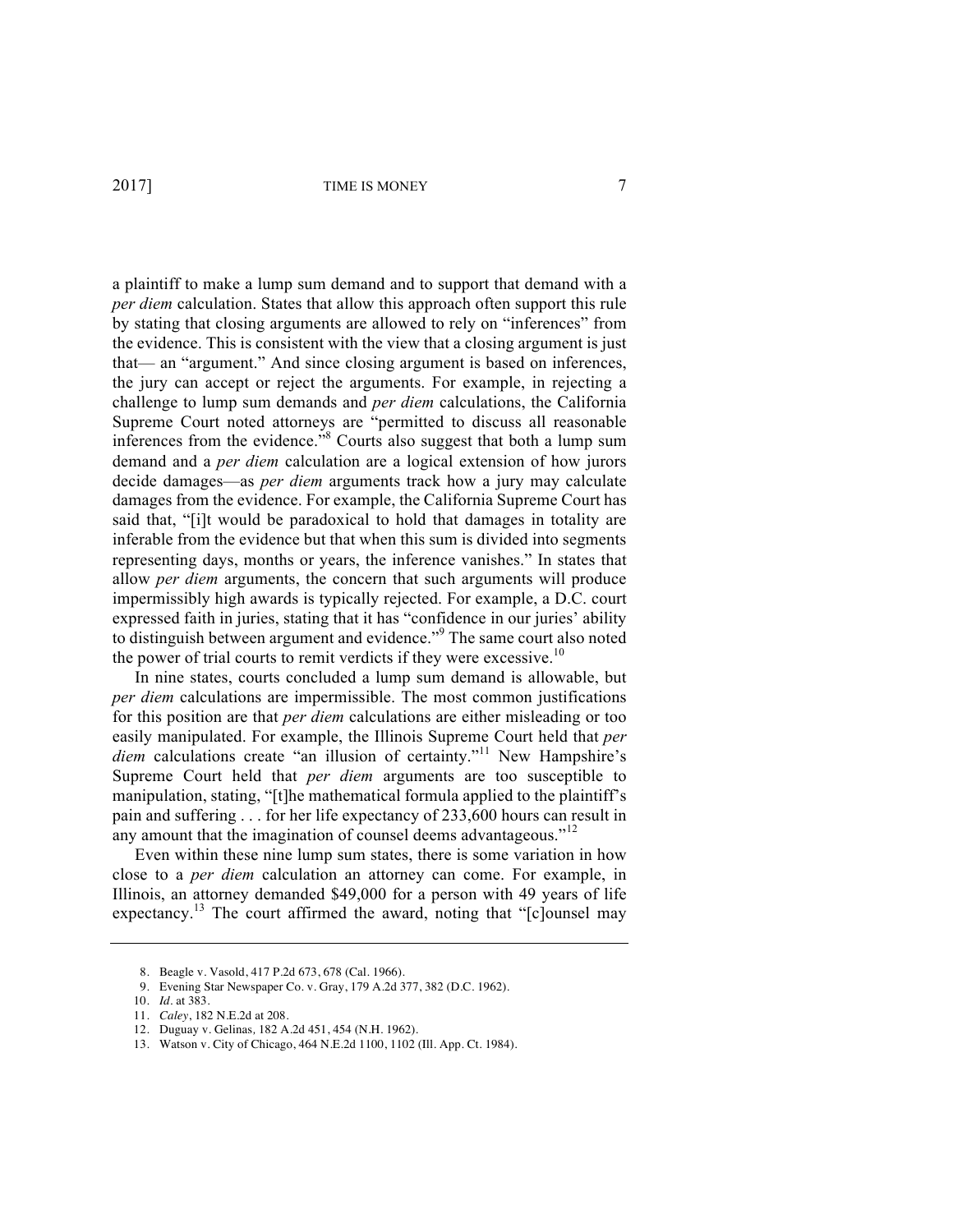properly suggest a lump sum figure for pain and suffering, and may make reference to life expectancy in conjunction therewith."<sup>14</sup> The court reasoned that life expectancy is critical in determining awards.<sup>15</sup> It also noted that it cannot be the law that "a total award for pain and suffering lump sum demands which is easily divisible by the plaintiff's life expectancy" are improper.<sup>16</sup> As a result, although some states facially deny the propriety of *per diem* arguments, they allow at least some reference to life expectancy, so long as the explicit mathematical calculations are not expressed to the jury.

There are two states that allow *per diem* calculations but prohibit a specific reference to an ultimate monetary value for non-economic damages. New Jersey provides the most insight into this approach as it has one of the earlier decisions that prohibits *per diem* calculations and lump sum demands. In *Botta v. Brunner,* the New Jersey Supreme Court reasoned that "[t]here can be no doubt that the prime purpose of suggestions, direct or indirect, in the opening or closing statements of counsel of per hour or *per diem* sums as the value of or as compensation for pain, suffering and kindred elements associated with injury and disability is to instill in the minds of the jurors impressions, figures and amounts not founded or appearing in the evidence."<sup>17</sup> It prohibited lump sum demands based on similar reasoning. Subsequently, the *Botta* decision was cited extensively across at least 163 different cases in at least twenty different states, with some states agreeing and some disagreeing. Nonetheless, *Botta* is no longer the law in New Jersey. Instead, New Jersey now has a very unusual regime: attorneys cannot make a lump sum demand, but they can make a *per diem* argument so long as it is not connected to a dollar amount.<sup>18</sup> In other words, attorneys can discuss the plaintiff's life expectancy in units of time (i.e., minutes), but cannot suggest how much a given unit of pain and suffering is worth.

There are only four states that prohibit attorneys from providing a lump sum demand and that also prohibit *per diem* calculations. They tend to do so because they assert that such arguments are not supported by the evidence and could be inflammatory. For example, Pennsylvania holds that lump sum demands in "cases where the damages are unliquidated and incapable of

<sup>14.</sup> *Id.*

<sup>15.</sup> *Id.* at 1103.

<sup>16.</sup> *Id.*

<sup>17.</sup> Botta v. Brunner, 138 A.2d 713, 722 (N.J. 1958).

<sup>18.</sup> N.J. Ct. Rule 1:7-1(b) (2006). "In civil cases any party may suggest . . . unliquidated damages be calculated on a time-unit basis without reference to a specific sum." *Id.*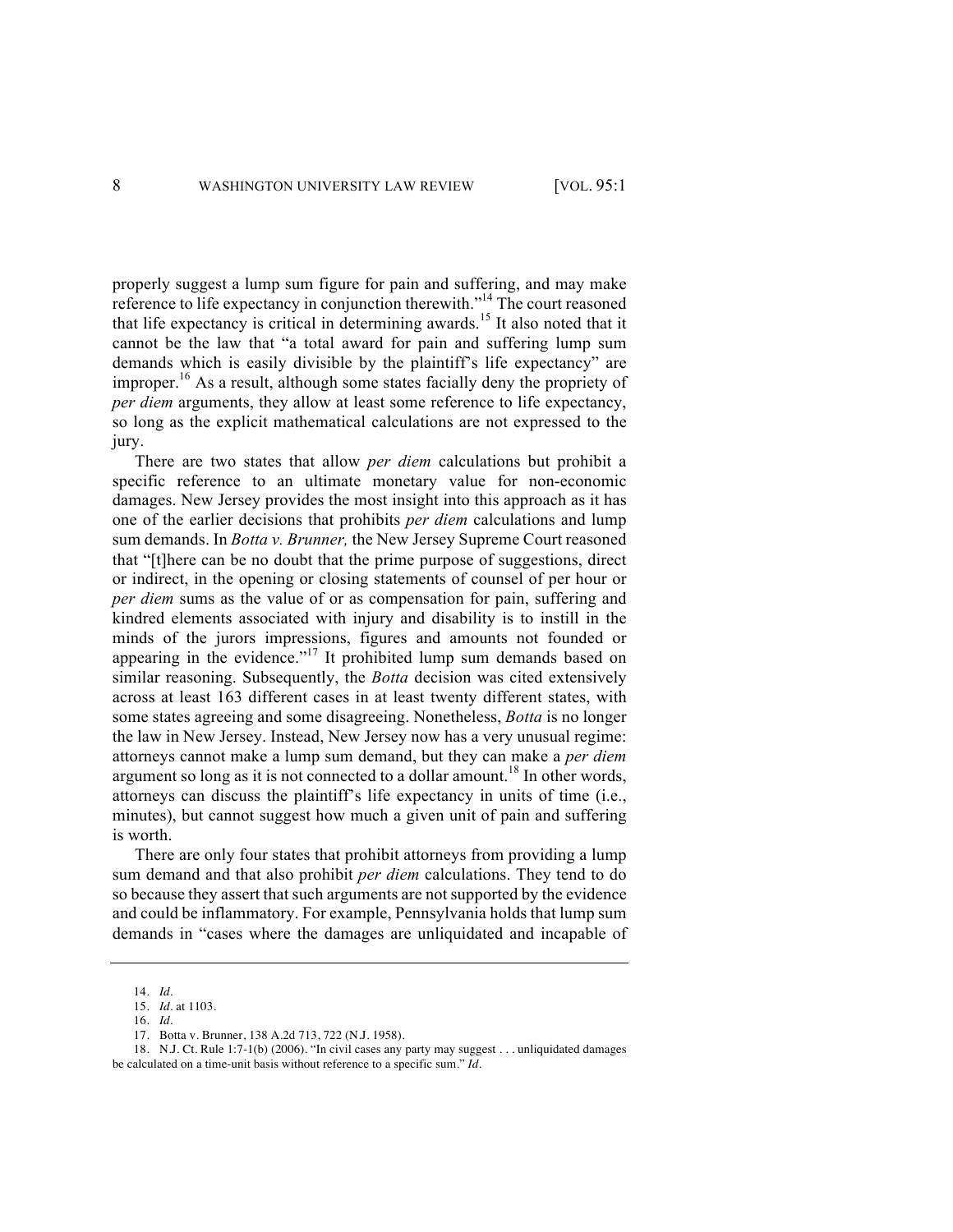measurement by a mathematical standard" are impermissible because "they tend to instill in the minds of the jury impressions not founded upon the evidence." <sup>19</sup> Similarly, when prohibiting *per diem* arguments, the Supreme Court of Pennsylvania notes that they are "of course improper."<sup>20</sup>

In eight states, trial courts retain discretion about whether attorneys can provide lump sum demands and *per diem* calculations in closing argument. In these states, depending on the case, the judge, and any local rules, lump sum demands and *per diem* calculations could be allowed or disallowed.<sup>21</sup> Courts that take this approach reason that "the conduct of final argument is within the sound discretion of the trial court, and absent abuse of that discretion, the trial court's ruling regarding final argument will not be disturbed."22

There are also four states in which we were unable to discover clear law regarding lump sum demands and *per diem* calculations.<sup>23</sup> In some cases, such as Tennessee, the courts have expressly reserved rulings, stating that "issues relating to the propriety of particular arguments must await the appropriate cases."<sup>24</sup> In other states, although the highest court has not ruled, intermediate appellate courts have. For example, Texas intermediate courts have approved of *per diem* calculations, making it the law of the land for now.25

#### *B. Literature Review*

In law reviews, there are two lengthy articles about *per diem* arguments. Both suggest that *per diem* arguments should not be allowed. But neither cite *any* data regarding the impact of *per diem* arguments, and a close inspection of the articles suggests an underlying hostility towards noneconomic damages generally.

The first article, *Counting Angels and Weighing Anchors* by Joseph King, provides some useful history, explaining that *per diem* arguments are of a "fairly recent vintage" and that the technique was probably popularized by Melvin Belli (nicknamed the "King of Torts").<sup>26</sup> King captures the state

<sup>19.</sup> Stassun v. Chapin, 188 A. 111 (Pa. 1936).

<sup>20.</sup> Ruby v. Casello, 201 A.2d 219, 220 (Pa. 1964).

<sup>21.</sup> Richardson v. Child. Hosp*.*, 787 N.W.2d 235, 245 (Neb. 2010).

<sup>22.</sup> *Id.* 

<sup>23.</sup> See appendix for lists of states.

<sup>24.</sup> Elliot v. Cobb, 320 S.W.3d 246, 252 (Tenn. 2010) (Koch, J., concurring).

<sup>25.</sup> Hernandez v. Baucum, 344 S.W.2d 498, 500 (Tex. Civ. App. 1961).

<sup>26.</sup> Joseph H. King, Jr., *Counting Angels and Weighing Anchors: Per Diem Arguments for*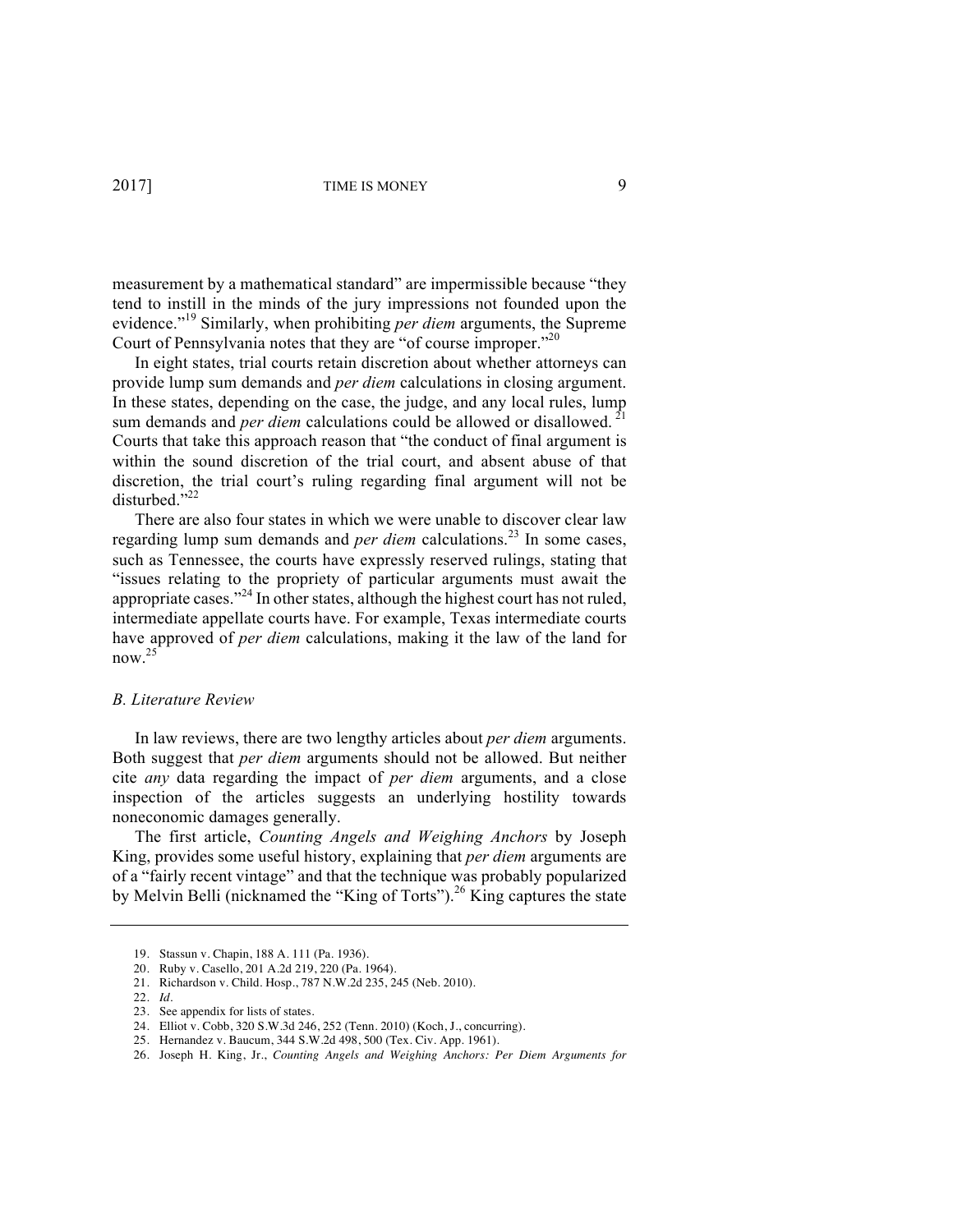of the debate: "The use of *per diem* arguments is a highly controversial aspect of what is itself probably the most controversial element of personal injury tort claims, noneconomic pain and suffering damages. $\frac{1}{27}$  King reviews the arguments for and against *per diem*, <sup>28</sup> but ultimately takes a stark position, opposing *per diem* arguments as improper and manipulative.<sup>29</sup> Relying on a 1983 article published in an insurance defense journal,30 King asserts that the "[u]se of *per diem* arguments has been a significant factor contributing to the increase in damages for pain and suffering in modern tort law."<sup>31</sup> King suggests that *per diem* arguments are an "oblique, or perhaps stealthy" way to exploit the anchoring phenomenon,32 and should thus be proscribed.33 King's unfavorable view of *per diem* arguments may be driven by his unfavorable view of noneconomic damages more generally, describing the task of putting a money value on suffering as illogical.<sup>34</sup>

In the second article addressing *per diem* arguments, Martin Totaro concludes that, "by falsely attributing mathematical certainty where none exists and ignoring the realities of modern pain management techniques, the *per diem* method misleads jurors into arriving at an artificially high award."<sup>35</sup> Totaro, however, does not identify a lodestar for identifying the proper level of damages from which his claim of artificiality could be contrasted. Totaro also speculates that future medical advances could eliminate the plaintiff's pain, and he refers to evidence that injured persons may acclimate to the pain. $36$ 

There is only one article that addresses *per diem* arguments empirically. McAuliff and Bornstein recruited 180 jury-eligible participants and presented them with a five-page scenario in which liability was already determined in favor of the plaintiff.<sup>37</sup> They studied "whether different

36. *Id.* at 290–91.

37. Bradley D. McAuliff & Brian H. Bornstein, *All Anchors Are Not Created Equal: The Effects of Per Diem Versus Lump Sum Requests on Pain and Suffering Awards*, 34 LAW & HUM. BEHAV. 164,

*Noneconomic Personal Injury Tort Damages*, 71 TENN. L. REV. 1, 4–5 (2003).

<sup>27.</sup> *Id.* at 2–3.

<sup>28.</sup> *Id.* at 15–16.

<sup>29.</sup> *Id.* at 28.

<sup>30.</sup> Jeffrey O'Connell & Keith Carpenter, *Payment for Pain and Suffering Through History*, 50 INS. COUNS. J. 411, 411–12 (1983).

<sup>31.</sup> King, *supra* note 26, at 5.

<sup>32.</sup> *Id.* at 37.

<sup>33.</sup> *Id.* at 49–50.

<sup>34.</sup> *Id.* at 11 ("By arbitrarily magnifying awards for pain and suffering, per diem arguments literally compound the illogic of attempting to monetize pain and suffering into a damages remedy."). 35. Martin V. Totaro, *Modernizing the Critique of Per Diem Pain and Suffering Damages*, 92

VA. L. REV. 289, 324 (2006) (emphasis added).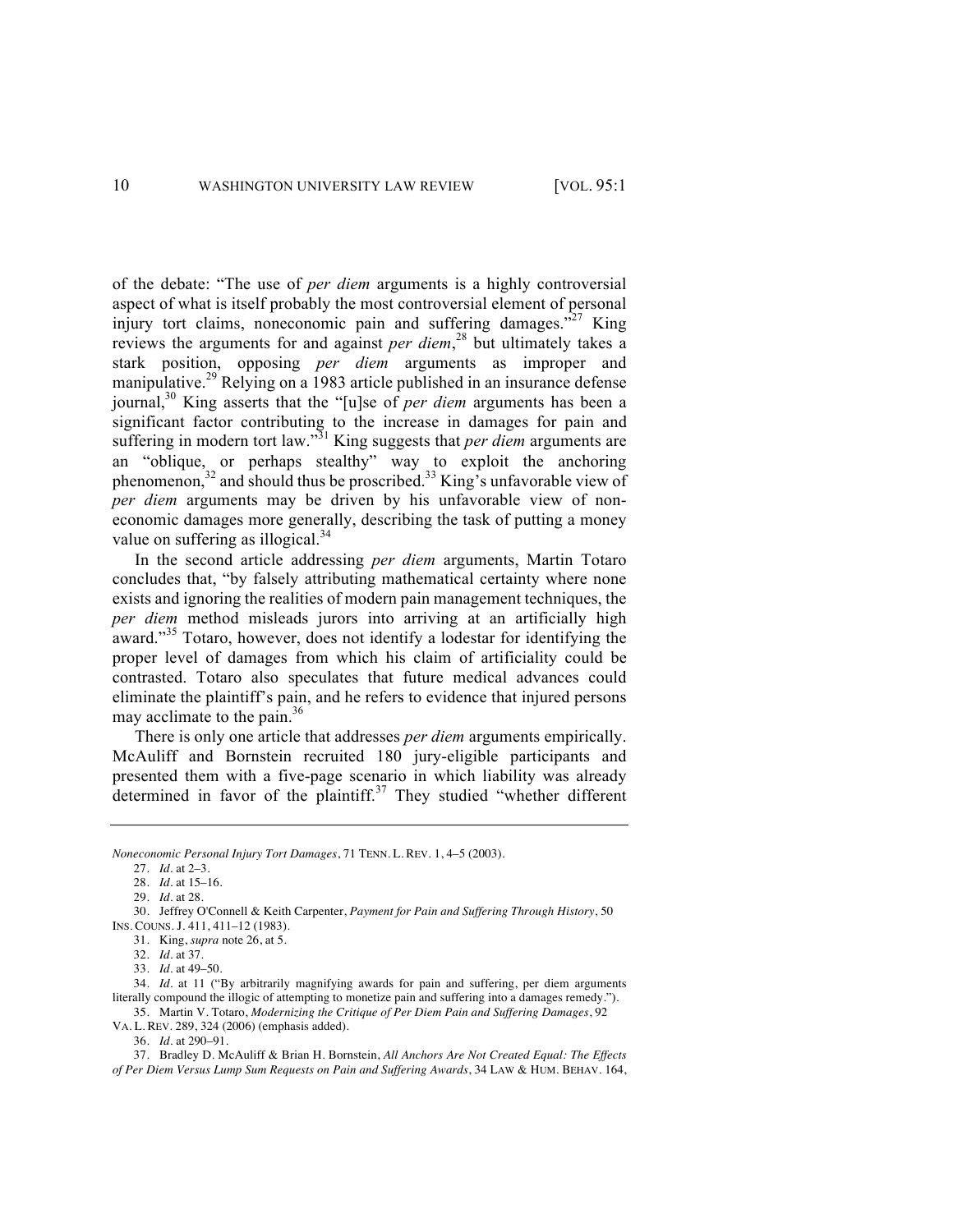quantifications of the same damage award request . . . influenced pain and suffering awards compared to no damage award request."<sup>38</sup> Specifically, they manipulated the non-economic damage demand by including a demand for \$175,000 lump sum, three different *per diem* strategies—\$10/hour, \$240/day, or \$7300/month for 2 years—or no economic demand at all.<sup>39</sup> They found that the \$10 per hour demand and the \$175,000 lump sum demand produced the largest results.<sup>40</sup> The authors speculated that that jurors took the \$10 an hour demand seriously, as it might have sounded similar to compensation, whereas the daily or monthly rates may have seemed too high when compared to the juror's own income.<sup>41</sup> Finally, the authors supposed that the \$175,000 demand was likely effective because of anchoring.<sup>42</sup> The study also concluded that at least one *per diem* demand— \$10 per hour—increased variability among juror awards when compared to no demand.43

The McAuliff and Bornstein study is a significant contribution to *per diem* research, and it calls into question the presumption that per diem arguments significantly inflate awards.<sup>44</sup> However, because some *per diem* arguments influenced jurors much more than others, it is difficult to generalize from these results. $45$  This study also did not cross the lump sum demand with *a per diem* argument for that amount, which may be the most powerful and realistic use of the strategy. Finally, because the study presupposed liability, it is impossible to determine what role *per diem* arguments might play in altering binary liability conclusions and thus overall case value, which is function of both the chance of winning at all and the average award when the plaintiff does win.<sup>46</sup>

Although there is no other empirical research on *per diem* arguments, a broader body of research on "scaling" provides some insight. Scaling effects occur when outcomes are influenced by the type of scale that is used (e.g.,

44. *Id.* 

<sup>165–66 (2010).</sup> *See also* Kenneth R Laughery, Danielle Paige, Richard N. Bean & Michael S. Wogalter, *Pain and Suffering Awards for Consumer Product Accidents: Effects of Suggesting Day-rate Information*, 45 PROCEEDINGS OF THE HUM. FACTORS AND ERGONOMICS SOC'Y ANN. MEETING 843 (2001) (testing several different jury demands, some of which were *per diems*, but not investigating alternative ways to argue for the same demand).

<sup>38.</sup> McAulliff & Bornstein, 34 LAW & HUM. BEHAV. at 164.

<sup>39.</sup> *Id.* at 164.

<sup>40.</sup> *Id.* at 170–71.

<sup>41.</sup> *Id.* at 171.

<sup>42.</sup> *Id.* at 172.

<sup>43.</sup> *Id.*

<sup>45.</sup> *Id.* at 171.

<sup>46.</sup> *Id.* at 173.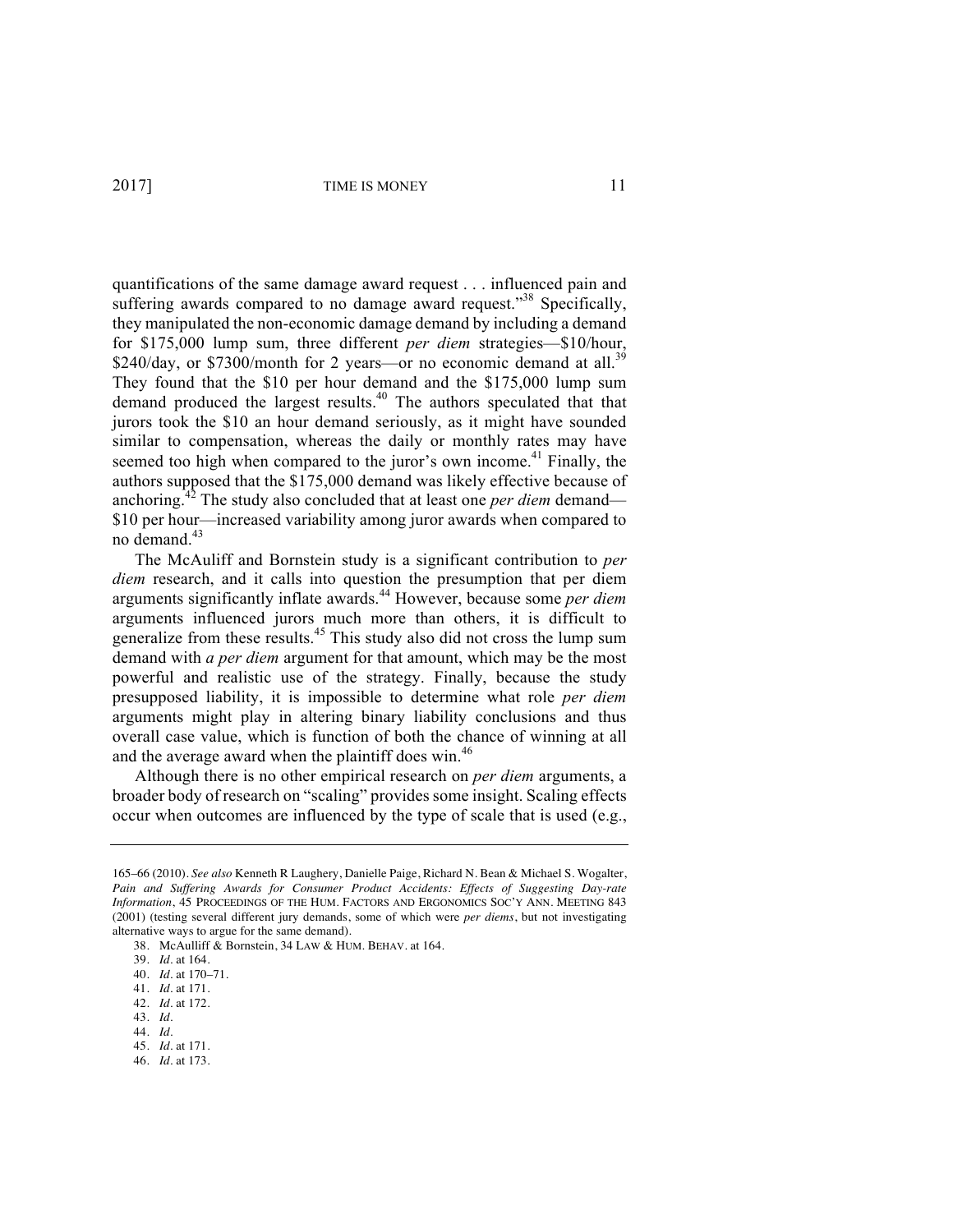asking for a price in terms of dollars versus cents). Research suggests that "[s]cale distorts judgments and preferences."<sup>47</sup> Telling someone they received a thousand bonus points is often perceived as better than telling them they received ten bonus points, even though the points, and how many you need in order to redeem them for rewards is entirely arbitrary.<sup>4</sup> Similarly, people find cancer risk more threatening when expressed in months than in years.<sup>49</sup>

In an ingeniously simple study, Rachlinksi and his co-authors presented judges with a criminal case in which guilt was already determined.<sup>50</sup> They asked the judges to sentence the guilty individual. Half of the judges were asked to sentence the defendant in years and the other half in months.<sup>51</sup> The authors found that, "[s]entencing format had an enormous effect on the judges. The [judges] who sentenced in years provided an average sentence of 9.7 years, or 115 months. In contrast, the [judges] who sentenced in months provided an average sentence of only 66.4 months, or 5.5 years."<sup>52</sup> Even experienced decision makers are influenced by how identical information is scaled, suggesting jurors may be susceptible to similar manipulations.

One challenge for this vein of research is that although it is possible to measure how different arguments impact decision makers, it is not possible to say empirically which outcome is "right." Although we can be sure that such extraneous factors should not matter, empirical studies cannot say which level of fear about cancer is more appropriate or whether the sentence expressed in months or years produces a more just result. Nonetheless, the scaling literature suggests that *per diem* arguments, including how they are expressed, will matter. However, there is very little research examining how

<sup>47.</sup> Jeffrey J. Rachlinski et al., *Can Judges Make Reliable Numeric Judgments? Distorted Damages and Skewed Sentences*, 90 IND. L.J. 695, 711 (2015). *See also* Daniel Kahneman, David Schkade & Cass Sunstein, *Shared Outrage and Erratic Awards: The Psychology of Punitive Damages,*  16 J. RISK AND UNCERTAINTY 49 (1998) (finding huge variance in awards when unscaled, but much more coherence among jurors when given a common scale).

<sup>48.</sup> *See* Rajesh Bagchi & Xingbo Li, *Illusionary Progress in Loyalty Programs: Magnitudes, Reward Distances, and Step-Size Ambiguity*, 37 J. CONSUMER RES. 888, 892–95 (2010) (reporting research in which subjects expressed a greater affinity for a consumer reward program in which points and prizes were denominated in thousands).

<sup>49.</sup> *See* Sucharita Chandran & Geeta Menon, *When a Day Means More than a Year: Effects of Temporal Framing on Judgments of Health Risk,* 31 J. CONSUMER RES. 375, 384 (2004).

<sup>50.</sup> Jeffrey J. Rachlinski et al., *supra* note 47, at 714–18.

<sup>51.</sup> *Id.* at 715. Half the judges were instructed as follows: "'Without regard to the sentence maximum in your own jurisdiction, how many years would you sentence Smith to serve in prison, based on the facts above?' This was followed by a blank labeled '\_\_\_/years.' For the other half, the researchers replaced the word 'years' with 'months' and followed this with a blank labeled '\_\_\_/months.'" *Id.*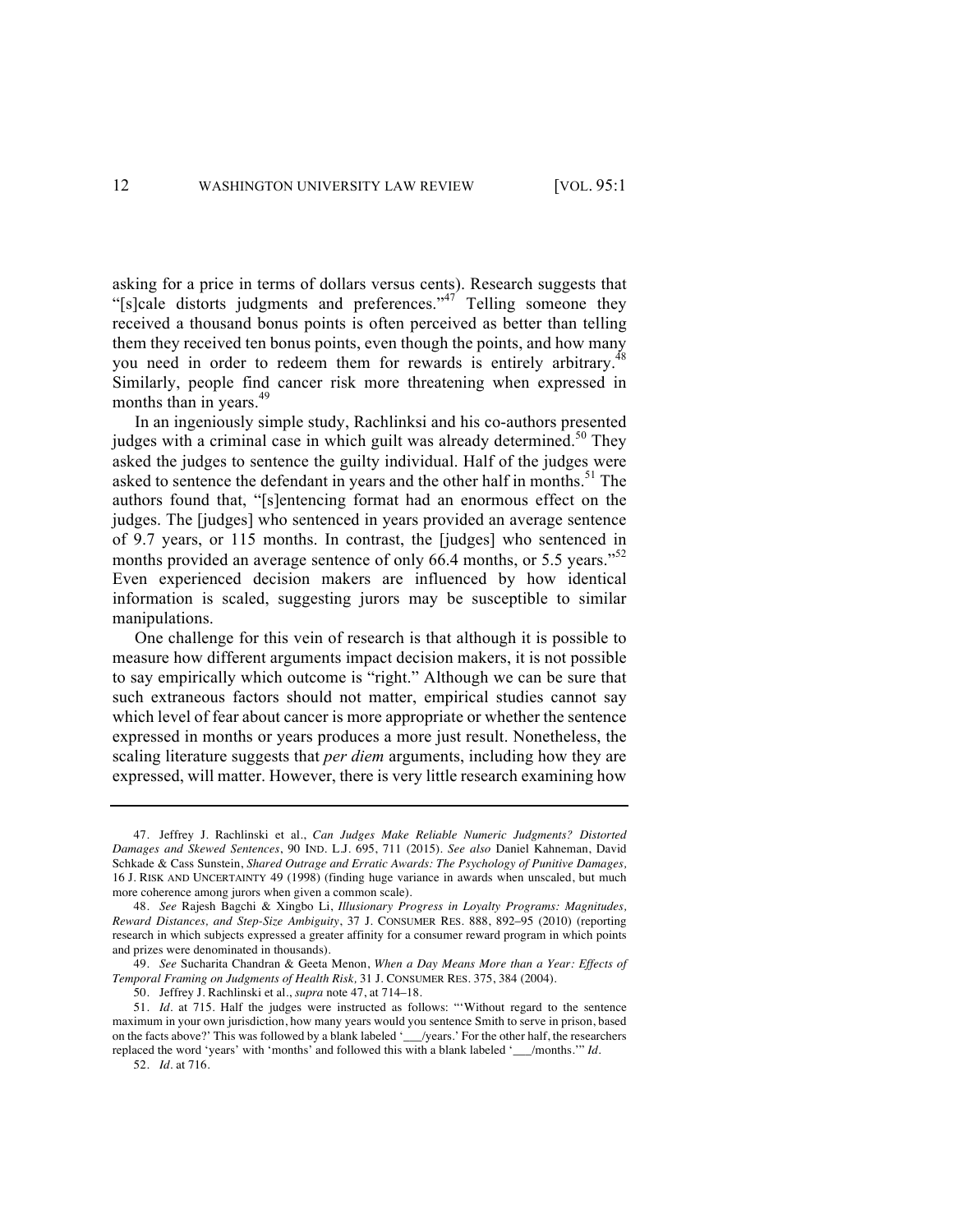*per diem* arguments operate. As McAuliff and Bornstein put it, "[e]mpirical research on *per diem* arguments is surprisingly scant."<sup>53</sup>

The "because" effect may also drive jurors' responses to *per diem* arguments. There is evidence that even arbitrary justifications might increase compliance with a request compared to no justification at all. For example, Langer, Blank, and Chanowitz conducted a study in which people about to use a public copy machine were approached by an experimenter asking to use the copy machine first.<sup>54</sup> Three different requests were randomly assigned: 1) "Excuse me, I have 5 . . . pages. May I use the Xerox machine?" 2) "Excuse me, I have 5 . . . pages. May I use the Xerox machine, because I have to make copies?" 3) "Excuse me, I have 5 . . . pages. May I use the copy machine, because I'm in a rush?"<sup>55</sup> The justifications in Conditions 2 and 3 obviously provide no real information, and thus should not affect compliance rates, if justifications worked only through this informational channel. Yet, the study found that 60% complied in Condition 1, while 93–94% complied in Conditions 2 and 3.<sup>56</sup> This body of research might suggest that *per diem* arguments, to the extent they function as even a facial justification for an award, might increase the damage award simply because it fits an intellectual script. Further, to the extent that *per diem* arguments are perceived as meaningful information – a valid justification – they should increase compliance with the demand request. Indeed, in observational studies with real jurors, Shari Diamond and colleagues found that when plaintiffs backed up their damages demand with specific evidence, jurors were seven times as likely to accept them.<sup>57</sup>

The phenomenon of anchoring is obviously relevant to lump sum damage demands, and may be relevant to *per diems* as well. Many studies conclude that a successful plaintiff can obtain a higher damage award simply by offering a higher *ad damnum;* that is, requesting more money from the jury.<sup>58</sup> Psychologists call this an "anchoring effect," referring to

<sup>53.</sup> McAulliff & Bornstein, *supra* note 37.

<sup>54.</sup> Ellen Langer et al., *The Mindlessness of Ostensibly Thoughtful Action: The Role of "Placebic" Information in Interpersonal Interaction*, 36 J. PERSONALITY & SOC. PSYCHOL. 635, 637 (1978).

<sup>55.</sup> *Id.*

<sup>56.</sup> *Id.* at 637. The study found that as the number of pages to be copied was increased from five to twenty, the compliance rate for Condition 2 began to match that of Condition 1, suggesting that once people had to engage in more thoughtful deliberation, they recognized that a meaningful justification was really not a justification at all.

<sup>57.</sup> Shari Seidman Diamond et al., *Damage Anchors on Real Juries,* 8 J. EMPIRICAL LEGAL STUD. 148, 166 tbl.2 (2011) (12.5% compared to 1.8%).

<sup>58.</sup> *See* Gretchen B. Chapman & Brian H. Bornstein, *The More You Ask for, the More You Get: Anchoring in Personal Injury Verdicts*, 10 APPLIED COGNITIVE PSYCHOL. 519, 521 (1996); John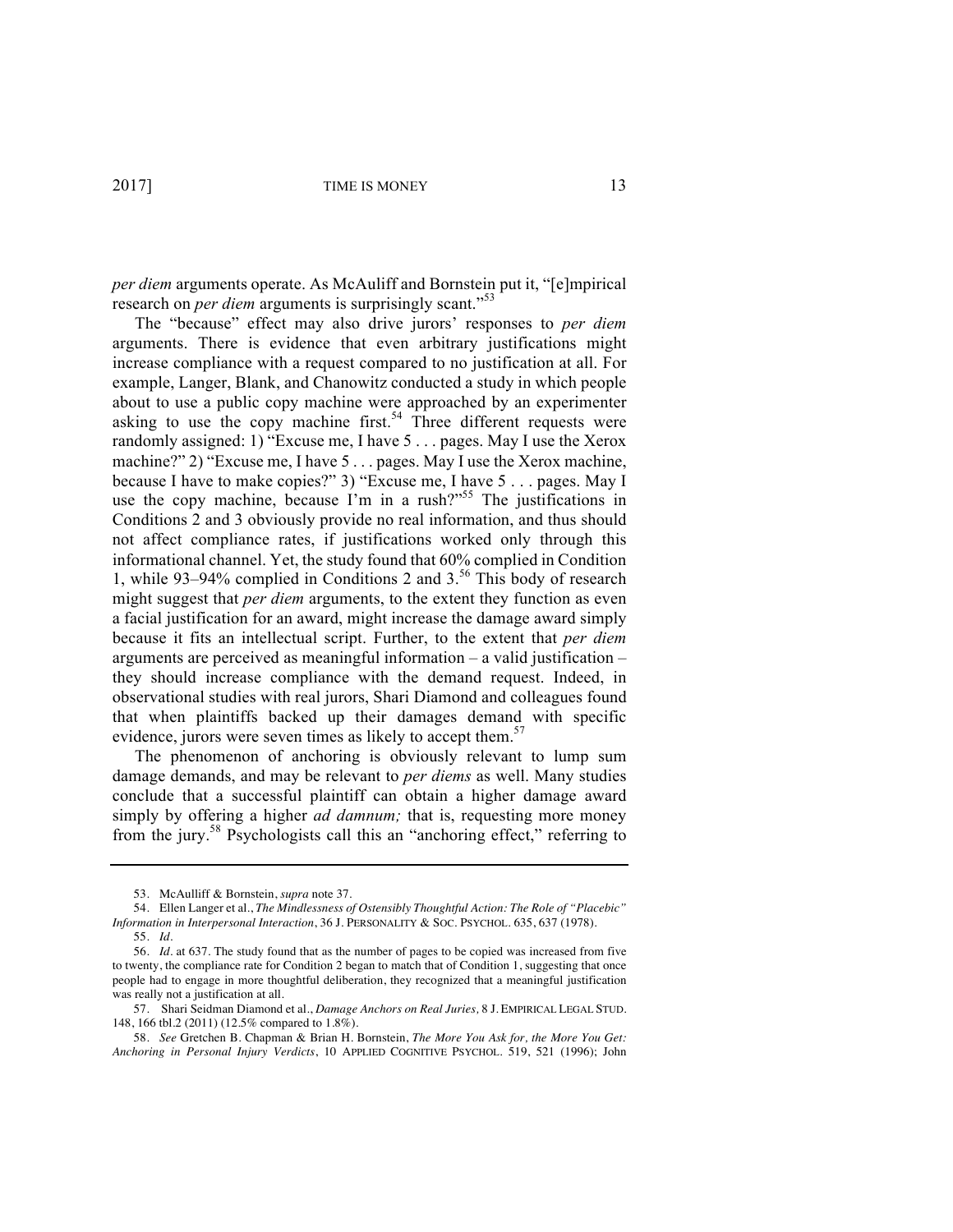when an individual's numerical judgments are inordinately influenced by an "arbitrary number."<sup>59</sup> Anchors are powerful influences, not only when they are made obvious, but also when subtly embedded in a more complex thicket of information.<sup>60</sup> Anchoring effects have repeatedly been shown in the context of jury trials,  $61$  reaching back at least to the 1950s, when the Chicago Jury Project studied jury responses to a typical car accident case.<sup>62</sup> The study used mock juries who listened to tape-recorded mock trials.<sup>63</sup> The participants were actual jurors who were on duty at the time.<sup>64</sup> Jurors were exposed to higher and lower damages demands. Across conditions, the conclusion was that "the higher the [demand by plaintiff] the higher the verdict."<sup>65</sup>

Studies since then have confirmed that as the demand increases, so does the award—indeed, so much so that one study's title provocatively suggests that "the more you ask for, the more you get."<sup>66</sup> A few studies suggest that this effect persists even when anchors are extreme. One study tested demands ranging from \$100 to \$1 billion.<sup>67</sup> Both the absurdly low and inordinately high demands produced anchoring effects, pulling verdicts

62. Broeder, *supra* note 61, at 753.

Malouff & Nicola S. Schutte, *Shaping Juror Attitudes: Effects of Requesting Different Damage Amounts in Personal Injury Trials*, 129 J. OF SOC. PSYCHOL. 491, 495 (2001) ("The primary finding of the present experiment was that when more money was requested for damages . . . the jurors awarded more.").

<sup>59.</sup> Amos Tversky & Daniel Kahneman, *Judgment under Uncertainty: Heuristics and Biases*, 185 SCI. 1124, 1128–31 (1974).

<sup>60.</sup> Chapman & Bornstein, *supra* note 58, at 520 (discussing studies in which anchors, even when included with a variety of other information, proved powerful).

<sup>61.</sup> *See, e.g.*, Dale W. Broeder, *The University of Chicago Jury Project*, 38 NEB. L. REV. 744, 754 (1959); Barry Markovsky, *Anchoring Justice*, 51 SOC. PSYCHOL. Q. 213, 214 (1988); Jane Goodman et al., *Runaway Verdicts or Reasoned Determinations: Mock Juror Strategies in Awarding Damages,* 29 JURIMETIRCS J. 285, 291 (1989); Shari Seidman Diamond & Jonathan D. Casper, *Blindfolding the Jury to Verdict Consequences: Damages, Experts, and the Civil Jury*, 26 LAW & SOC'Y R. 513, 521 (1992); Mollie W. Marti, Anchoring Biases and Corrective Processes in Personal Injury Damage Awards (July 1999) (thesis submitted in partial fulfillment of requirements for Ph.D., Graduate College of Iowa) (on file with author); Edith Greene et al., *The Effects of Injury Severity on Jury Negligence Decisions,* 23 LAW & HUM. BEHAV. 675, 678 (1999); Reid Hastie et al., *Juror Judgments in Civil Cases: Effects of Plaintiff's Requests and Plaintiff's Identity on Punitive Damage Awards,* 23 LAW & HUM. BEHAV. 445, 449 (1999); Mollie Marti & Roselle L. Wissler, *Be Careful What You Ask For: The Effect of Anchors on Personal Injury Damage Awards,* 6 J. EXPERIMENTAL PSYCHOL.: APPLIED 91, 94 (2000); Roselle Wissler et al., *The Impact of Jury Instructions on the Fusion of Liability and Compensatory Damages*, 25 LAW & HUM. BEHAV. 125, 126 (2001); Leslie Ellis, Defense Recommendations, Verdicts and Awards: Don't Find My Client Liable, But If You Do… (2002) (unpublished Ph.D. dissertation, University of Illinois) (on file with author).

<sup>63.</sup> *Id.* 

<sup>64.</sup> *Id.* 

<sup>65.</sup> *Id.* at 759.

<sup>66.</sup> *See, e.g.*, Chapman & Bornstein, s*upra* note 58.

<sup>67.</sup> Chapman & Bornstein, *supra* note 58, at 523.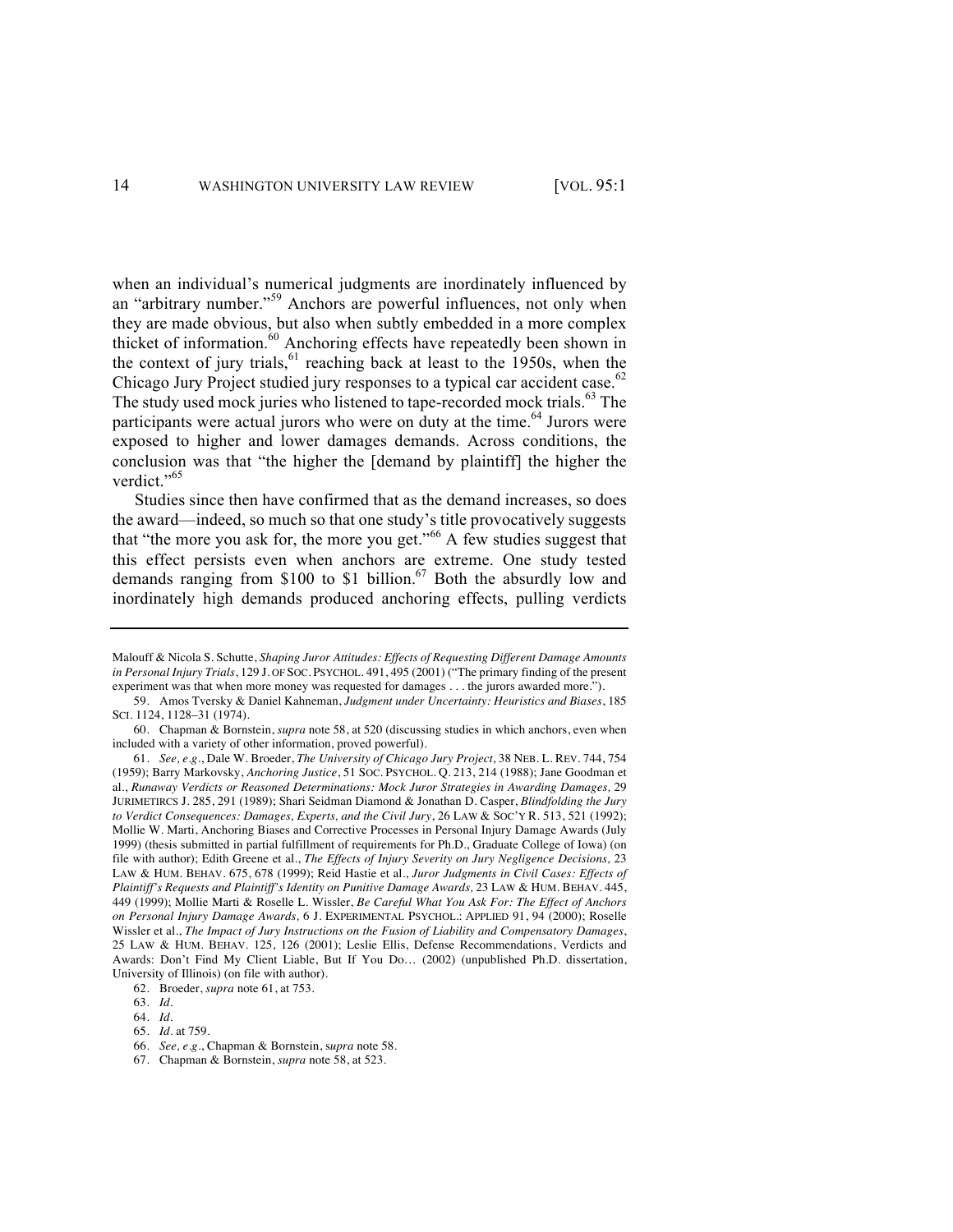towards them.<sup>68</sup> Although one study has suggested that absurdly high anchors actually decrease damages, $69$  one of our previous studies calls this into question, as it found that high anchors are uniquely resistant to tactics commonly used to challenge the anchor's veracity.<sup>70</sup>

The anchoring effect may apply with equal force to *per diem* arguments. In classic behavioral experiments, the anchor was completely arbitrary (e.g., a number produced by a spinning wheel or the last digits of a social security number).<sup>71</sup> Thus, one might predict that if a plaintiff computes a very large number of minutes (e.g., 5,000,000) as part of a *per diem* argument, then it may anchor the damages award just as if she had proposed a similarly large lump sum award (\$5,000,000). Indeed, Diamond's research team has shown that a high monetary anchor can backfire, or be muddled through countervailing effects, if it offends the jury, who sees it as "irrelevant" and "outrageous."<sup>72</sup> A large number generated through a *per diem* argument may have a strong cognitive anchoring effect on jurors without offending their conscious sensibilities about a money demand in particular.

Finally, the "fusion effect**"** is also potentially relevant to both *per diem* and anchoring tactics, and the law that regulates them. Fusion is a process in which the strength of a case influences damage awards despite static damage evidence or, in reverse, severity of injury influences findings of liability despite static liability evidence.<sup>73</sup> The precise mechanism of fusion is unknown, but respected scholars in the area agree that fusion occurs.<sup>74</sup> Edith Greene, Michael Johns, and Jason Bowman found that jurors allowed severity of injury to influence findings regarding liability.<sup>75</sup> Broeder agreed, finding that damage awards will generally vary with the strength of the liability evidence against the defendant, and not solely as a function of the

<sup>68.</sup> Studies finding that an anchoring effect is boundless arguably conflict with more general cognitive science literature that suggests that for an anchor to be salient, it must not be so extreme as to conflict with other scale elements. *See, e.g*., Barry Markovsky, *supra* note 62, at 214.

<sup>69.</sup> *See* Marti & Wissler, *supra* note 61.

<sup>70.</sup> John Campbell et al., *Countering the Plaintiff's Anchor: Jury Simulations to Evaluate Damages Arguments*, 101 IOWA L. REV. 543 (2016).

<sup>71.</sup> *See* Tversky & Kahneman, *supra* note 59.

<sup>72.</sup> Diamond et al., *supra* note 57, at 176–78.

<sup>73.</sup> *See, e.g.*, Marti & Wissler, *supra* note 61, at 126 (defining "fusion" as the conflation of liability with damages, or damages with liability); Edith Greene et al., *supra* note 61, at 690 (finding that jurors allowed severity of injury to influence findings regarding liability); Ellis, *supra* note 61 (concluding that severity of injury influenced damages); Broeder, *supra* note 61, at 754 (finding a \$7,000 difference in damage awards based on severity of injury when liability facts did not change).

<sup>74.</sup> *See e.g.*, Edith Greene, *On Juries and Damage Awards: The Process of Decisionmaking*, 52 LAW & CONTEMP. PROBS. 225, 225, 246 (1989).

<sup>75.</sup> Edith Greene et al., *supra* note 61 at 690.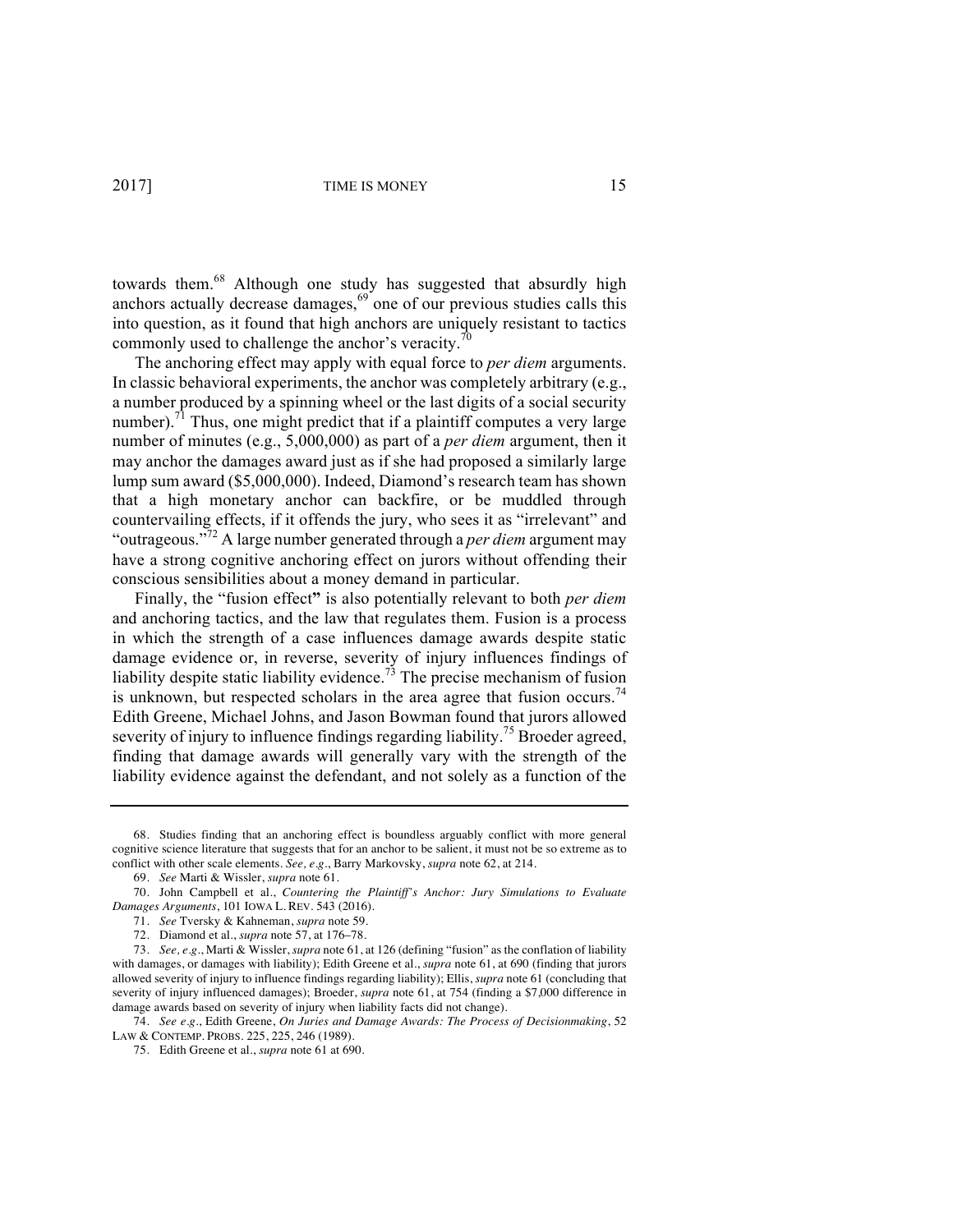plaintiff's loss.76 He found a \$7,000 difference in damage awards based on severity of injury when liability facts did not change.<sup>77</sup> It is possible then, that a *per diem* argument or a high anchor might make damages seem more severe, and that this perceived increase in severity might influence determinations regarding liability.

In sum, the existing literature creates as many questions as it answers. Only one prior empirical study measures of whether *per diem* arguments inflate damages, and they did not interact a *per diem* argument with a lump sum demand. And no one has suggested that *per diems* can impact determinations of liability. This article begins to fill these holes, providing insight on both.

#### II. EXPERIMENTAL DESIGN

#### *A. Research Questions*

Our study tested five primary research questions.

- **1. Lump Sum Effects:** Will jurors award larger damages when a plaintiff requests a large specific total amount, even if that amount is unreasonable?
- **2.** *Per Diem* **Effects:** Will jurors award larger damages when the plaintiff's attorney breaks down the plaintiff's likely time suffering into a large total number of minutes the plaintiff suffered?
- **3. Interaction:** Will the lump sum and *per diem* effects interact, perhaps because the *per diem* argument justifies the larger demand?
- **4. Predictability:** Will jurors' damages awards become more predictable (i.e., have less variation) when the plaintiff is allowed to request a specific award or give a *per diem* argument for it?
- **5. Fusion Effects:** Will jurors change their binary liability verdicts based on the type of damages arguments the plaintiff makes?

Our study also estimates the relative strengths of the effects we identify and suggests how they should impact policy and litigation tactics.

#### *B. Stimulus and Manipulations*

We performed an online, vignette-based experiment, in a 2 (lump sum demand or not) x 2 (*per diem* argument or not) between-subjects factorial

<sup>76.</sup> Broeder, *supra* note 61, at 754.

<sup>77.</sup> *Id*.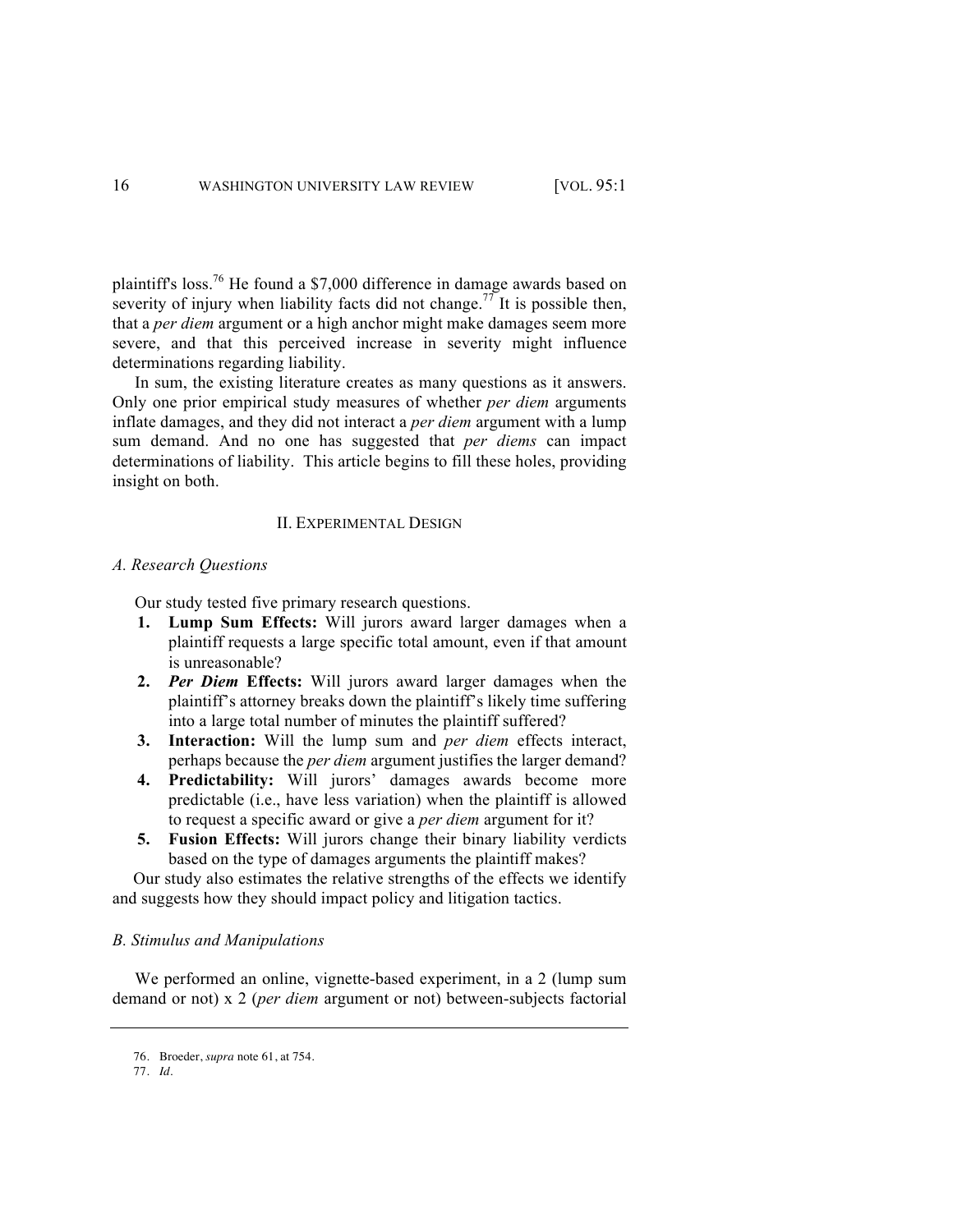design, as shown in Table 2. All subjects watched a medical malpractice trial video that lasted roughly 40 minutes. The video included judicial instructions, opening statements from the plaintiff's and defendant's attorneys, testimony from expert witnesses about the standard of care in the case, cross-examination of both experts, closing arguments and jury instructions.78 Participants were randomly assigned to see one of four different scenarios. Each scenario had or did not have a combination of two different plaintiff's closing damages arguments. This video was developed by real physicians serving as writers of the medical scenario and serving as actors for the expert witnesses, along with an experienced arbitrator consulting on the jury instructions and serving as the judge. Opening and closing arguments were written by one of the co-authors, an experienced trial attorney. Thus, although condensed, the video had a high degree of verisimilitude.

The scenario in the video concerned a primary care physician's failure to diagnose a case of lumbar radiculopathy and refer the patient to imaging, which allegedly would have allowed timely surgery and avoided the permanent disability the patient now suffers. The primary dispute concerned whether the physician-defendant met the standard of care when, instead of ordering imaging, he simply instructed the patient to take over-the-counter medications and return if the pain got worse. On this point, the evidence favored the plaintiff strongly, because the parties did not dispute that a peerreviewed national practice guideline specifically provides that when a patient has two or more signs of neurological impingement (as the plaintiff did), a physician should order imaging.<sup>79</sup>

Mock jurors viewed one of the four different plaintiffs closing arguments.<sup>80</sup> In all the variations, the plaintiff and defendant made the same

<sup>78.</sup> The core trial footage, including jury instructions and two expert witnesses, was taken from a prior experiment. *See* Christopher T. Robertson & David V. Yokum, *The Effect of Blinded Experts on Juror Verdicts*, 9 J. EMPIRICAL LEGAL STUD. 765, 771 (2012). We modified the trial by adding new expert testimony that favored the plaintiff and new opening and closing arguments by both sides. We excluded individuals who had participated in experiments that used this footage in two ways: (1) individuals that attempted to participate with mTurk identification numbers that had participated in our previous experiments were automatically excluded, (2) at the end of the video, we asked participants if they had seen a variation of this trial before and participants who said "yes" were also excluded from our results. *See* Eyal Peer et al., *Screening Participants from Previous studies on Amazon Mechanical Turk and Qualtrics* (May 2, 2012), *available at* https://experimentalturk. files.wordpress.com/2012/02/ screening-amt-workers-on-qualtrics-5-2.pdf

<sup>79.</sup> *See generally* Roger Chou, et al., *Diagnosis and Treatment of Low Back Pain: A Joint Clinical Practice Guideline from the American College of Physicians and the American Pain Society*, 147 ANNALS OF INTERNAL MEDICINE 478 (2007).

<sup>80.</sup> To see these arguments verbatim, please reference *infra* Appendix A.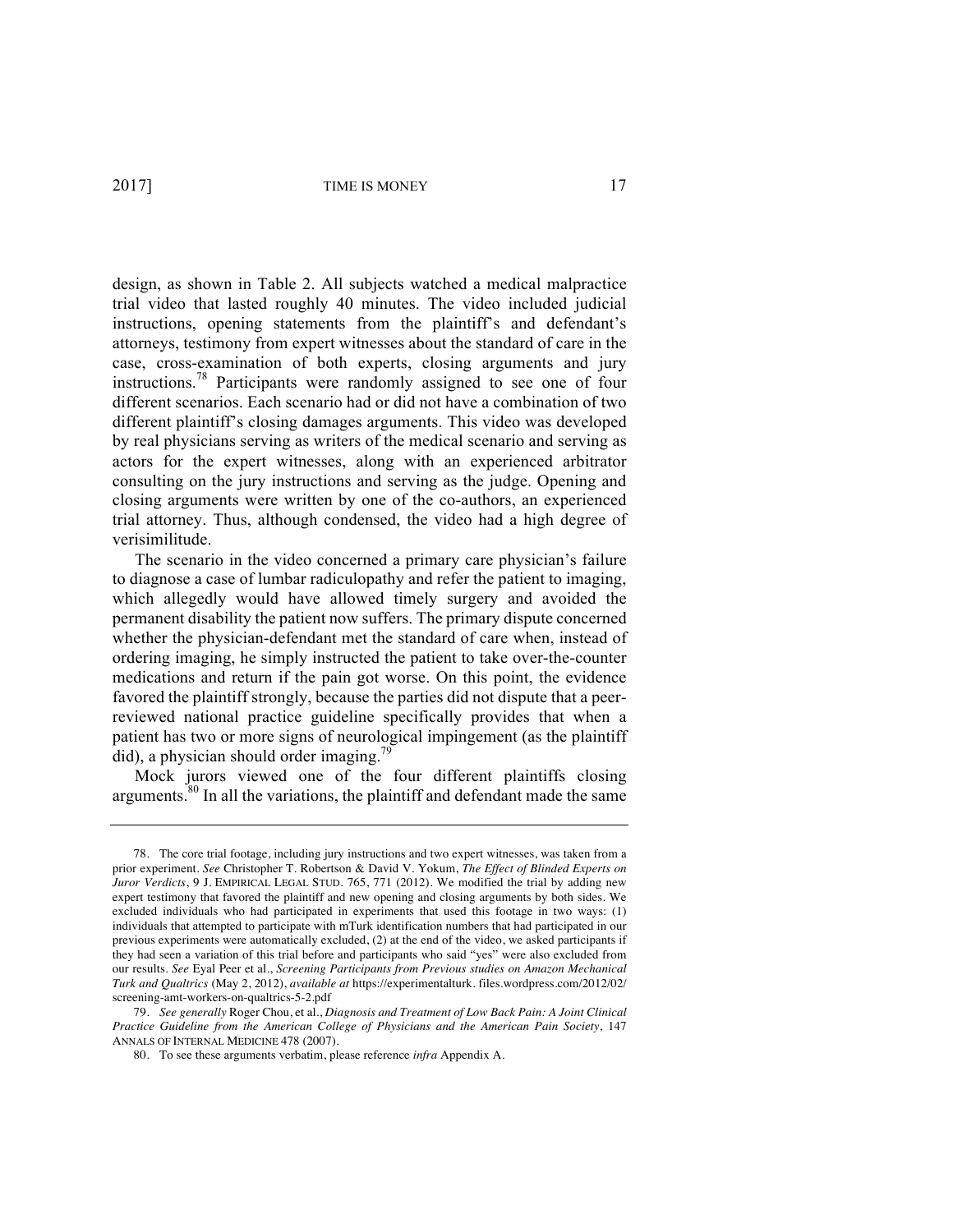| Table 2. Transcript of Experimental Manipulations in Closing     |
|------------------------------------------------------------------|
| <b>Arguments, Two Variables Fully Crossed in Four Conditions</b> |

|                          | Per diem                                                                                                                                                                                                                                                                                                                                                                                                                                                                                                                                                                                                 | No Per diem                                                                                                                                                                                                                                                                                                                                                                                                                                                                             |
|--------------------------|----------------------------------------------------------------------------------------------------------------------------------------------------------------------------------------------------------------------------------------------------------------------------------------------------------------------------------------------------------------------------------------------------------------------------------------------------------------------------------------------------------------------------------------------------------------------------------------------------------|-----------------------------------------------------------------------------------------------------------------------------------------------------------------------------------------------------------------------------------------------------------------------------------------------------------------------------------------------------------------------------------------------------------------------------------------------------------------------------------------|
| Lump<br><b>Sum</b>       | [Scenario 1] Assuming Mr.<br>Stevens lives another<br>9.5<br>years, which is about<br>the<br>average for someone in his<br>health condition, he will spend<br>60 minutes an hour, 24 hours a<br>day, 7 days a week, 52 weeks<br>a year in pain. That is<br>$4,979,520$ minutes in pain. I'm<br>asking you to award him one<br>dollar a minute. No rational<br>person would agree to be paid<br>a dollar a minute to suffer<br>Mr.<br>and<br><b>Stevens</b><br>pain,<br>wouldn't take that deal either.<br>But he has no choice now. So,<br>do what you can to make this<br>right. Award him \$5,000,000. | [Scenario 2] Award Mr.<br>Stevens \$5,000,000. That's a<br>fair amount for 9.5 years of<br>pain. \$5,000,000 won't make<br>his back better, but it will let<br>him breathe a little easier.                                                                                                                                                                                                                                                                                             |
| No<br>Lump<br><b>Sum</b> | [Scenario 3] The law does<br>not allow me to tell you what I<br>think you should award, but I<br>can tell you this.  Assuming<br>Mr. Stevens lives another 9.5<br>years, which is about the<br>average for someone in his<br>health condition, he will spend<br>60 minutes an hour, 24 hours a<br>day, 7 days a week, 52 weeks<br>a year. That is 4,979,520<br>minutes in pain. 4,979,520<br>minutes of pain that could<br>have been avoided.                                                                                                                                                            | [Scenario 4] The law does<br>not allow me to tell you what I<br>think you should award, but I<br>can tell you this. An expert has<br>said that my client's average<br>lifespan is about 9.5 years. So,<br>you need to award an amount<br>that will help Mr. Stevens<br>breathe easier for the rest of<br>his life. It needs to be an<br>amount that spread over the<br>rest of his life will make things<br>a little better. I trust and know<br>that you can decide on that<br>number. |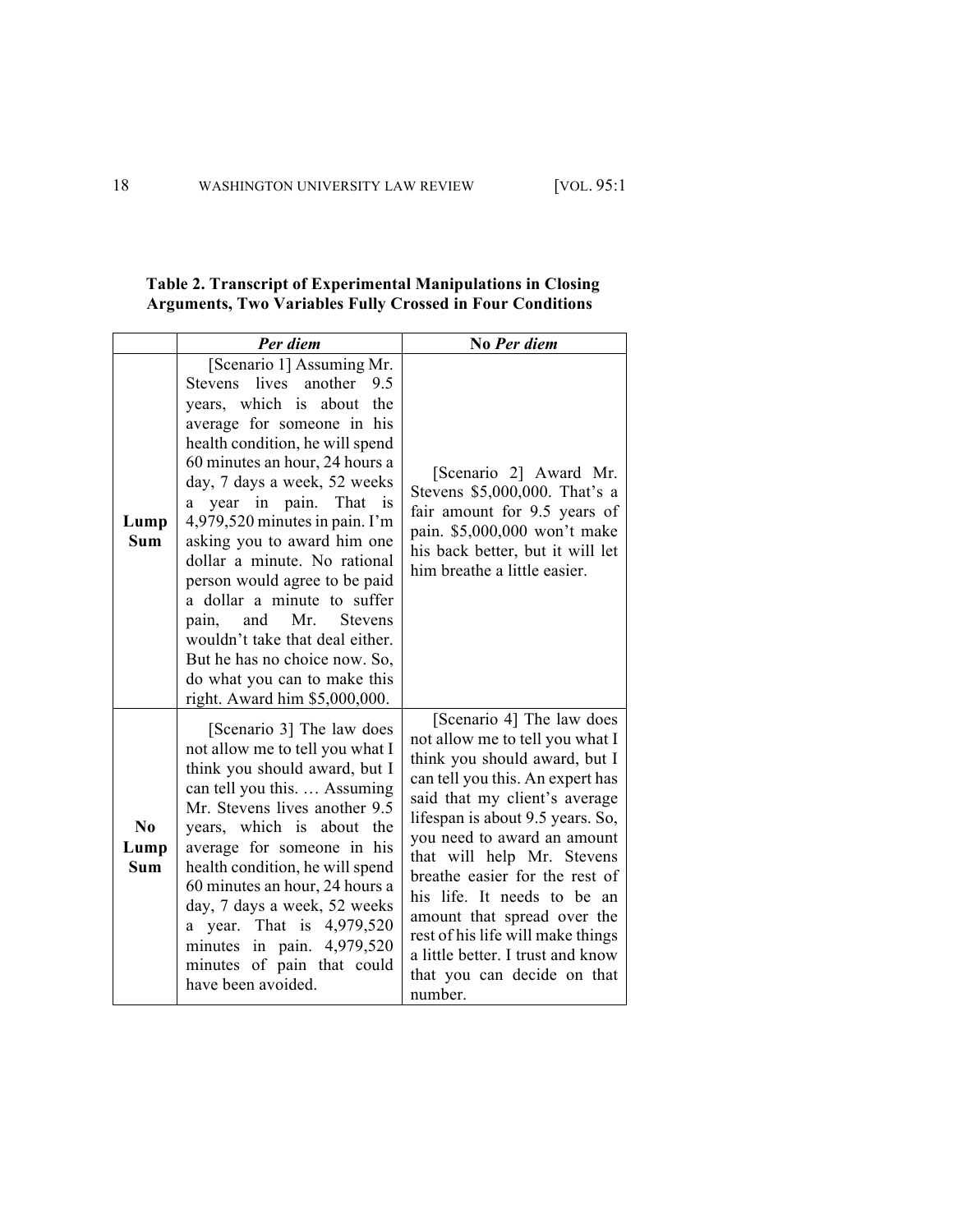liability argument and the defendant made the same damages argument. All conditions mentioned that the plaintiff would suffer for 9.5 years—his life expectancy. We manipulated two types of plaintiff damages arguments, lump sum and *per diem*. This resulted in four different scenarios, as shown in Table 2. When a lump sum was not given, the attorney explained that this was because the law did not allow him to do so.

Subjects rendered individual judgments, following pattern jury instructions asking them to respond "yes" or "no" to the prompt: "Based on the instructions provided by the judge in the video, do you believe that the Plaintiff has proved, by the greater weight of the evidence, that the Defendant committed medical negligence?" The jurors who found negligence awarded non-economic damages for "pain and suffering," which had been defined by the judge's instructions.<sup>81</sup> Economic damages were not awarded, because the attorneys told the participants that they were not in dispute. Finally, we asked jurors to "in a sentence or two explain your answers."82

#### *C. Respondents*

We recruited subjects from the population of workers on Amazon Mechanical Turk (Mturk) in June 2015 and screened for those that were "jury eligible," meaning residents of the United States over age 18 who could read, write, and speak English. Subjects were paid four dollars to complete the experiment online. All subjects consented in accordance with IRB requirements. We administered a demographic questionnaire at the beginning of the survey.

In total, 732 people completed the online experiment. The sample was more educated, politically liberal, and younger than the population at large. It was also slightly more male. The race and median income, on the other hand, was more closely representative of the U.S. Census data.<sup>83</sup> Balance

<sup>81.</sup> Following the pattern jury instructions for Arizona, the judge stated that, "if you find Dr. Davidson liable to Mr. Stevens, you must then decide the full amount of money that will reasonably and fairly compensate Mr. Stevens. In this case, the amount of medical expenses and other damages have been stipulated, but you must decide the amount to compensate Mr. Stevens for the pain, discomfort, suffering, disability, disfigurement, and anxiety already experienced, and reasonably probable to be experienced in the future as a result of the injury." *See* RAJI (Civil) PIDI (5th ed.).

<sup>82.</sup> We also collected other data not reported here.

<sup>83.</sup> Specifically, the sample demographics are as follows: 51% male; mean and median age of twenty-six and thirty-one, respectively; 81% White, 10% African American, 6% Asian, 1% American Indian, and 2% other; 49% with Bachelor's degree or higher; and 60% lean toward, prefer, or strongly prefer the Democrats.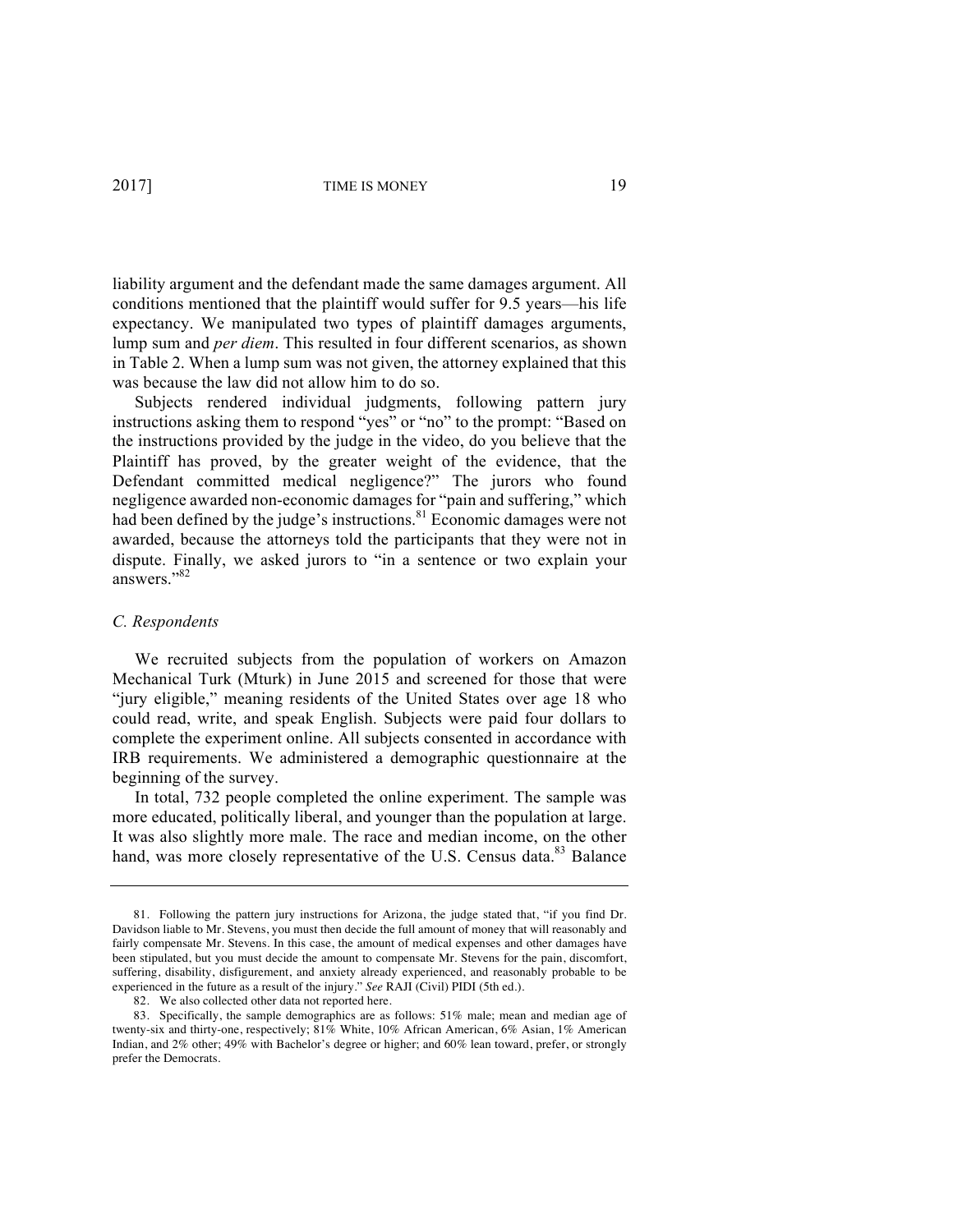checks did not reveal any differences in demographic compositions across the four experimental groups; randomization succeeded.

Mturk has become a large and robust platform for social science research, with proven reliability through the replication of many known results.<sup>84</sup> However, the platform requires great care to ensure meaningful results. Using participants' unique identifiers, we excluded anyone who had participated in previous studies that use the same video. We paid at a rate near the national minimum wage, which was sufficient to recruit enough workers to complete data collection in a matter of hours, minimizing any risk that workers could communicate with one another on chat boards, thereby "unblinding" the experiment. <sup>85</sup> We did not include "attention" check" questions as a method for disqualifying respondents, because that could increase the risk of false positives in our experiment. We also lack a gold-standard measure for how much attention real jurors pay. We did however, screen respondents with poor worker reputation scores (<85%), which indicates a propensity to cheat on Mturk tasks, and warned workers about the risk of nonpayment in our study as a deterrent. <sup>86</sup> We also measured how long respondents remained on videos, excluding those who took less time than the video length as well as those who took extraordinary amounts of time, suggesting they may have left the monitor and attended to other tasks. Finally, we required participants to enter qualitative responses to explain their decisions (as real jurors would do in deliberations), and we reviewed data for non-responsive answers.

To enhance the generalizability of the primary experiment, we also ran the experiment on a convenience sample of several hundred law students at two universities. Specifically, we wanted to ensure that the results were replicable. We also wanted to investigate whether the effects we saw would differ among those with increased legal literacy. In total, 179 students participated, including 61% who were first year law students participating prior to the beginning of substantive coursework (making them more similar to layperson jurors). The sample was too small to provide statistically significant results; however, it served as general confirmation for our results. We briefly report these results after the primary experiment.

<sup>84.</sup> *See also* sources cited *infra* notes 102–103.

<sup>85.</sup> *See generally* Eyal Peer et al., *Reputation as a Sufficient Condition for Data Quality on Amazon Mechanical Turk*, 45 BEHAV. RES. METHODS 1023 (2013).

<sup>86.</sup> *Id.*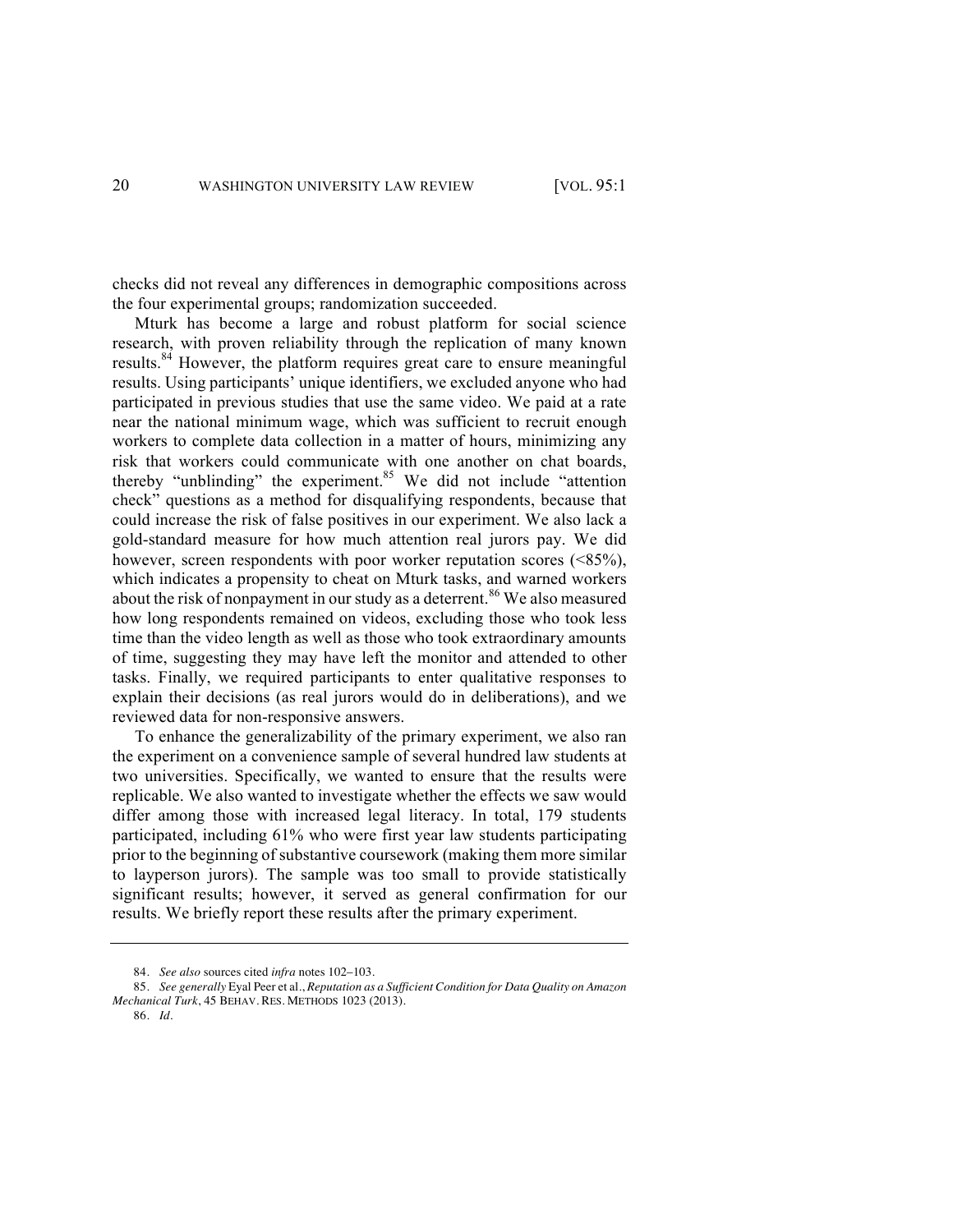#### III. RESULTS

We report individual juror results in Table 3. To reduce the effect of extreme outliers—which in the real world would be moderated by other jurors in the deliberation process or ultimately by the judge with *remittitur*—we adopted the common statistical technique of transforming all awards above  $$5$  million to  $$5$  million.<sup>87</sup> In addition, because our sample set did not follow a normal distribution, we applied a bootstrapping algorithm to create 95% confidence intervals for different treatments.<sup>88</sup> Confidence intervals allow the analyst to understand the range of actual values that are consistent with the observed data; these are values that cannot be "ruled out." Specifically, for each condition we resampled our individual responses to create a new simulated data set of the same size and calculated the mean for this set. We did this 10,000 times to arrive at 10,000 means. We then used the bias corrected and accelerated (BCa) method to determine the upper and lower bounds for a 95% confidence interval.<sup>89</sup> Finally, as shown in the Appendix, we performed multivariate regressions, with and without demographic controls, to perform hypothesis tests comparing effects and to check for confounds. The p-values discussed below are from these regressions.

<sup>87.</sup> There were only one or two awards in excess of \$5 million for each condition. *See* Appendix B (histograms depicting frequency of different damages awards).

<sup>88.</sup> Instead of the upside down "U" shaped normal distribution, the scenarios show a strong cluster at \$5 million with a significant number of substantially smaller damages awards. The scenarios without large lump sum demands also have numerous smaller awards. All scenarios show one award above \$5 million. *See infra* Appendix B. For non-normal distributions, a bootstrapping algorithm is an appropriate method for calculating confidence intervals because it uses the observed distribution rather than assuming normality. *See generally*, BRADLEY EFRON & ROBERT TIBSHIRANI, AN INTRODUCTION TO THE BOOTSTRAP 45, 113, 183 (1993).

<sup>89.</sup> *Id*.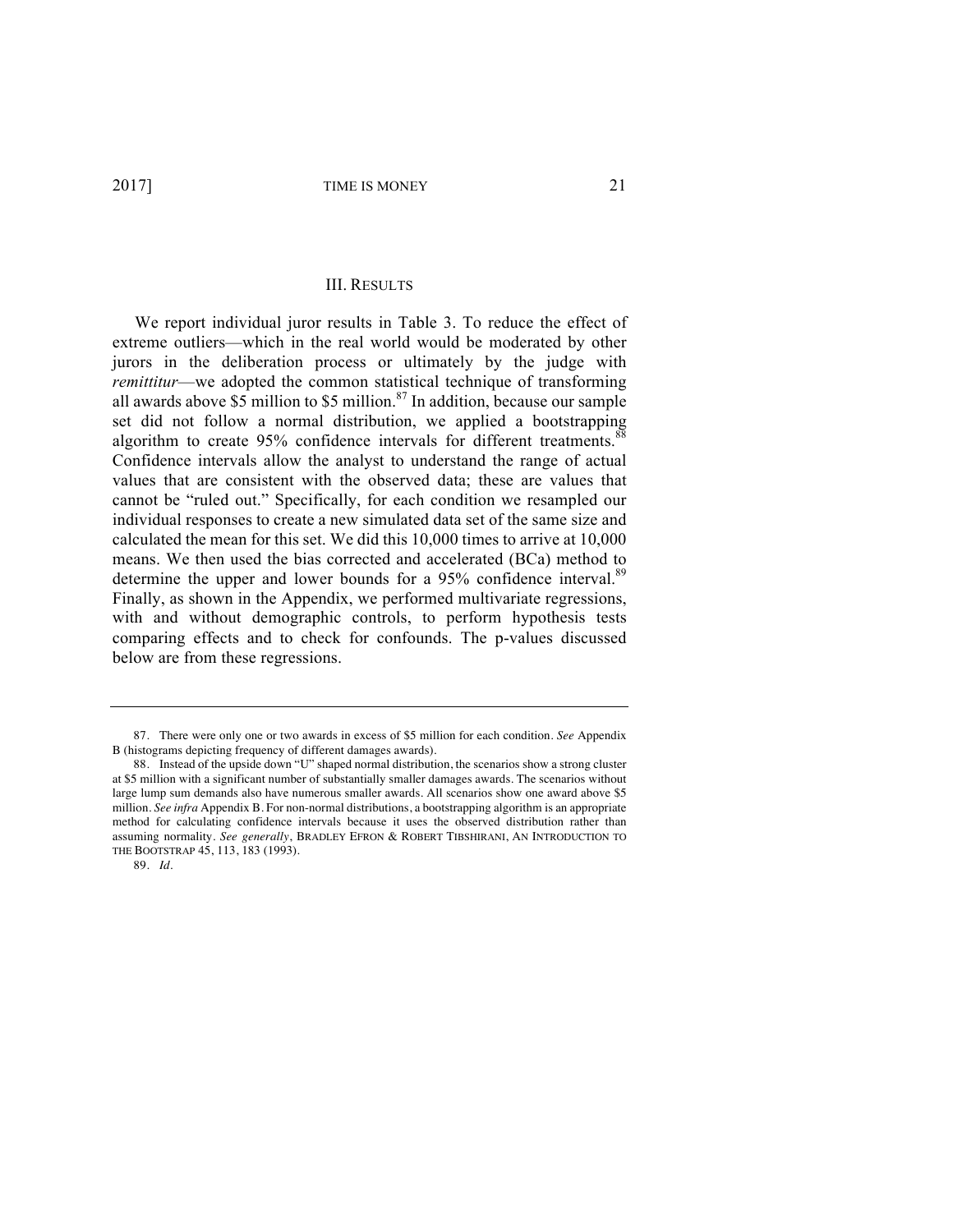|                     | $\overline{\text{CD}}$ | 250,000   1,745,242                                          | 1,536,121                              | 912,844               | 559,382   |
|---------------------|------------------------|--------------------------------------------------------------|----------------------------------------|-----------------------|-----------|
| Case Expected Value | Median                 |                                                              | 20,000                                 | 60,000                | 5,000     |
|                     | Mean                   |                                                              | 959,054                                | 404,642               | 241,891   |
|                     | $\overline{\text{SD}}$ |                                                              |                                        | 1,119,861             | 710,552   |
| Damages             | Median                 |                                                              |                                        | 275,000               | 225,000   |
|                     | Mean                   | $116$   61.1   2,042,006   1,000,000   1,835,123   1,246,698 | $50.8$   1,887,500   1,000   1,702,147 | 714,317               | 473,489   |
| Plaintiff<br>Wins   | Rate                   |                                                              |                                        | 56.6                  | 94   51.1 |
|                     | #                      |                                                              | $\frac{1}{2}$                          | 98                    |           |
| $\overline{z}$      |                        | 190                                                          | 185                                    |                       | 184       |
| Stimulus            |                        | $Lump$ sum $+$<br>per diem                                   | Lump sum<br>only                       | Per diem only   $173$ | Neither   |

**Table 3. Results by Experimental Condition**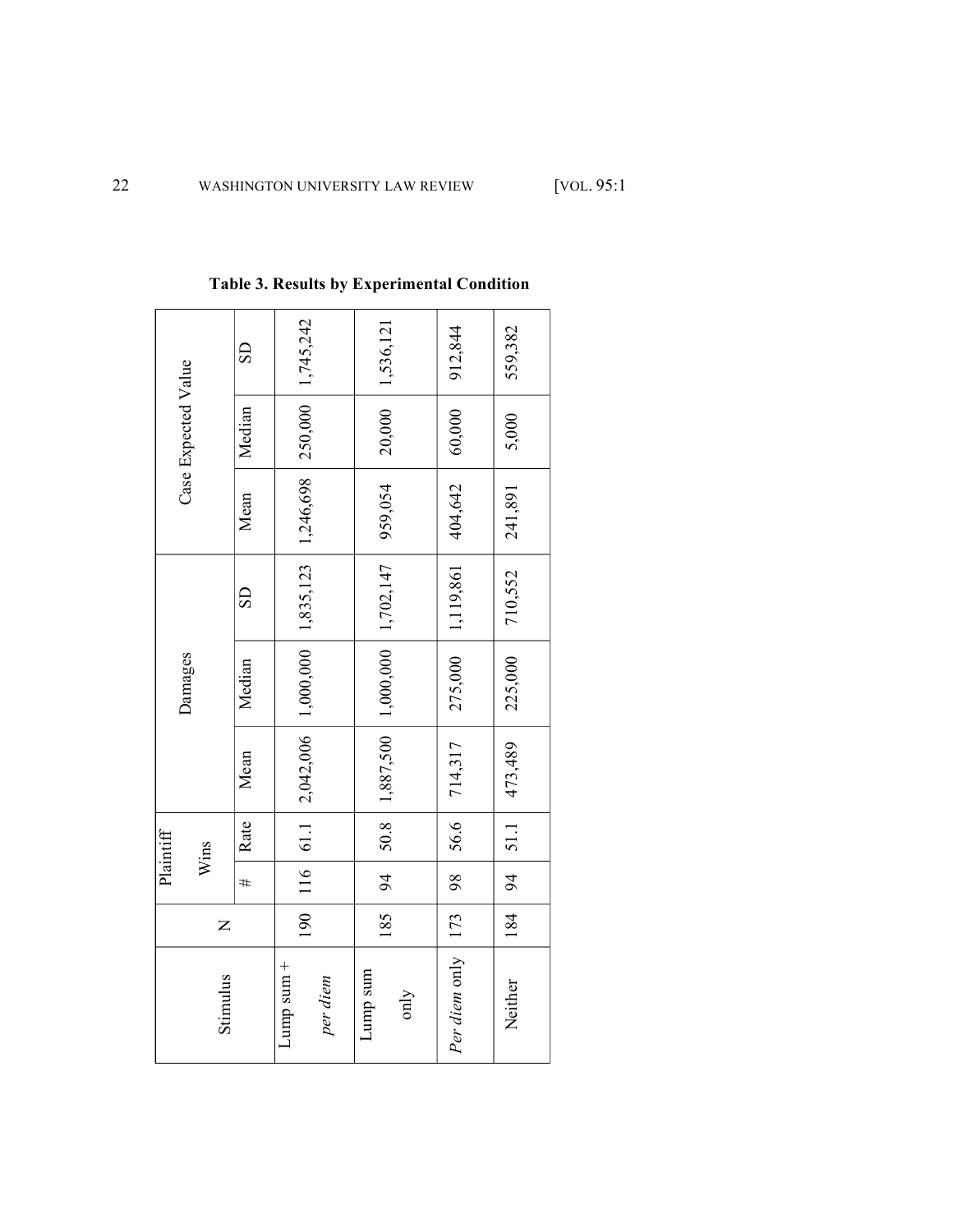#### *A. Effects on Damages*

When examining damages, we excluded those observations where mock jurors found in favor of the defendant and found no liability. For example, in Table 3, we had 190 participants that viewed Scenario 1, but only 116 found the defendant liable and their responses were used for our damages analysis. (We include all responses, including those that found no liability, in other analyses below.)

Figure 1 below illustrates the damages results by scenario. Average damages in Scenarios 1 and 2, where the plaintiff's attorney asked for \$5 million, were \$2,042,006 and \$1,887,500 respectively. In contrast, when the plaintiff did not make the large lump sum demand, average damages decreased significantly. Specifically, in Scenarios 3 and 4 average damages were \$714,317 and \$473,489 respectively. The 95% confidence intervals depicted in Figure 1 show similar results and illustrate the difference between damage awards in the presence and absence of a large lump sum demand. Consistent with the prior literature, we found that large lump sum demands have a strong anchoring effect on damages awards.



**Figure 1. Mean Damages by Experimental Condition with 95% Bootstrap Confidence Interval (in thousands)**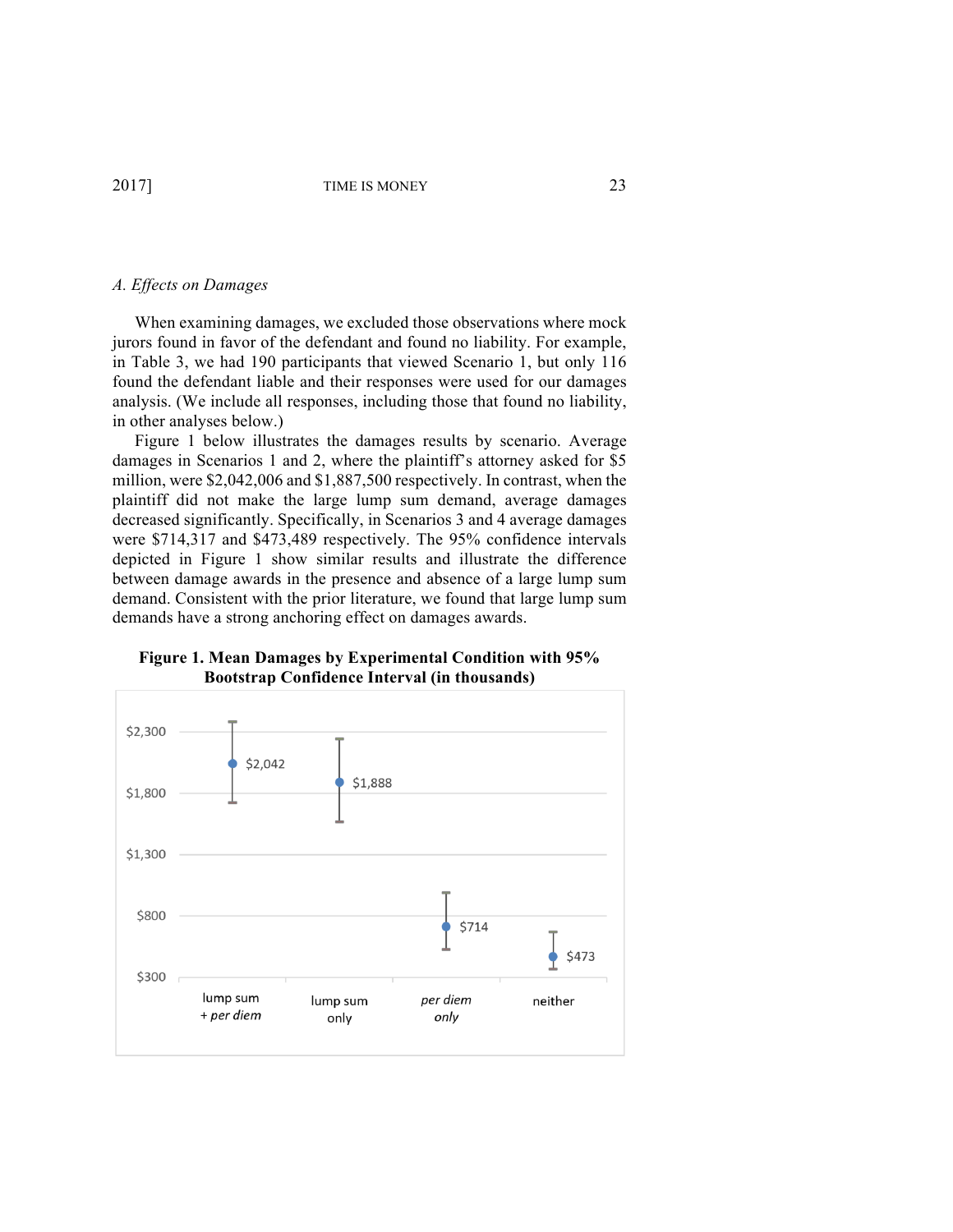We can isolate the specific effects of the large lump sum demand by looking at the results of our standard regression, presented in the Appendix. In our basic model, the award without the large lump sum demand was \$496,389, which is similar to the unadjusted value shown in Figure 1  $($ \$473,489).<sup>90</sup> When the plaintiff asked for \$5 million (Scenarios 1 and 2), that argument increased the damages award by \$1,368,211 or 276% ( $p \le$ .001), again, similar to the effect shown in Figure 1. These results did not change significantly when we included additional variables in different models.<sup>91</sup> Thus, we confirm our first hypothesis—mock jurors respond to large, even unreasonable damages demands, by issuing higher damages verdicts.

Recall that, to create the *per diem* argument, we added a few sentences to the plaintiff's closing argument that characterized the plaintiff's remaining expected 9.5-year life span in terms of 4,979,520 minutes. The manipulation lasted seconds and was an extremely small portion of the approximately forty minutes of trial footage.

As shown in Figure 1, average awards with *per diem* arguments in Scenarios 1 and 3 were \$2,042,006 and \$714,317 (Lump sum/*Per Diem* and *Per Diem* Only, respectively). These results were nominally higher than the averages in the scenarios where the *per diem* argument was not made. In comparison without the *per diem* argument, the average damages awards were \$1,887,500 and \$473,489 (scenario 2 "Lump Sum Only" and scenario 4 "Neither").

Our regression analysis was consistent with these results suggesting that *per diem* arguments increased damages by \$195,963. However, these results were not statistically significant (p = .2). Thus, although we suspect *per diem* arguments do increase damages, we had insufficient power to confirm our second hypothesis with respect to damages outcomes. In contrast, the *per diem* argument did have statistically significant effects on both liability and expected value outcomes, discussed below.

We also compared the effects of the large lump sum demand against the *per diem* argument, head-to-head. The large lump sum demand results in dramatically higher damages than the *per diem* argument, increasing damage awards by between \$770,381 and \$1,583,994.

Aside from the average damages, the variability in damages is also an important consideration for risk-adverse litigants and policymakers who

<sup>90.</sup> *See infra* Appendix B, tbl.1 (Basic Model). The analysis does not differ significantly when we added additional variables to our analysis (Basic +Edu Model and All Model).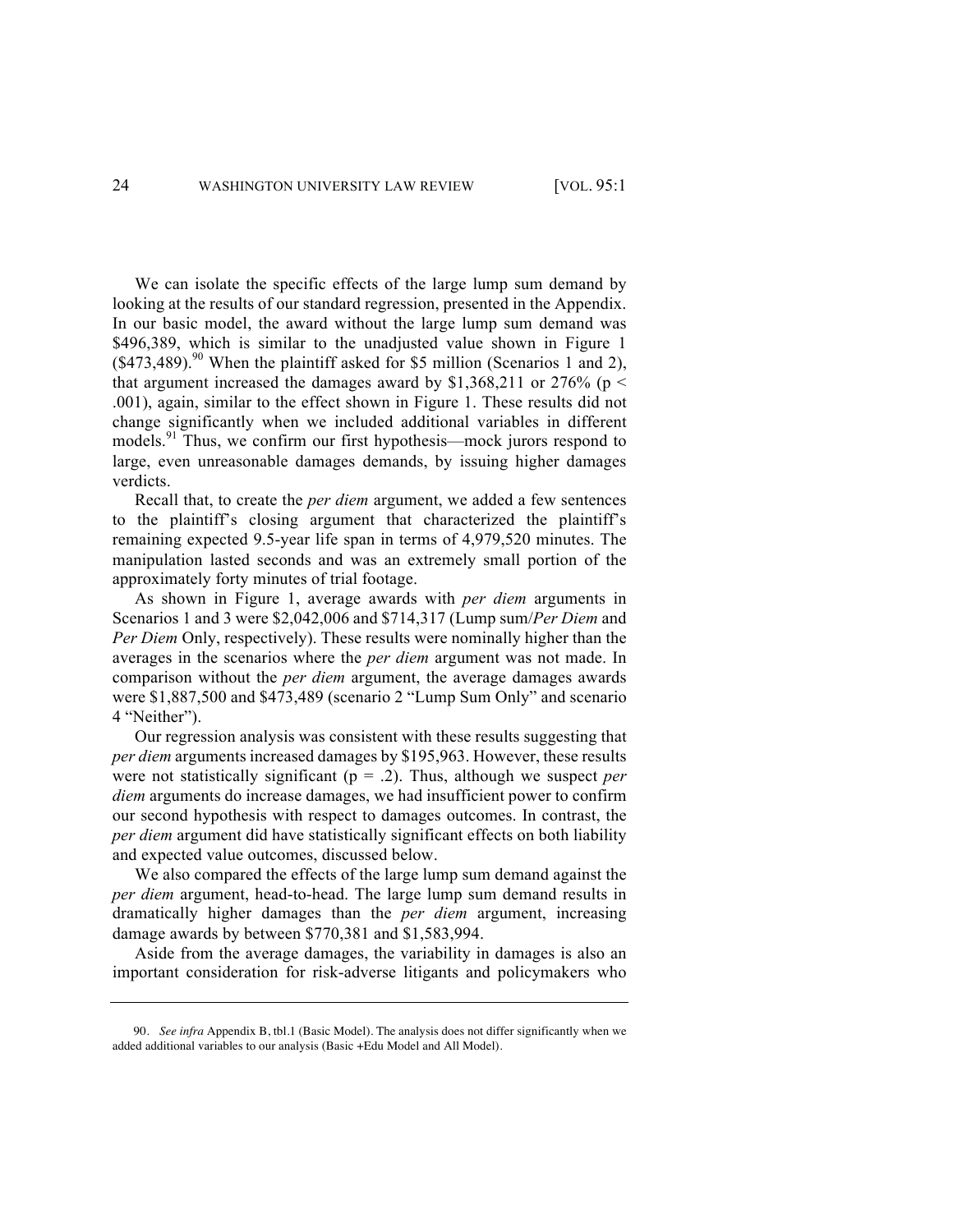favor predictability in outcomes for the sake of due process. Table 4 shows both the traditional standard deviation and the standard deviation as a percentage of the mean (also known as the "coefficient of variation"), for *per diem* and large lump sum arguments. The large lump sum demand increased the standard deviation but reduced the coefficient of variation, which is relative to the average amount of the award. In other words, the range of awards was larger with the lump sum demand, spanning from zero to more than \$5 million (absolute variability). But when you compare this variability to the average award—measured by calculating the standard deviation as a percentage of the mean—the lump sum demands produce lower relative variability. The standard deviation as a percentage of mean was around 90% for both the large lump sum scenarios and 158% and 150% for the scenarios without large lump sum arguments. In contrast, the *per diem* argument did not affect variability.

In sum, the results show that our third hypothesis is also true. Some arguments do appear to reduce variability. In particular, when plaintiffs provide a specific damage request in the form of a large lump sum demand, relative variability of damages is reduced.

| Scenario                 | <b>Standard Deviation (SD)</b><br>[Confidence Interval] | SD as % Mean |
|--------------------------|---------------------------------------------------------|--------------|
| Lump Sum $+$<br>Per Diem | 1,835,123<br>$[1,673,651-1.983,525]$                    | 90.0%        |
| Lump Sum<br>Only         | 1,702,147<br>$[1,506,029-1,885,025]$                    | $90.2\%$     |
| Per Diem<br>Only         | 1,119,861<br>$[808, 406 - 1, 491, 496]$                 | 157.8%       |
| Neither                  | 710,552<br>$[471, 986 - 1, 207, 033]$                   | 150.1%       |

# **Table 4. Standard Deviation and Bootstrapped Confidence Interval of Damages by Experimental Condition, With Standard Deviation as Percentage of Mean**

#### *B. Liability Determinations*

We also assessed what effect, if any, large lump sum and *per diem* arguments had on binary liability determinations. Table 5 breaks out plaintiff win rates based on the damages argument that the plaintiff advanced, pooling the two *per diem* conditions (Lump Sum/*Per Diem* and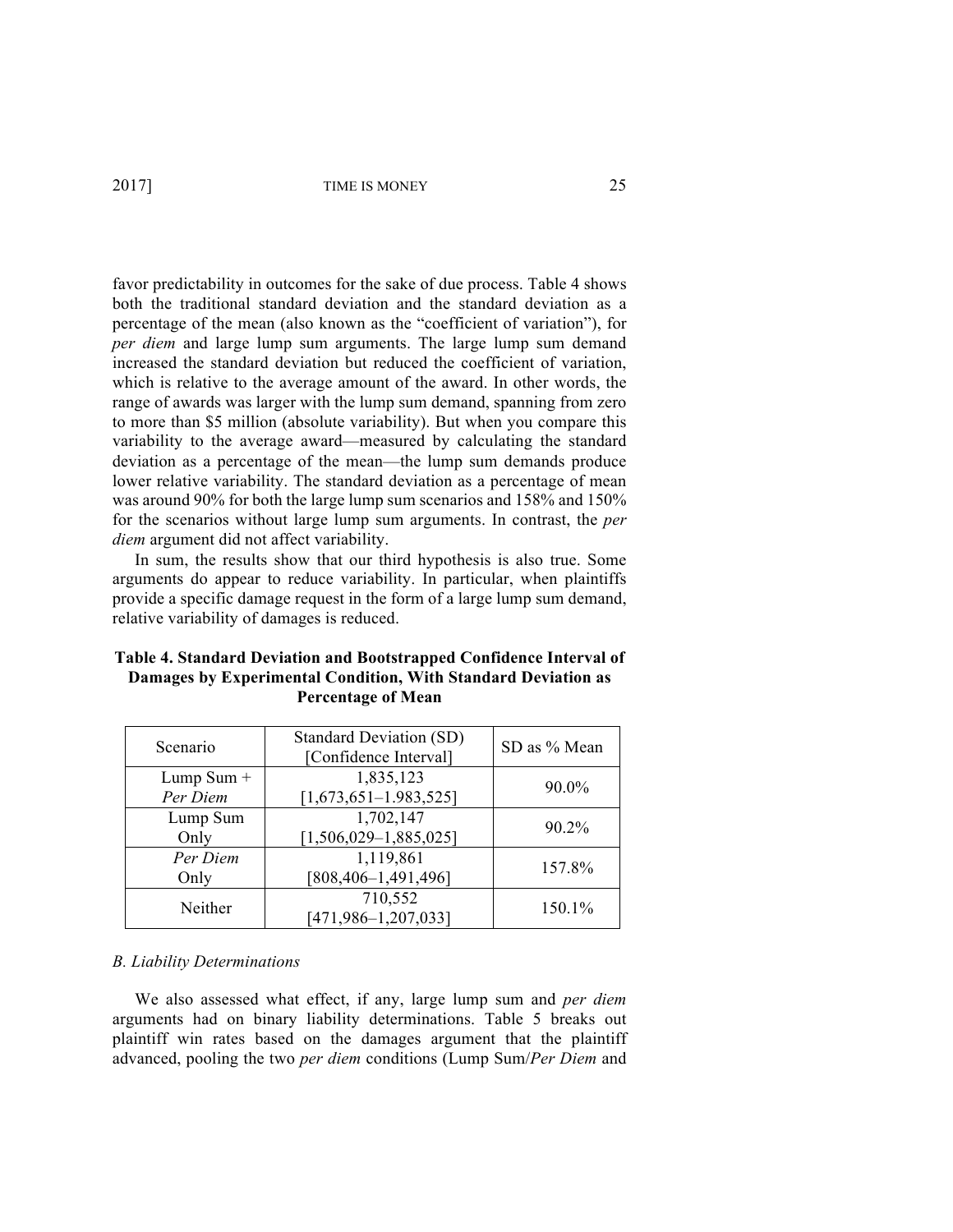*Per Diem* Only) against the two non-*per diem* conditions (Lump Sum Only and Neither).

Surprisingly, *per diem* arguments increased the plaintiff's chances of prevailing. Mock jurors found liability 59.9% of the time when the plaintiff made a *per diem* argument. In contrast, mock jurors only found liability in 50.9% of the cases when the plaintiff did not make the *per diem* argument.<sup>92</sup> These differences were statistically different ( $p = 0.036$ , using chi-square test). Thus, we disproved our fourth hypothesis. The plaintiff's chance of prevailing increased when his damages were characterized using *per diem*  arguments.

**Table 5. Binary Liability Outcomes by Presence of** *Per Diem* **Argument**

|             | Plaintiff | Defendant |
|-------------|-----------|-----------|
|             | Prevails  | Prevails  |
|             | 188       | 181       |
| No Per Diem | 50.9%     | 49.1%     |
|             | 214       | 149       |
| Per Diem    | 59.0%     | 41.0%     |
| $p = 0.036$ |           |           |

We are unable to say why *per diem* arguments affected liability, and our study was not designed to investigate the mechanism. We gathered information regarding jurors' certainty as to liability. After rendering binary judgments, we asked the participants to rate the evidence on a scale 1 (certainly not medical negligence) to 6 (certainly medical negligence). We examined this data to see whether *per diem* arguments created more juror certainty about liability. We detected no such effect. (chi-square  $=$  .1466).<sup>93</sup>

#### *C. Effects on Case Value*

Finally, the expected case value takes into account both the defense verdicts and the verdicts for the plaintiff resulting in damage awards.<sup>94</sup> This dependent variable—which includes all the data, with defense verdicts counted as zeros—allows us to assess the relative strength of the effects

<sup>92.</sup> The breakdown by scenario can be found in Table 1.

<sup>93.</sup> The p value (p=.1466) results from a likelihood ratio test comparing ordinal regression of the rating on both large lump sums and *per diem* arguments to the null model with an intercept alone.

<sup>94.</sup> Awards over \$5 million were transformed to \$5 million.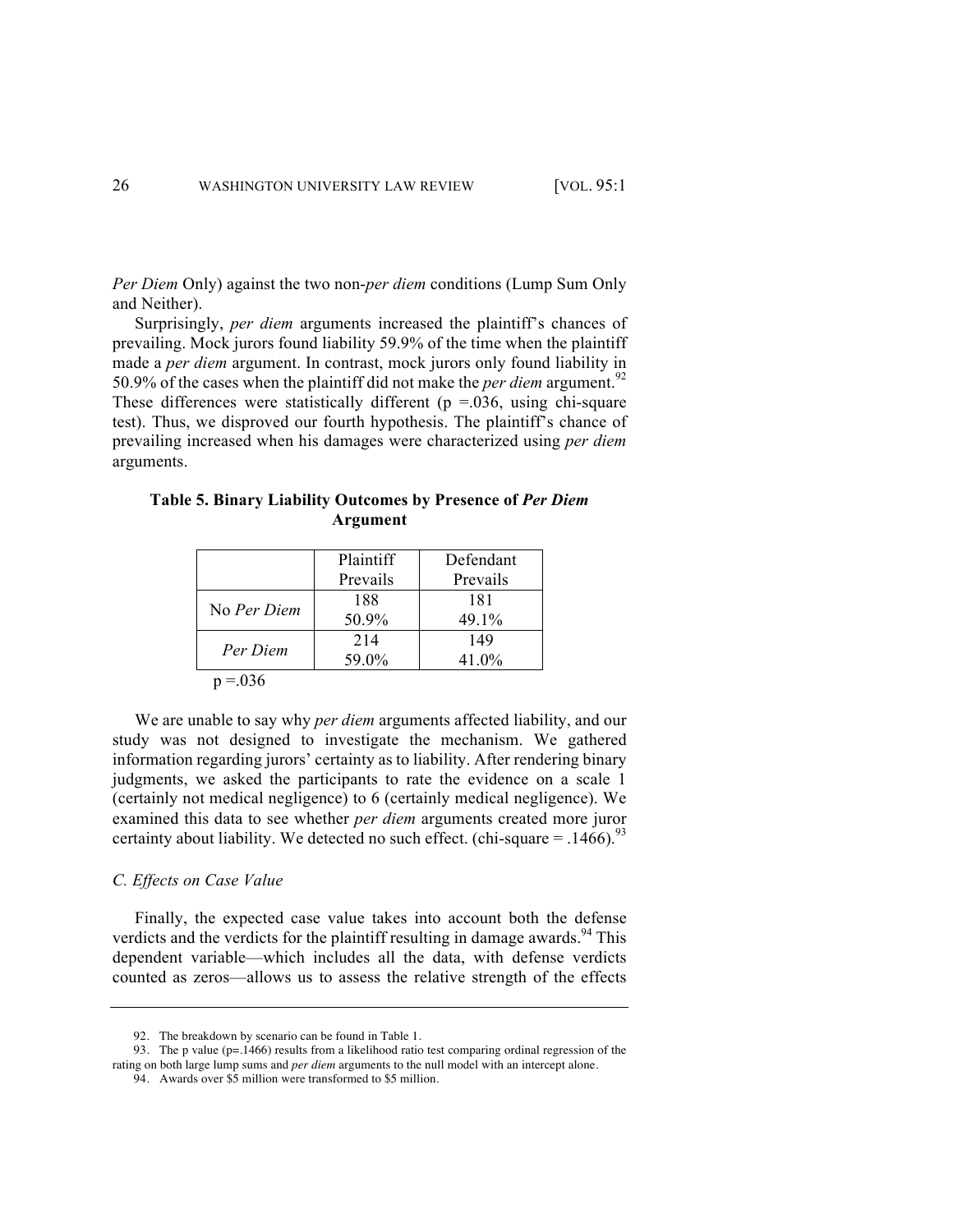observed above. This dependent variable is the most important for rational litigants, policymakers, and courts concerned with aggregate liability costs. We also have greater power for these tests than for the damages tests, which excluded those observations that found no liability.

For this purpose, we again pooled the data by presence of either lump sum or *per diem*, to test those trial tactics as such. As shown on the left side of Figure 2 below, when the plaintiff asked for \$5 million, expected value jumped significantly. The average individual damage award jumped from \$320,759 to \$1,104,794. Thus, the lump sum case expected value was 344% of the case expected value without the lump sum demand.

Our regression analysis isolated the specific effect of the lump sum argument and found that it increased the case expected value by \$779,029 in our experiment  $(p<.001)$ .<sup>95</sup> That is a 370% increase. Thus, we confirm that large lump sum demands also strongly increase case expected value.

Although we did not find statistically significant effects of *per diem* on damages,  $96$  we did detect such effects on the case expected value.  $97$  The right side of Figure 2 shows how the case expected value increased when the plaintiff used a *per diem* argument. The average case expected value jumped from \$601,444 to \$845,388. Thus, the *per diem* award was 141% of the award without *per diem*.

The regression analysis provides a more precise estimate of the *per diem* effects. The *per diem* argument increased the case expected value by \$226,757 ( $p$ < .05), largely through the binary verdict mechanism. That represents a 108% increase. Thus, we can confirm our hypothesis with respect to case expected values. The *per diem* argument increased case expected value, but in an amount substantially smaller than we observed with the large lump sum.

<sup>95.</sup> The p value was calculated using bootstrapping.

<sup>96.</sup> *See supra* Section III(A).

<sup>97.</sup> We obtained statistically significant results for case expected value (CEV) and not damages for two reasons. First, CEV incorporates both liability and damage determinations, which are two distinct mechanisms of action. Second, our sample size was larger for the *per diem* analysis, since it included the defense verdicts as zeroes.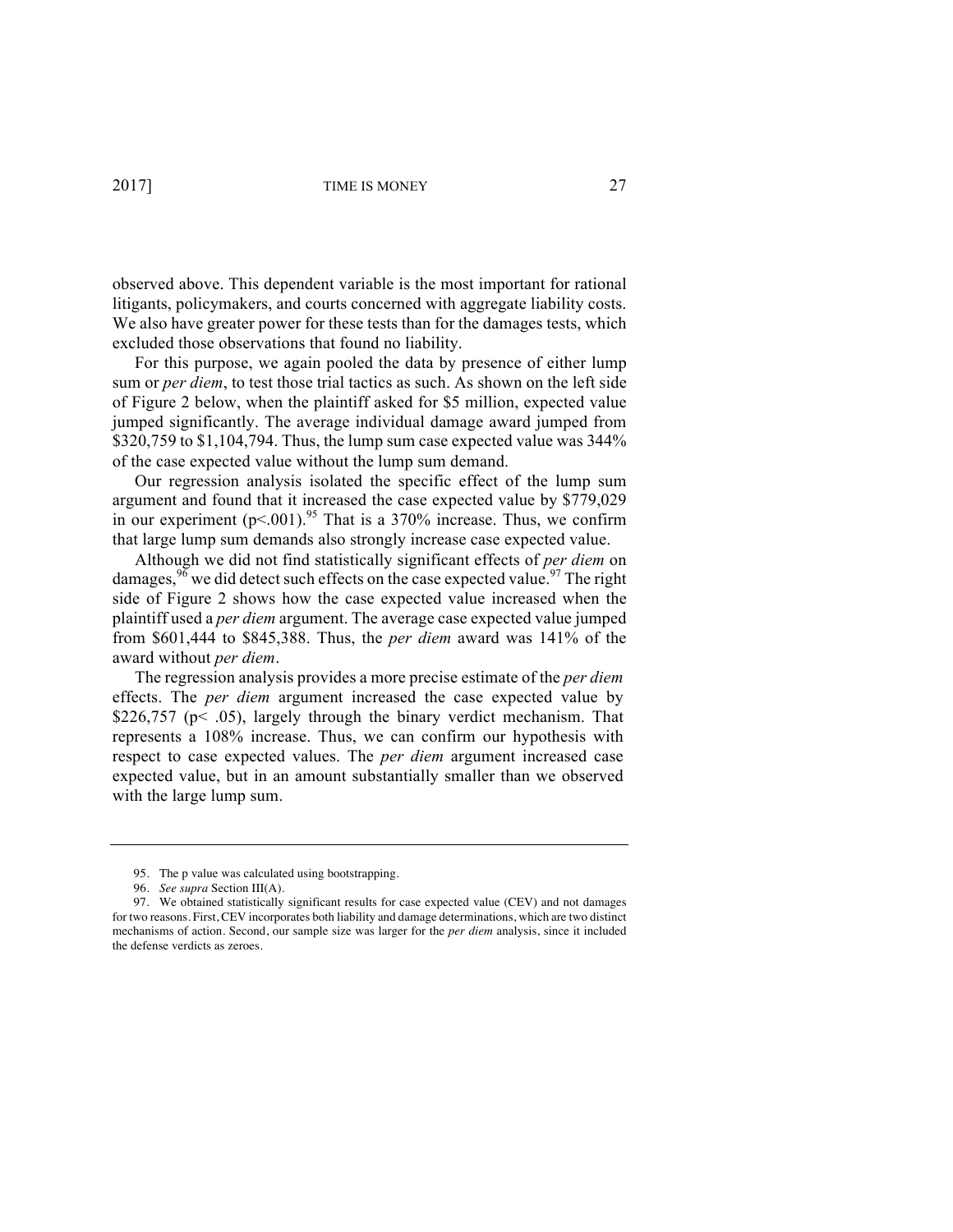# **Figure 2. Case Expected Value by Presence of Lump Sum versus** *Per Diem* **Arguments with 95% Bootstrap Confidence Intervals (in thousands)**



As a whole, our results revealed the following:

- 1. Requesting a large lump sum award dramatically increases award amounts.
- 2. *Per diem* awards did not increase damage awards at a statistically significant level, though they may trend in that direction.
- 3. *Per diem* awards do not interact with large lump sum demands to further enhance awards at statistically significant level, though they may trend in that direction.
- 4. Lump sum demands reduce the relative variability of awards. *Per diem* arguments do not do so detectably.
- 5. *Per diem* arguments increase the win rate for plaintiffs at a statistically significant level.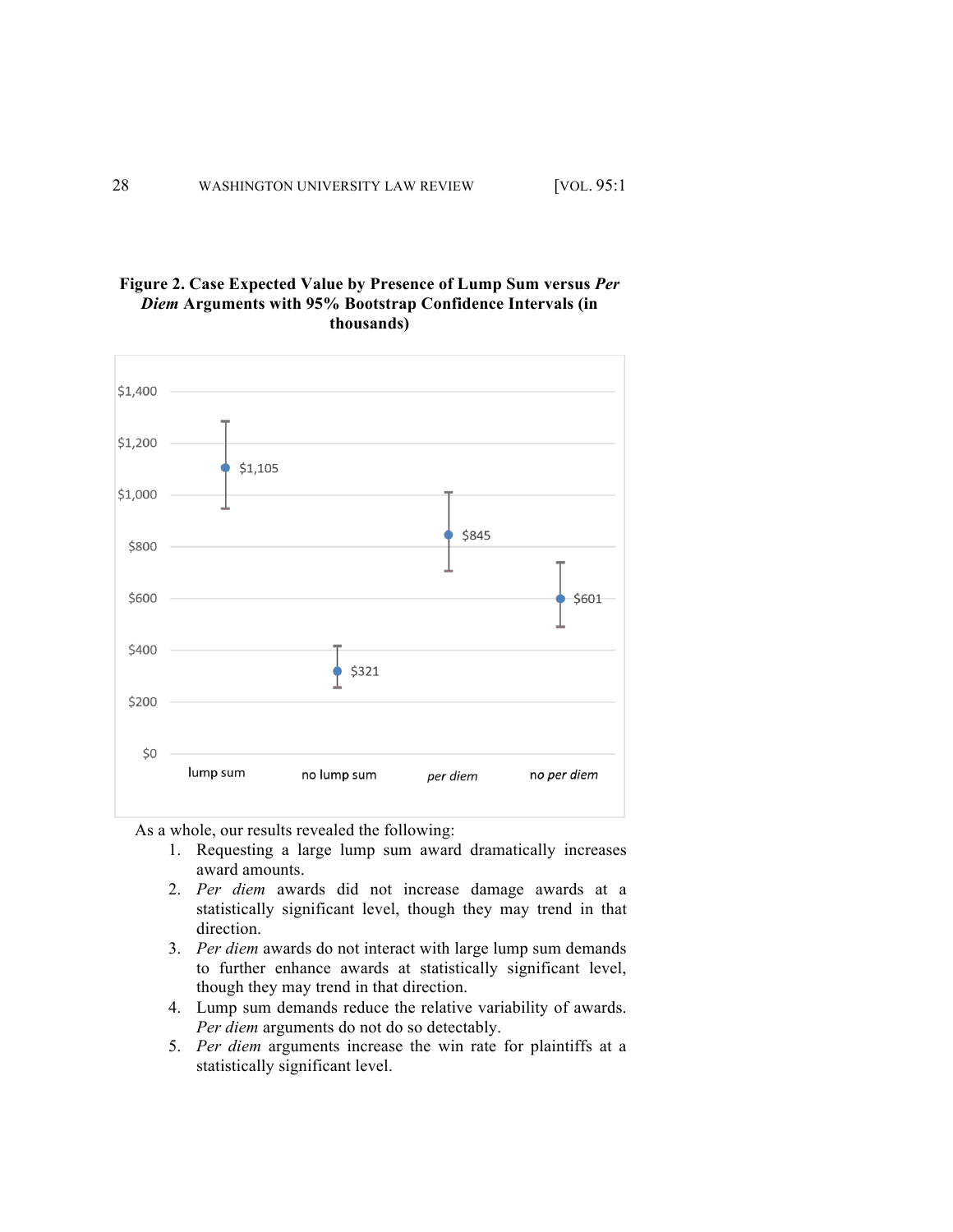#### *D. Replication with Student Sample*

In addition to our large, diverse online research population, we also sought to replicate our key findings with another population. We recruited 179 students at two law schools (New York University School of Law and Sturm College of Law, University of Denver). Using the same video stimuli and online response software, we randomized the students to two of the conditions above, those with and without a *per diem* argument (Scenario 3 vs. Scenario 4). We eliminated Scenarios 1 and 2 for simplicity.

In the student sample, the plaintiff prevailed only 52.4% of the time in the control group without the *per diem* argument and 57.7% of the time with the *per diem* case argument.<sup>98</sup> Although we cannot rule out the null hypothesis based on this data alone, this trend towards *per diems* increasing the win rate is consistent with our finding in our full-scale study.

On average, students in the control group not seeing the *per diem* arguments and finding in favor of the plaintiff awarded \$705,442 compared to \$775,268 with the *per diem* argument.<sup>99</sup> This is consistent with our earlier finding. While *per diem* arguments likely do not substantially increase damage awards, they may have some modest advantage for plaintiffs.

#### IV. LIMITATIONS

Our study had several limitations. First, although our randomized experiment allowed us to isolate causal effects for a particular type of case, it required us to choose a specimen case and exemplars of the manipulations we tested. In particular, we used a case that was a close call on liability, with plaintiff win-rates just over 50%. Much stronger or much weaker plaintiff cases may show different effects. However, since most cases that are tried are close, our study should prove useful in many jury trials. Relatedly, our experiment only exposed mock jurors to one example of a lump sum demand and one example of a *per diem* argument. The effects we tested may either be moderated or enhanced by selecting different numbers or *per diem* strategies (e.g. hours or days instead of minutes).<sup>100</sup> Still, we can expect that

<sup>98.</sup> The 95% confidence interval for the control group is 41% to 63%, while the interval for *per diem* is 46% to 69%, p=0.61.

<sup>99.</sup> The bootstrapped 95% confidence interval for the control group is \$493,620 to \$1,104,998, and for *per diem* it is \$511,837 to \$1,220,995, p=0.59.

<sup>100.</sup> *See* Campbell et al., supra note 70, at 554–55 (comparing the effects of large unreasonable demands with a small demand).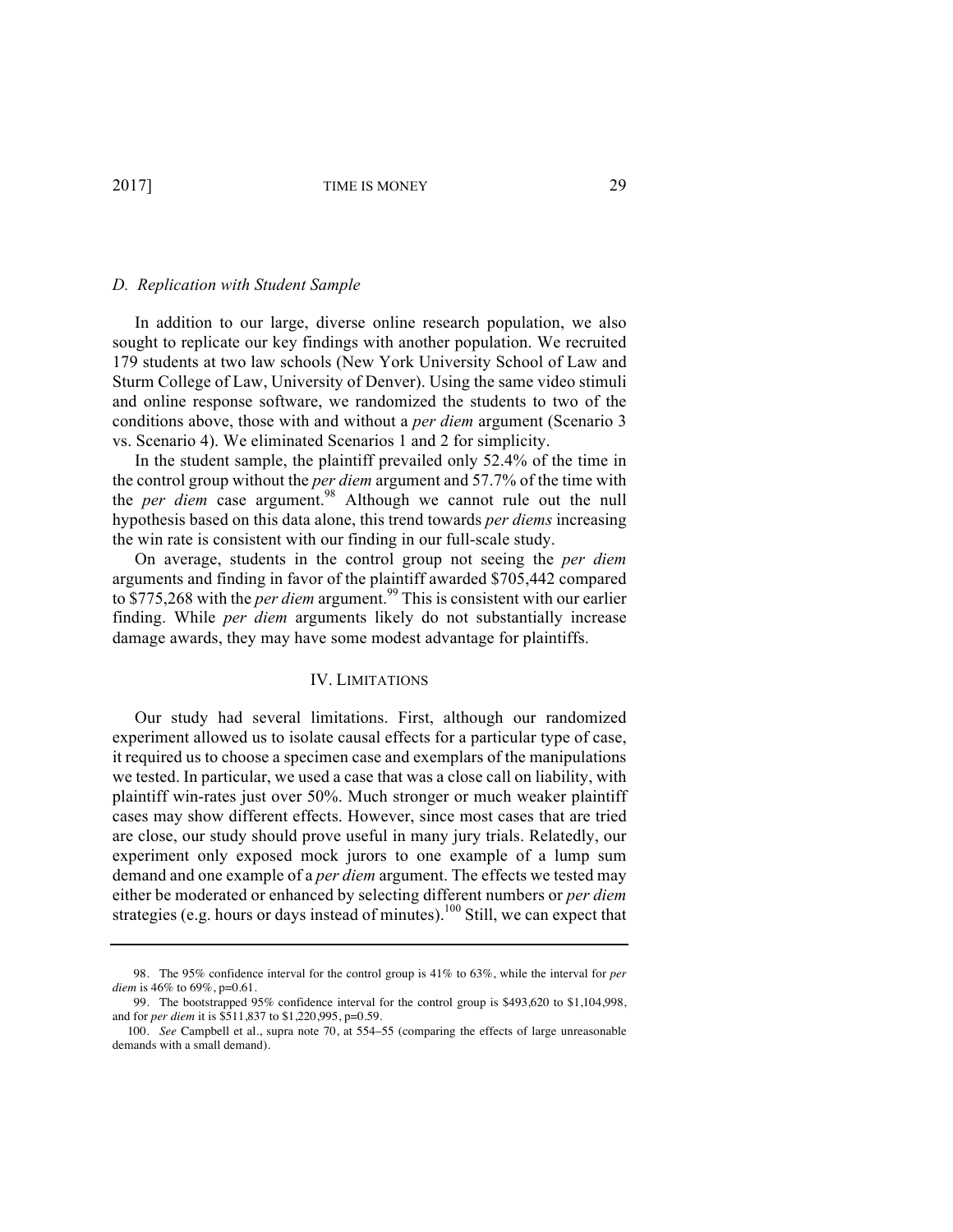plaintiffs' lawyers will select large anchors and large lump sums. Our use of nearly equal numbers in both conditions (each approximately \$5 million) allows us to hold potential anchoring constant, while exploring the potential differing informational content delivered by a *per diem* compared to a large lump sum.

Second, we used a forty-minute abridged civil trial for our experimental stimulus. The condensed stimulus allowed us to utilize a randomized, controlled, trial-experiment design, which is the gold-standard for scientific research.<sup>101</sup> Still, there are reasonable concerns about external validity. One might expect that the large lump sum or *per diem* effects would be smaller if outweighed by more trial evidence. Still, since this particular manipulation is necessarily right at the end of the case, it will likely be salient to jurors, regardless of how much they saw before. Moreover, compared to other research performed with a few hundred words of text as the stimulus, our forty-minute video stimulus, complete with jury instructions, witnesses, and arguments, is at the high end of the range of external validity.

Third, we did not study real jurors and could not allow respondents to deliberate together to reach collective verdicts. Instead, we used an online population that "is at least as representative of the U.S. population as traditional subject pools"<sup>102</sup> and where known experimental results have been replicated.<sup>103</sup> However, as noted, that subject pool is slightly more liberal, educated, young, and wealthy than the population as a whole. It also measures only those who have access to the internet. In response to these potential limitations, we took several methodological precautions.<sup>104</sup> Nonetheless, online respondents may be more easily distracted from the trial compared to real jurors. It may be that real jurors are more earnest in their efforts to provide meaningful responses or that real jurors determine liability and damages differently, knowing that the outcomes will impact real individuals and companies. Our factorial design—which manipulates two variables, both in the closing arguments and shows a large effect for one variable (lump sum) and no effect on the other (for damages)—repudiates any simplistic suggestion that participants were systematically

<sup>101.</sup> *See generally*, BLINDING AS A SOLUTION TO BIAS: STRENGTHENING BIOMEDICAL SCIENCE, FORENSIC SCIENCE, AND LAW 41–128 (Christopher T. Robertson & Aaron S. Kesselheim, eds., 2016) (discussing the history, ethics, and efficacy of randomized controlled trials in biomedical science).

<sup>102.</sup> Gabriele Paolacci et al., *Running Experiments on Amazon Mechanical Turk*, 5 JUDGMENT AND DECISION MAKING 411, 411, 414 (2010).

<sup>103.</sup> Adam J. Berinsky et al., *Evaluating Online Labor Markets for Experimental Research: Amazon.com's Mechanical Turk*, 20 POL. ANALYSIS 351, 362–63 (2012).

<sup>104.</sup> *See supra* note 82.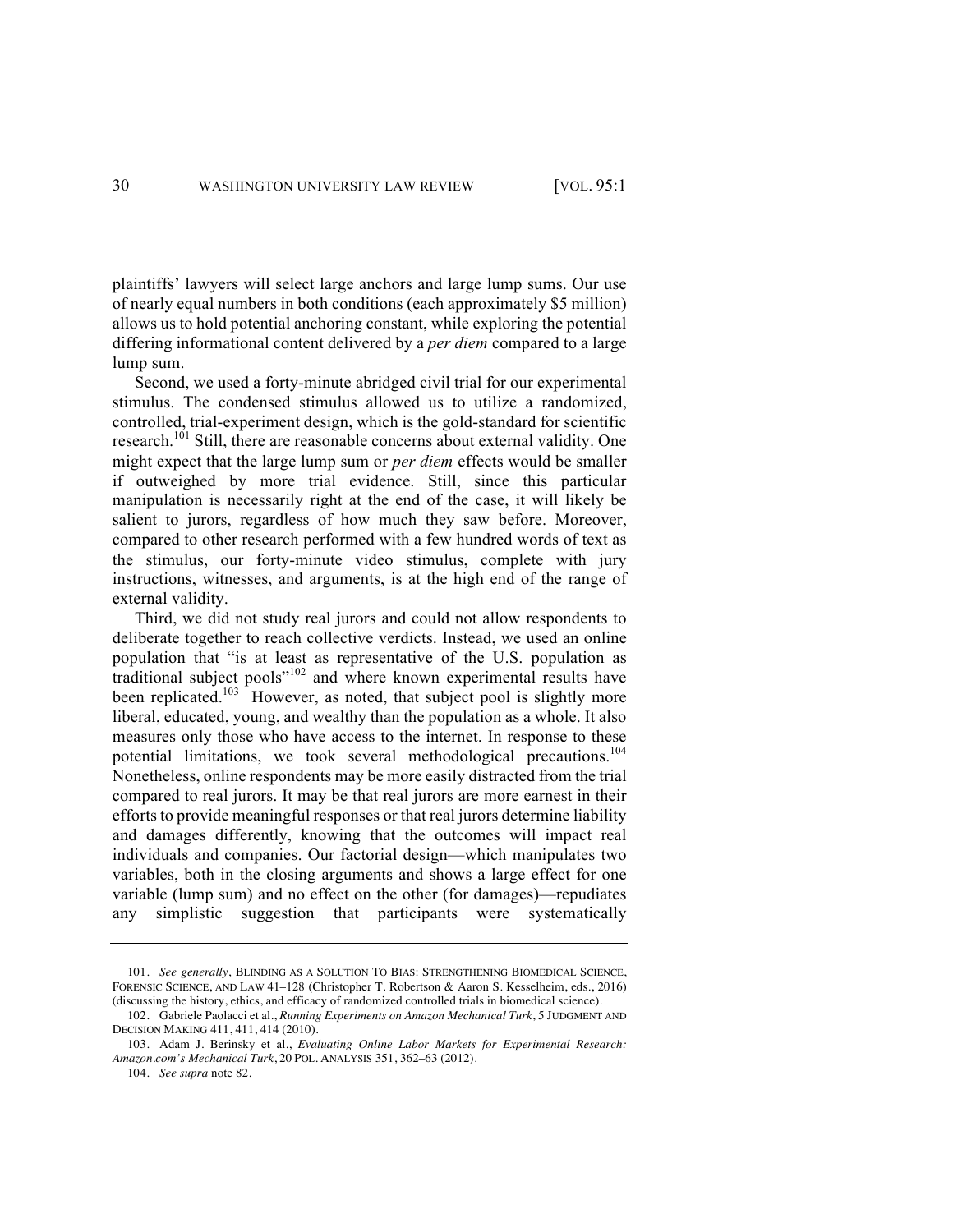unresponsive. Finally, our replication of our primary results with a convenience sample of students further ameliorates concerns that our null results may be peculiar to a particular subject pool. Finally, individual juror verdict preferences have been shown to be predictive for collective jury outcomes, which minimizes concerns about the lack of deliberations.<sup>105</sup>

#### V. IMPLICATIONS

Notwithstanding the limitations mentioned in the previous section, our study suggests several important implications for advocacy and policy.

First, our study showed that a plaintiff's *per diem* argument on damages increased the plaintiff's likelihood of prevailing on liability. This finding is remarkable, as it is one not predicted by the courts or commentators, who have instead focused on the likely effect on damages.<sup>106</sup> One explanation is that mock jurors took more seriously the gravity of the defendant's alleged negligence when the injury was illustrated in this way, or perhaps simply became more sympathetic for the plaintiff when pondering his livedexperience over time. Alternatively, it is possible that respondents found the plaintiff and his attorney more credible because the attorney offered this additional reason for a verdict, a dynamic related to the "because" effect discussed above.<sup>107</sup> These hypothesized mechanisms are not particularly worrisome from a policy perspective; they do not suggest that the *per diem* argument is causing the jury to behave irrationally. Of course, we generally cannot say whether a finding of liability in any given case is good or bad. However, in this case, we do have such a lodestar, since the defendant admittedly violated a national treatment guideline as to the standard of care. Given that the win rate was below what the evidence likely supports, our study suggests that the effect may have been salutary. At a minimum, they suggest that lawyers who are given the option to use *per diem* arguments should do so.

Second, scholars and courts critical of *per diem* arguments have presumed that they will produce drastically inflated awards and are therefore prejudicial. The behavioral science literature further supports the hypothesis that presenting the jury with a number in the millions of minutes

<sup>105.</sup> *See, e.g.*, Diamond & Casper, *supra* note 61, at 546 ("[T]he median [individual juror award pre-deliberation] is the best single predictor of the jury's final verdict . . . .").

<sup>106.</sup> *See, e.g.*, McAuliff & Bornstein, *supra* note 37.

<sup>107.</sup> *See supra* notes 54–57 and accompanying text.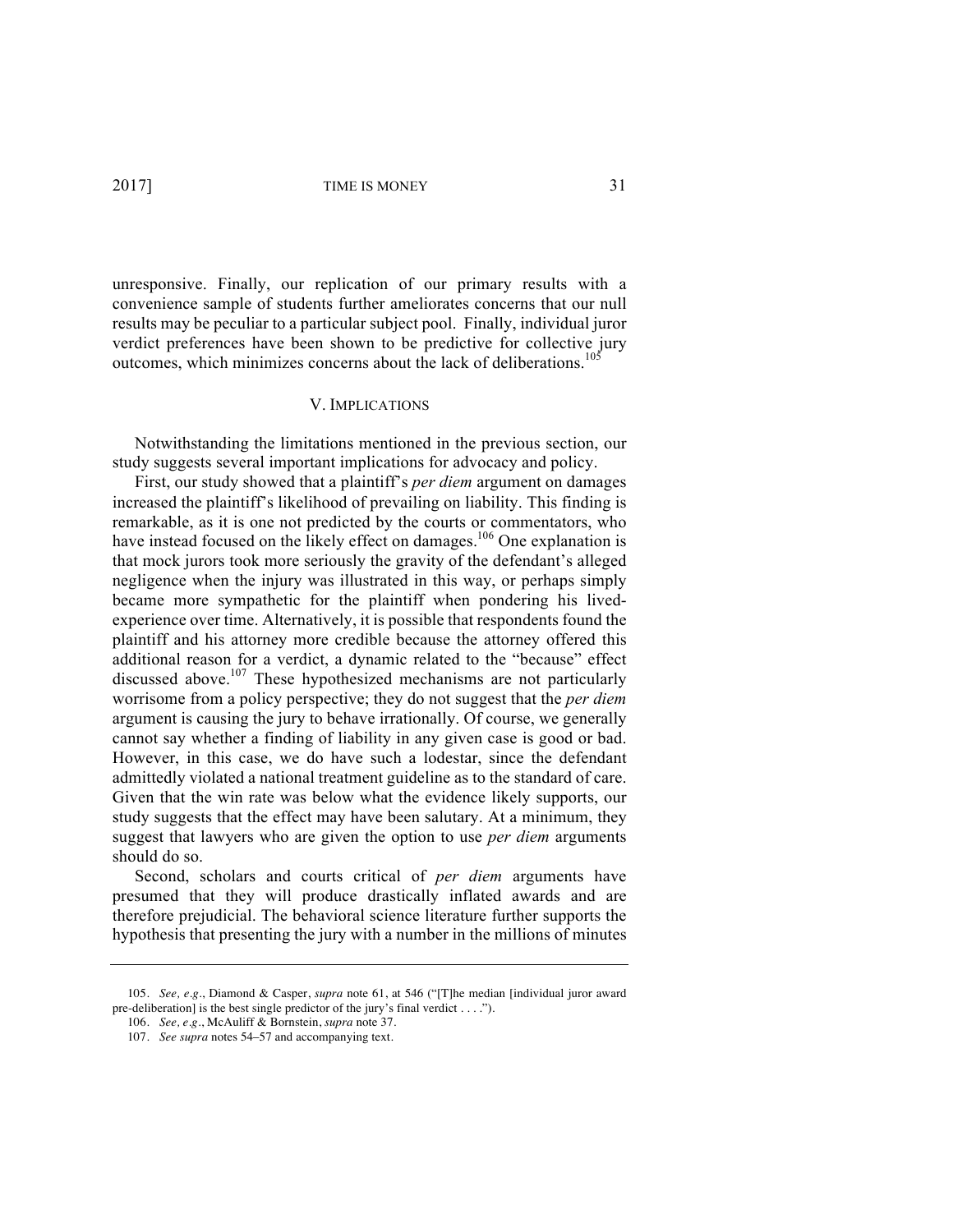would tend to anchor damages awards upwards.<sup>108</sup> Our study showed that impacts on damages are smaller than predicted, and in fact, not statistically distinguishable from zero. Thus, although *per diems* appear to be helpful to plaintiffs, the notion that they exploit irrational anchoring effects, and thus should be prohibited*,* is unsupported.

Third, and relatedly, it is unsurprising that the effects of a large lump sum demand were massive. Multiple studies already confirmed this. Nonetheless, the finding is useful here to put in context the alleged problem with *per diem* arguments. The large lump sum dramatically overwhelmed any *per diem* effect, suggesting that lump sum arguments should be the real target for reformers, if any reform is required at all. Nonetheless, we caution that there is a profound problem of knowing what the "correct" amount of non-economic damages may be in any given case. We suspect that jurors who are not familiar with transactions in the millions of dollars may well underestimate pain and suffering, and guess somewhat randomly if the plaintiff is not allowed to make a specific request.

Fourth, if reducing the variability of jury awards is desirable, our study suggests that allowing lump sum demands is helpful, whereas *per diem*  arguments may not produce the same effect*.* The takeaway is that leaving jurors to attempt to figure out non-economic damage awards without a specific damage request results in in more damages variability.

#### **CONCLUSION**

Most articles and many courts assume that *per diem* arguments powerfully impact damage awards. Some go so far as to suggest that *per diem* arguments manipulate jurors irrationally and account for astronomical awards. Our study does not support these positions. Instead, the impact on damage awards is nominal, and *per diem* arguments do not significantly alter the variability of awards.

Nonetheless, plaintiffs' lawyers have been wise to use *per diem* arguments when allowed to do so, since our data shows them enhancing the expected value of cases. Strikingly, our study reveals an unforeseen mechanism. *Per diem* arguments increase the likelihood that jurors will find liability at all. In cases like ours, where the defendant arguably *should* be liable for violating an objective measure of the standard of care, the *per diem* argument is thus on the side of justice. We have only suggested some potential mechanisms for how *per diem* arguments increase liability

<sup>108.</sup> *See, e.g.*, Tversky & Kahneman, *supra* note 59.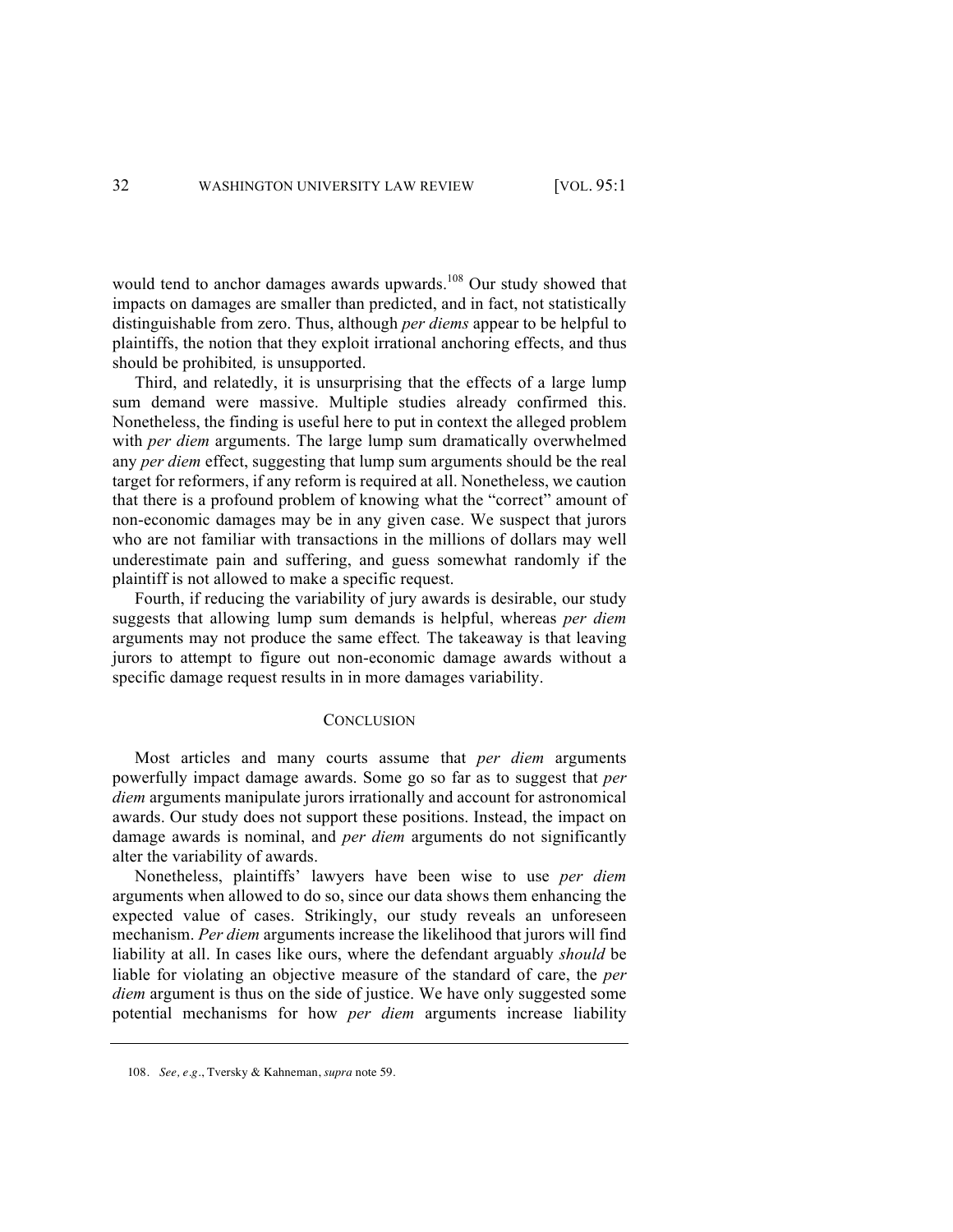findings, by effecting perceptions of injury severity. Alternatively, or additionally, *per diem* arguments may increase the credibility of the parties who makes them, or increase juror attention to details of the case. Further study is required.

If a modest increase in liability findings is the only effect of *per diem* arguments, it is not clear that courts should proscribe the practice. Indeed, it would be difficult to distinguish this form of argument from other permissible ways in which attorneys try to make the case comprehensible and meaningful for jurors.

#### **APPENDIXES**

#### *A. Survey of State Non-Economic Damages Law*

The following states allow lump sum demands and *per diem* calculations that support them.

- 1. Alabama $109$
- 2. Alaska $110$
- 3. California<sup>111</sup>

109. The Supreme Court of Alabama did not provide much reasoning in its opinion holding that the *per diem* argument is proper. Atl. Coast Line R.R. Co. v. Kines, 160 So. 2d 869, 876 (Ala. 1963). The court held that it was not an error for the judge to allow the plaintiff to use a chart that argued past and future pain and suffering at \$15 and \$5 per day respectively, and totaled a request from the jury of \$74,525 for pain and suffering. *Id.* at 875. Alabama requires that the trial judge give a warning to the jury that the *per diem* argument is merely the belief of the plaintiff, and that it is free to accept or reject it. *Id.* at 876.

110. The Alaskan case authorizing the use of *per diem* arguments is unique in that the defendant was appealing the judge's use of a *per diem* formula in calculating damages. Beaulieu v. Elliott, 434 P.2d 665, 675 (Alaska 1967). The judge determined that the plaintiff was entitled to future pain and suffering damages for thirty-six years at a rate of \$20 per day for fifty-two days of the year, and \$3 for the remaining days of the year. *Id.* The court found nothing unfair about the court's use of the formula in determining damages, and that the real question was "whether the total sum is reasonable or not, regardless of how it was arrived at." *Id.* at 676. A further interesting point of *Beaulieu*, is that the defendant argued in the alternative, that if damages are calculated on a *per diem* basis, then that award should be reduced to present value. *Id.* at 676. The court rejected this argument, citing a state rule that when damages are for future earning capacity, they should not be reduced to present value. *Id.* at 676– 77.

111. In California, the *per diem* argument is the right of the plaintiff after the California Supreme Court specifically rejected leaving its admissibility to the discretion of the trial court. Beagle v. Vasold, 417 P.2d 673, 682 (Cal. 1966). In *Beagle*, the trial judge denied the plaintiff the ability to mention a lump sum or *per diem* argument to the jury, reasoning it was not in evidence. *Id.* at 674. While first acknowledging the difficulty of placing a value to pain and suffering, the court then found error in the trial judge's denial of the lump sum argument, as had been the practice in California for a long time. *Id.*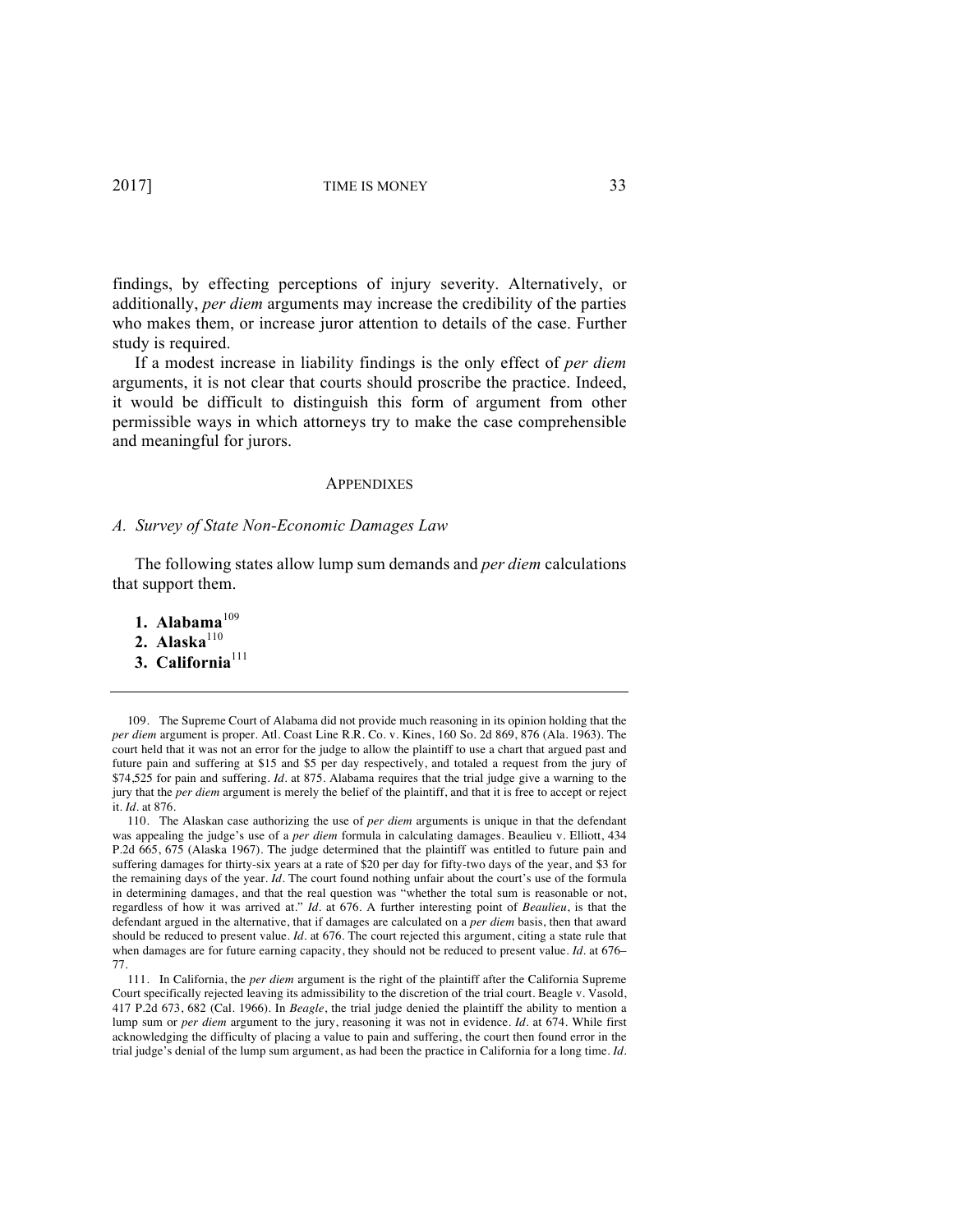# 4. Colorado<sup>112</sup>

at 675–76.

In its approval of *per diem* arguments, the California Supreme Court specifically rejected the *Botta* ruling. *Id.* at 678. In the court's view, the *Botta* ruling was flawed. In that case, that the plaintiff sues for money, the defense opposes an award of money, juries award money, but the court's holding forbids any reference to money. *Id.* (quoting *Recent Cases*, 12 RUTGERS L. REV. 522 (1958)). The California Supreme Court agreed with *Botta* in that these arguments by counsel are not found in evidence, but disagreed about whether they can be inferred from evidence. *Id.* Attorneys are "permitted to discuss all reasonable inferences from the evidence," and since the jury must necessarily infer the value of pain and suffering, attorneys are able to discuss that inference. *Id.* Furthermore, the court found it "paradoxical to hold that damages in totality are inferable from the evidence but that when this sum is divided into segments representing days, months or years, the inference vanishes." *Id.*

The *Beagle* court also specifically rejected *Botta*'s contention that a *per diem* argument invaded the province of the jury. *Id.* The court likened it to the plaintiff asking the jury to determine liability, as both must come from inferences. *Id.* The court gives a lot of credit to juries, stating:

Nor should we conclude as a matter of law that a jury will ignore the court's instructions to award a reasonable amount as compensation for the plaintiff's pain and suffering and that it will inevitably choose an indefensible course of slavishly follow counsel's suggestions on damages, merely because he asserts in argument that such compensation should be measure on a "*per diem*" basis.

*Id.* at 678–79 (emphasis added).

As for the *Botta* court's concern that the *per diem* arguments will lead to excessive damage awards, California sees no concern at all. *Id.* at 679. The court points out that the number of cases where a jury returns the exact amount requested by the plaintiff is small. *Id.* Even when they do, "the verdict is not excessive as a matter of law." *Id.* at 680. Also, it should not concern the courts if the *per diem*  arguments result in larger awards, as long as those awards are still reasonable. *Id.* If the argument leads to an excessive verdict, the trial and appellate courts have the power to reduce unreasonable awards. *Id.* The court uses the same line of reasoning to deal with concerns over the plaintiff use of small units of time, such as seconds. *Id*. The jury is tasked with coming up with a reasonable award for pain and suffering, and the *per diem* argument is just one way of helping them determine what is reasonable. *Id.*

*Beagle* also discussed the credibility factor as a deterrent to plaintiffs seeking absurd awards from juries. *Id.* at 680–81. In asking for too much, the plaintiff's counsel undermines his entire case, and runs the risk of defense counsel pointing out the unreasonableness of the argument. *Id.* at 681. Also, the court held that trial judges should instruct juries that such arguments are not evidence, and that they are "not bound by any particular method of calculation in assessing damages for pain and suffering." *Id.*

112. Colorado has an interesting history to its rule allowing *per diem* damages. In 1963, when the Colorado Supreme Court held that *per diem* arguments are permissible, it based its opinion largely on the fact that it was "[a]n integral part of the instructions given by the trial court in this state to the jury contains the amount of compensation sought by the plaintiff for pain and suffering." Newbury v. Vogel, 379 P.2d 811, 814 (Colo. 1963). Therefore, "[t]he *per diem* argument is nothing more than a course of reasoning suggested by the plaintiff for translating pain and suffering into reasonable compensation . . . ." *Id.* (emphasis added). Colorado seemed to overrule *Newbury* in 1973, when the Colorado Jury Instructions were changed so that the jury would no longer be instructed on the amount the plaintiff requested in its complaint. Rodrigue v. Hausman, 519 P.2d 1216, 1217 (Colo. App. 1974). The trial judge in *Rodrigue* had ruled that the plaintiff would not be allowed to argue specific dollar amounts, nor a *per diem* argument under the new instructions. *Id.* However, the Court of Appeals of Colorado held that both the lump sum and *per diem* arguments were admissible. *Id.* The jury instruction was only one of the reasons the court in *Newbury* held the arguments proper. *Id.* The others being that "the *per diem* argument is nothing more than a course of reasoning suggested by the plaintiff for translating pain and suffering into reasonable compensation," and that there is no possibility for jurors to confuse the argument with evidence, because "juries in this jurisdiction are always instructed that arguments of counsel are not evidence . . . ." *Id.* (quoting *Newbury*, 379 P.2d at 814) (emphasis added).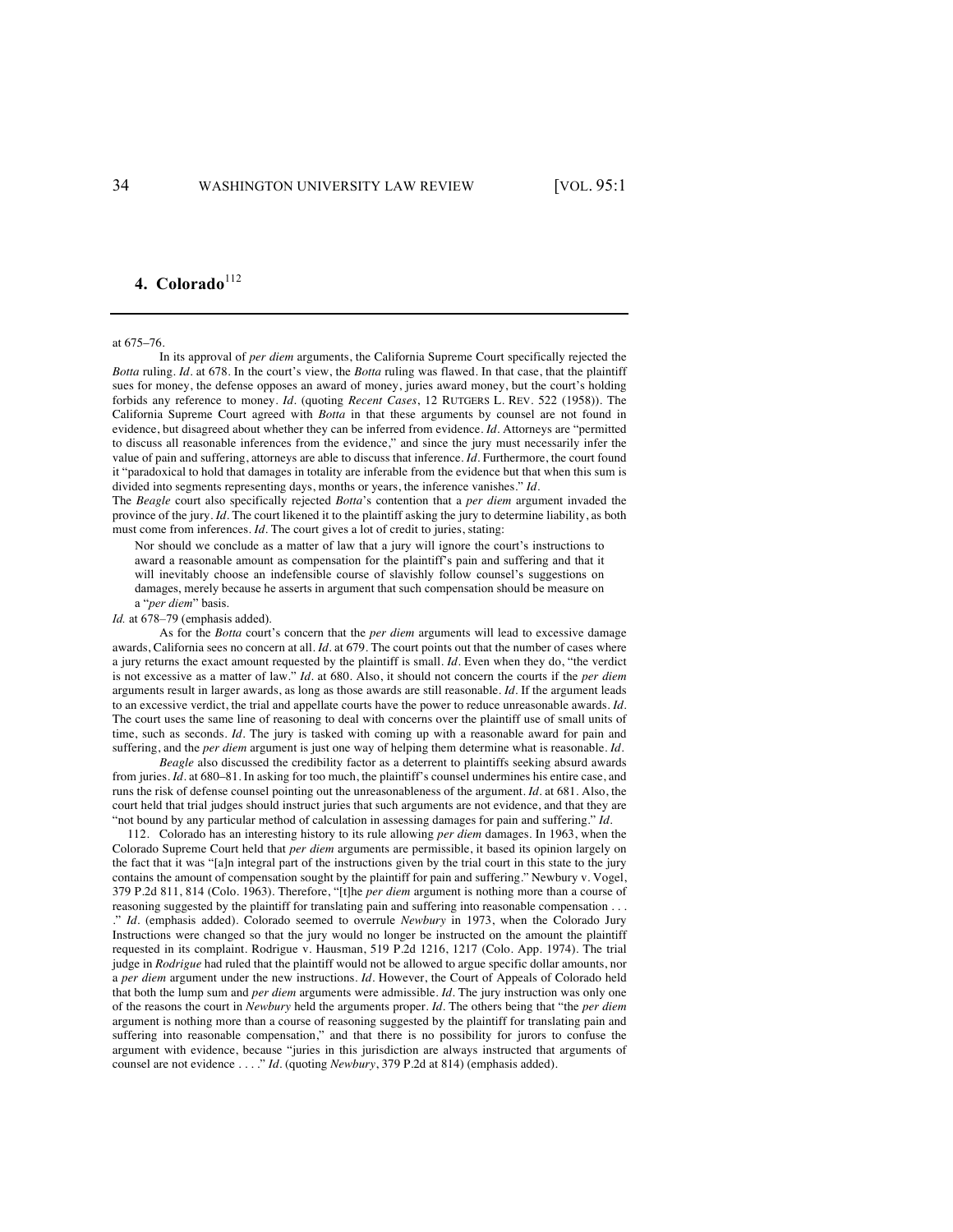# **5.** Connecticut<sup>113</sup> **6. District of Columbia** 7. Florida<sup>114</sup>

113. Connecticut has a statutory right to present a lump sum or *per diem* argument to the jury. CONN. GEN. STAT. ANN. § 52-216b (West 2014). The statute survived a validity challenge in *Bartholomew v. Schweizer*. 587 A.2d 1014 (Conn. 1991). The first challenge was under separation of powers because the statute overrules prior Connecticut Supreme Court holdings to the contrary. *Id.* at 1018 (citing Carchidi v. Rodenhiser, 551 A.2d 1249 (Conn. 1989)) (plaintiff may not argue lump sum); Pool v. Bell, 551 A.2d 1254 (Conn. 1989) (plaintiff may not present a *per diem* argument). The court held that the statute was not "intended to abrogate the power of the court to discipline attorneys or to control their statements during oral argument as justice may require." *Id.* at 1019. The courts retain the right to monitor closing arguments, and give curative instructions if necessary to prevent prejudice. *Id.* at 1020. The judge can declare a mistrial or "set aside a verdict if counsel's comments were so prejudicial that no curative instruction could preserve the parties' right to a fair trial." *Id.* Further, the court held that statute does not violate the separation of powers, because it is a public policy issue, which is under the authority of the legislature. *Id.*

The defendants in *Bartholomew* also challenged the statute under their right to trial by an impartial jury, asserting that such arguments are "so prejudicial that no curative instruction can ensure a fair result after an attorney has posited such a value." *Id.* at 1021. The court responded by saying that in most cases, the curative instruction is enough to preserve the defendant's rights, and "[i]f in any case the statements of counsel so exceed the bounds of propriety that no curative instruction can remove their taint, the court retains the power and duty to declare a mistrial or to set aside a jury's verdict." *Id.*

114. While the lower appellate courts in Florida had been approving of plaintiffs' use of *per diem*  arguments since the early 1960's, the Supreme Court of Florida did not directly weigh in until 1974. *See*  Braddock v*.* Seaboard Air Line R. Co., 80 So. 2d 662, 662 (Fla. 1957) (Supreme Court of Florida held a verdict for the exact amount requested by plaintiff's counsel whom had used a *per diem* argument was not excessive without addressing the propriety of the argument used). In *Allred v. Chittenden Pool Supply, Inc.*, the Supreme Court of Florida held that the *per diem* argument, "may be helpful to the jury in its final deliberations . . . . [while the argument] is not unfettered and is not evidence." 298 So. 2d 361, 365 (Fla. 1974). The court held that there was no prejudice or fundamental error, citing the plaintiff's attorney's own warning that the *per diem* argument was not evidence, and the judge's instructions. *Id.* at 366.

The District Court of Appeal of Florida, Third District, generally discussed the arguments for and against *per diem* arguments, before ruling them proper in *Ratner v. Arrington*. 111. So. 2d 82, 88– 89 (Fla. Dist. Ct. App. 1959). The arguments against being: (1) no evidentiary basis; (2) counsel cannot suggest the lump sum, so they cannot use a *per diem* argument; (3) attorneys are not allowed to testify; (4) juries will consider the argument evidence, leading to excessive awards. *Id.* The court also pointed out a very interesting fifth argument against the use, stating that:

[F]ollowing such argument by plaintiff, a defendant is prejudiced by being placed in a position of attempting to rebut an argument having no basis in the evidence, with the result that if he does not answer plaintiff's argument in kind he suffers its effect on the jury, but if defendant does answer in kind he thereby implies approval of the *per diem* argument for damage determination for pain and suffering. *Id.* (emphasis added).

The reasoning for the use of the *per diem* argument, as pointed out by the court was: (1) juries need some guidance in their determinations; (2) juries should not award damages on a "blind guess"; (3) there is no real danger of misleading the jury; (4) that because the jury makes the inference from evidence, the argument is also based in the evidence; (5) it is only a suggestion of one possible method the jury may use in determining the award; (6) *per diems* are only illustration and suggestion; (7) judicial instructions reduce the possibility of the argument being taken as evidence; (8) defendant's counsel may suggest his own belief of the amount of damages. *Id.* at 89.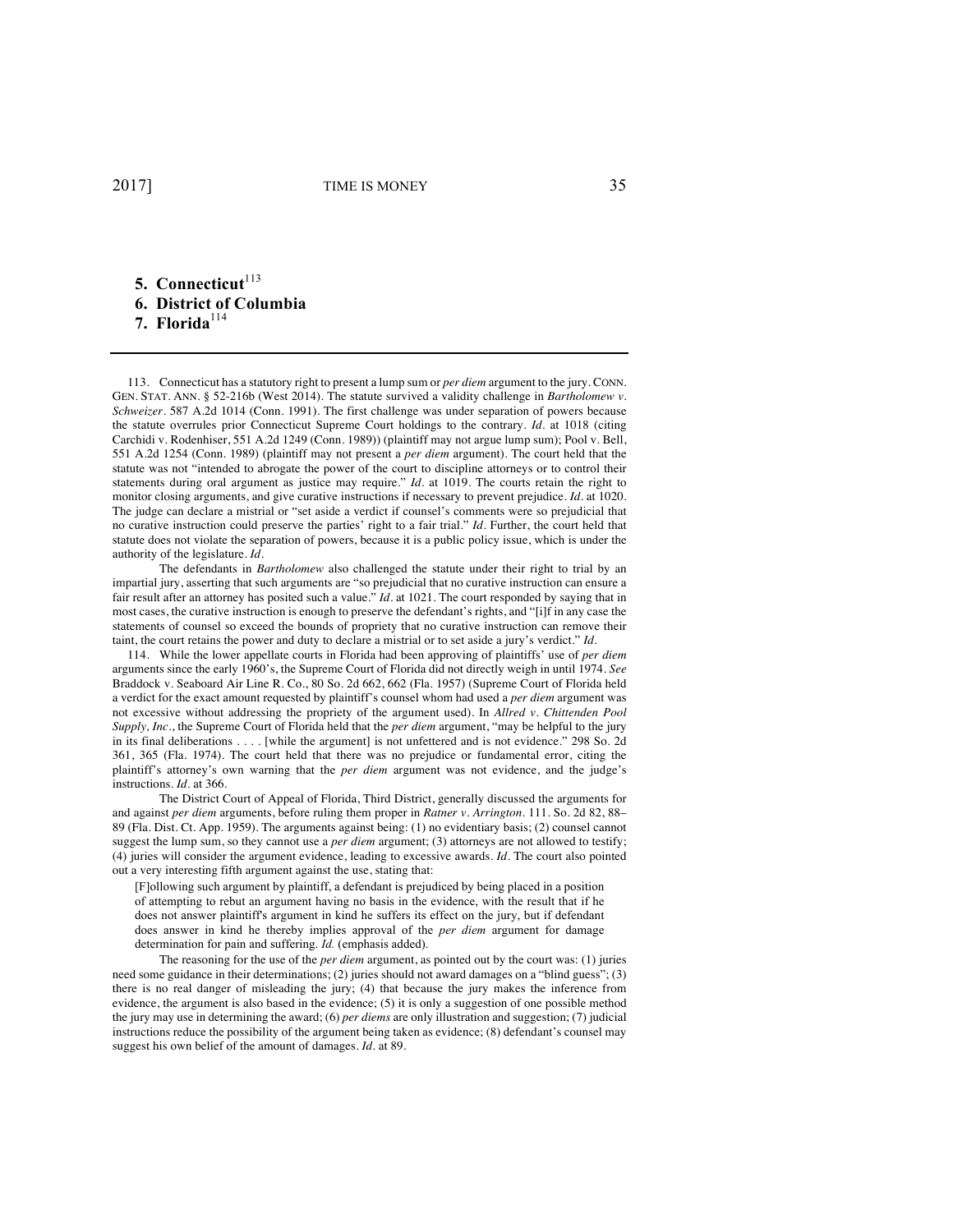8. Georgia<sup>115</sup> 9. Hawaii<sup>116</sup> 10. Idaho<sup>117</sup> **11.** Indiana<sup>118</sup> **12.** Iowa<sup>119</sup>

115. Georgia has statutory authority for lump sum arguments that provides "counsel shall be allowed to argue the worth or monetary value of pain and suffering to the jury; provided, however, that any such argument shall conform to the evidence or reasonable deductions from the evidence in the case." GA. CODE ANN. § 9-10-184 (West 2014). A *per diem* argument is also proper "provided such argument is within the bounds of reasonable deduction from the evidence in the case." Hardwick v. Price, 152 S.E.2d 905, 908 (Ga. Ct. App. 1966). The court agreed with the reasoning in *Beagle* "that the suggestion of a sum for damages can have no foundation in the evidence." *Id.* (citing Beagle v. Vasold, 417 P. 2d 673, (Cal. 1966)). Also, the court found it "paradoxical to hold that damages in totality are inferable from the evidence but when this sum is divided into segments representing days, months, or years, the inference vanishes." *Id.* Thus, plaintiff's statement in closing that "the hourly worth of the plaintiff's pain and suffering should be as much as the price of a measly bottle of Coca-Cola was not, under the facts of this case, an unreasonable deduction from the evidence . . . ." *Id.*

116. Hawaii has statutory authority for lump sum and *per diem* arguments that provides

[i]n all actions for damages for personal injuries or death the parties or their counsel shall be entitled to argue the extent of damages claimed or disputed in terms of suggested formulas for the computation of damages or by way of other illustration, and shall be entitled to state in argument the amount of damages the party believes appropriate. HAW. REV. STAT. § 635–52 (West 2014).

117. In the latest opinion on the subject, the Idaho Supreme Court has found that "[p]er diem arguments are allowed in Idaho as long as counsel does not employ unfair, misleading, or inflammatory tactics in his use of figures." Tucker v. Union Oil Co. of Cal*.*, 603 P.2d 156, 161 (Idaho 1979) (citing Meissner v. Smith, 494 P. 2d 567 (Idaho 1972)). The court held that because plaintiff's counsel and the trial court had properly informed the jury that they were not bound by plaintiff's argument, no inflammatory tactics were used. *Id.* The judge's instruction to the jury stated that "what counsel asked for in their arguments was no criteria for measure of damages sustained. The opinion or conclusion of counsel as to what damages should be awarded should not influence you unless it is sustained by the evidence . . . ." *Id.* (internal quotation marks omitted).

118. Indiana allows *per diem* arguments. In holding that such arguments are permissible, the Appellate Court of Indiana cited an earlier Supreme Court of Indiana case as authorizing such arguments. S. Ind. Gas & Elec. Co. v. Bone, 180 N.E.2d 375, 380 (Ind. Ct. App. 1962) (citing N.Y. Cent. R. Co. v. Milhiser, 106 N.E.2d 453, 460 (Ind. 1952)). *Milhiser* is interesting in that the trial court sustained the defendant's objection to the use of a chart that was essentially a *per diem* argument. N.Y. Cent. R. Co. v. Milhiser, 106 N.E.2d 453, 460 (Ind. 1952). The judge denied the defendants motion to dismiss because the chart had briefly been exposed to the jury. *Id.* In affirming the trial court's decision, the Supreme Court of Indiana stated that the chart "contained nothing that the attorney was not authorized to discuss and probably did discuss in his argument." *Id.*

119. In *Corkery v. Greenberg*, the Supreme Court of Iowa approved of *per diem* arguments. 114 N.W.2d 327, 332 (Iowa 1962). The court held such arguments are "nothing more than a suggestion of a course of reasoning from the evidence of pain and disability to the award." *Id.* The court found no reason to allow a lump sum argument, and not the *per diem*, pointing out that an argument for an unreasonable amount of damages would become more apparent if presented in a *per diem* argument. *Id.* The *Corkery* rule was upheld in *Miller v. Rohling*, where the plaintiff made a *per diem* argument on the stand in a bench trial, testifying to what she believed she was entitled to per hour for damages. 720 N.W.2d 562, 570 (Iowa 2006). The court also approved of the judge's use of a *per diem* formula in calculating the damages to be awarded. *Id.*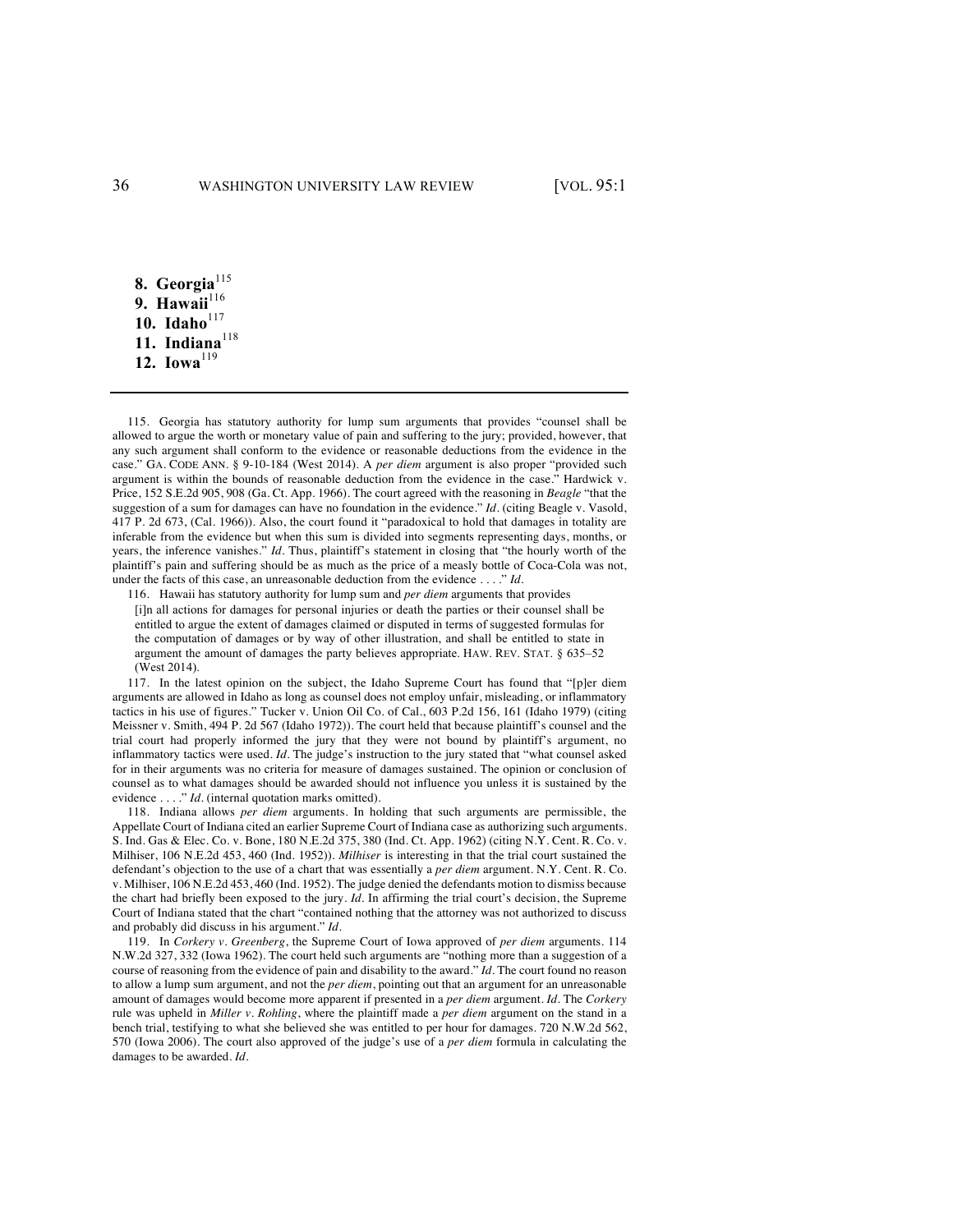- 13. Kansas<sup>120</sup>
- 14. Kentucky<sup>121</sup>
- **15. Louisiana**<sup>122</sup>
- 16. Michigan<sup>123</sup>

120. Kansas originally did not allow *per diem* arguments. Caylor v. Atchison, 374 P.2d 53, 58 (Kan. 1962). In *Caylor*, the court reasoned that *per diem* arguments are "speculation of counsel unsupported by evidence," and "amounted to the giving of testimony by counsel . . . ." *Id.* The jury in that case had specifically requested to see the chart used in the plaintiff's summation, which suggested to the court that they viewed it as evidence. *Id.* Seven years later, the Kansas Supreme Court modified *Caylor*, to allow for *per diem* arguments without specific sums attached. Timmerman v. Schroeder, 454 P.2d 522, 527 (Kan. 1969). In overturning the jury verdict, the Supreme Court of Kansas cited in part the judge's denial of plaintiff attorney's use of a chart that showed life expectancy in total years, total months and total weeks without affixing a dollar figure of damages. *Id.* The court held that such a chart was not barred by the *Caylor* decision. *Id.*

The Supreme Court of Kansas overturned the *Caylor* decision completely in 1997. Wilson v. Williams, 933 P.2d 757, 761 (Kan. 1997). In *Wilson*, the court found inconsistent the current state of the rule, which allowed plaintiffs to argue life expectancy in months, weeks, and days, and also to argue a lump sum of damages to be awarded, but they could not combine the two. *Id.* at 760. The court also pointed out that if a jury were to calculate damages on a *per diem* basis on their own, the court would not overturn that verdict. *Id.* at 761. Furthermore, jurors were always instructed that arguments by attorneys were not to be regarded as evidence. *Id.* at 760. Also, the court held that trial judges should give the instruction that opening and closing arguments are not evidence, and "that there is no mathematical formula to determine nonpecuniary damages." *Id.* at 761.

121. Kentucky approved of *per diem* arguments in *Louisville & N. R. Co. v. Mattingly*. 339 S.W.2d 155, 162 (Ky. 1960). The court held that "[s]ince the jury itself must arrive at a specific figure we see no logical reason why counsel should not be permitted to speak in terms of specific figures." *Id.* at 161. The court found that *per diem* arguments were no more speculative than lump sum arguments, which are permitted in Kentucky. *Id.* (citing Aetna Oil Co. v. Metcalf, 183 S.W.2d 637, 639 (Ky. 1944) (holding counsel is entitled to argue the amount of damages)). The court also cited the trial court's right to reduce unreasonable damages as a safeguard against excessive damages. *Id.*

122. In holding that the defendant was not prejudiced by a chart depicting a *per diem* argument, the Supreme Court of Louisiana specifically denied the *Botta* rule. Little v. Huges, 136 So. 2d 448, 452 (La. 1961). The court deemed *Botta* the minority, and cited twenty-one cases that held the opposite. *Id.* at 452–53. The court also held that the defendant may request that "the trial judge give a cautionary instruction advising the jury that the *per diem* estimates and blackboard or chart computation are not evidence nor exhibits, but constitute mere argument by the attorney." *Id.* at 453.

123. In *Yates v. Wenk*, the Supreme Court of Michigan made some bold assertions on the psychology of jurors in holding that *per diem* arguments are not even objectionable. 109 N.W.2d 828, 830–31 (Mich. 1961). In specifically rejecting the reasoning in *Botta*, the court used some familiar criticisms of *Botta*. *Id.* at 830. The court disagreed with *Botta*'s rejection of *per diem* arguments on the basis that pain and suffering are impossible to equate to money, saying this is exactly what juries are asked to do and "to which the lawyers' arguments are required to be directed." *Id*. The court relied on the then current law in Michigan to read the jury the *ad damnum* from the pleadings to the jury, as further reasoning to allow the *per diem* arguments. *Id.* at 831. While the Michigan statute on pleadings was amended in 1986, restricting plaintiff's from stating a specific amount in their pleadings if that amount is over \$25,000, there has been no opinion reversing *Yates* on *per diem* arguments. MICH. CT. R. 2.111.

The court also declared that the *per diem* argument would not lead to excessive verdicts for plaintiffs for two reasons. *Yates*, 109 N.W.2d at 831. First, that such arguments would be "effectively balanced by defendant's lawyer's counter argument." *Id.* Second, in an extremely original take on the psychology of jurors, the court stated that "juries automatically discount 'lawyer talk' to some degree."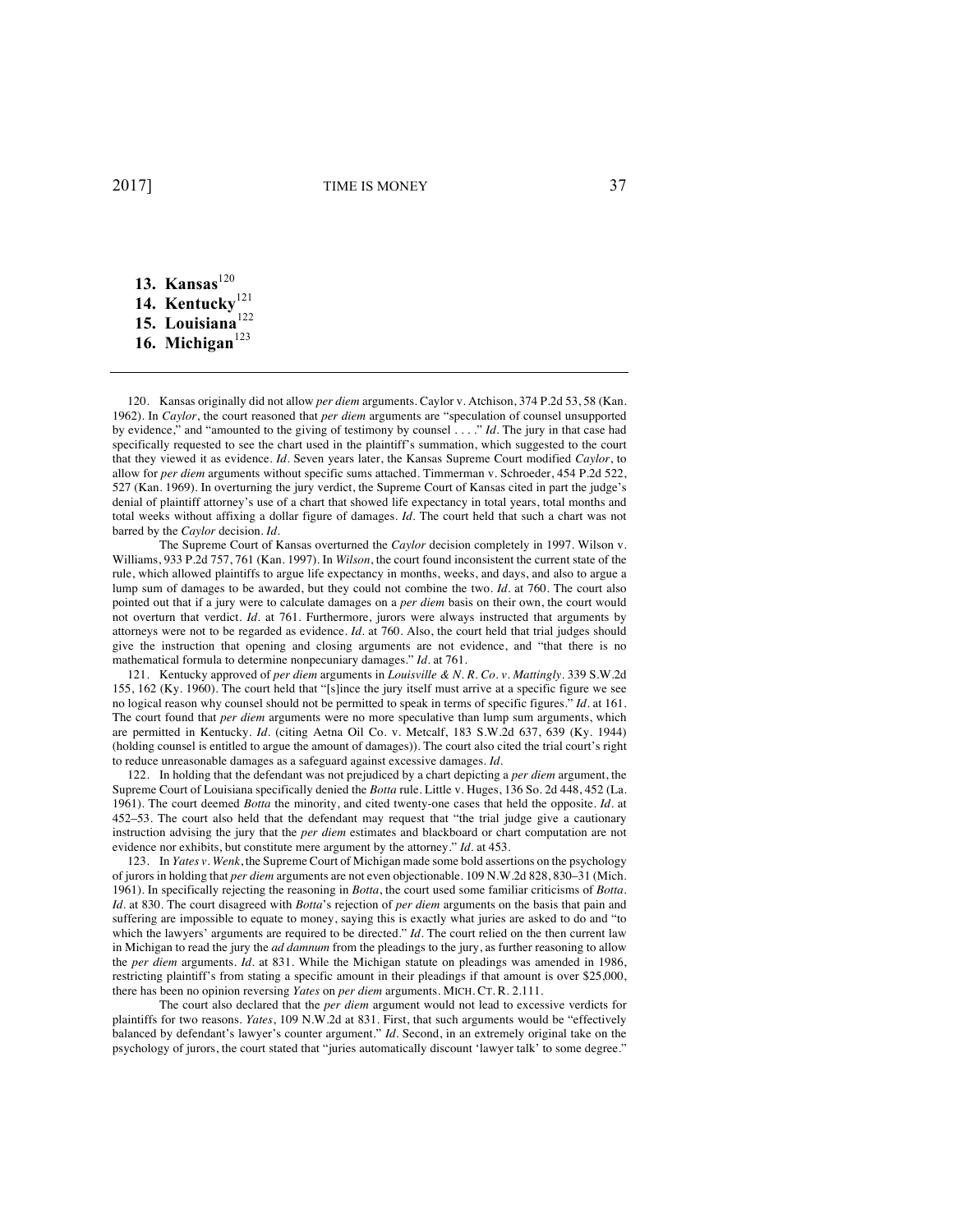**17. Minnesota**<sup>124</sup> 18. Mississippi<sup>125</sup> **19. New Mexico**<sup>126</sup>

*Id.* The court also said that trial judges instruct that the arguments of counsel are not evidence. *Id.*

124. Minnesota's Supreme Court jurisprudence on *per diem* arguments is quite confusing, although in the end, it appears as though they are permissible. Originally, the Supreme Court of Minnesota held that *per diem* arguments were impermissible because "[a]n award for pain, suffering, and disability on a *per diem* basis ignores the subjective basis of such damages." Ahlstrom v. Minneapolis, 68 N.W.2d 873, 891 (Minn. 1955). The court noted that damages for pain and suffering were not subject to being reduced to present value due to their inability to be "reduced to mathematical formulae," thus, the same reasoning should apply to counsel's use of *per diem* arguments for pain and suffering. *Id.*

In a case decided by the court just eight days after *Ahlstrom*, the court added that pain and suffering are not uniform from day to day, and counsel using a *per diem* argument will choose "the worst hour or the worst day as a yardstick for evaluating pain." Hallada v. Great N. Ry., 69 N.W.2d 673, 687 (Minn. 1955). The court seemed to frown upon all segmentation arguments, even for loss of earning capacity, saying that such arguments "though illuminating, may be misleading." *Id.* However, the court went on to state "[w]hatever process is adopted in fixing an injured person's damages, the reasonableness of the lump sum awarded by the jury must, in the last analysis, also be tested from the unitary standpoint of what total financial benefits that lump sum will confer upon the injured person as a means of making him financially *whole*." *Id.* The court found no prejudice or passion from the jury, but held that the verdict was excessive and cited the *per diem* argument as the cause of the excessive award. *Id.* 

The very next year, the court seemed to back track from *Hallada* in *Boutang v. Twin City Motor Bus Co.*, 80 N.W.2d 30, 39 (Minn. 1956). The court stated that neither *Ahlstrom* nor *Hallada* held that a "mathematical formula may not be used for purely illustrative purposes." *Id.* The court simply stated that *Hallada* said appellate courts could not use *per diem* formulas for determining the reasonableness of verdicts. *Id.* The court went on to state "[t]his rule does not bar the use of the mathematical formula for purely illustrative purposes." *Id.*

However, that principle was confused in a case heard twenty-two years after *Ahlstrom*. Busch v. Busch Const., Inc*.*, 262 N.W.2d 377, 399 (Minn. 1977). The court stated that *per diem* arguments were not allowed for "pain and suffering, and for other generally non-quantifiable compensatory awards." *Id.* (citing *Ahlstrom*, 68 N.W.2d at 890). *Busch* concerned damages for loss of consortium, which the court found easily quantifiable and thus *per diem* arguments were permissible for such. *Id.* After *Busch*, the Court of Appeals of Minnesota quoted a 1970 Supreme Court of Minnesota case "[t]his approach is not found objectionable where it is coupled with an instruction that the argument is not to be substituted for evidence and that the jury should follow the court's general instructions regarding that element of damage." Cafferty v. Monson, 360 N.W.2d 414, 417 (Minn. Ct. App. 1985) (quoting Christy v. Saliterman, 179 N.W.2d 288 (Minn. 1970)).

125. The Supreme Court of Mississippi held that *per diem* arguments were proper before most states had decided the issue. Four-Cty. Elec. Power Ass'n v. Clardy, 73 So. 2d 144, 152 (Miss. 1954). The court upheld a *per diem* argument for \$5 per day for pain and suffering, stating that "'counsel may in argument to the jury suggest and state what he believes the evidence shows in the way of a damage award . . . and that counsel may draw deductions as to the extent of pecuniary damage, within the confines of the evidence." *Id.* (quoting J.D. Wright & Son Truck Line v. Chandler, 231 S.W.2d 786, 789 (Tex. Civ. App. 1950)). A few years later, the court affirmed *Four-Cty*. Arnold v. Ellis, 97 So. 2d 744 (Miss. 1957). In *Arnold*, the counsel argued that the plaintiff's pain was worth twenty cents per hour, which the court held was only a suggestion of what he thought the pain was worth. *Id*. at 747. Counsel has "the right to state to the jury what he thought would be proper damages for the jury to award for this item, (pain) in his opening statement and arguments." *Id.*

126. New Mexico agrees with California's *Beagle* case, and allows *per diem* arguments in the state. Higgins v. Hermes, 552 P.2d 1227, 1230 (N.M. 1976). The court acknowledged that the argument at issue was not a traditional *per diem* argument in that counsel asked for a lump sum, calculated the number of days the plaintiff would suffer, did not do the final calculation, but still approved of the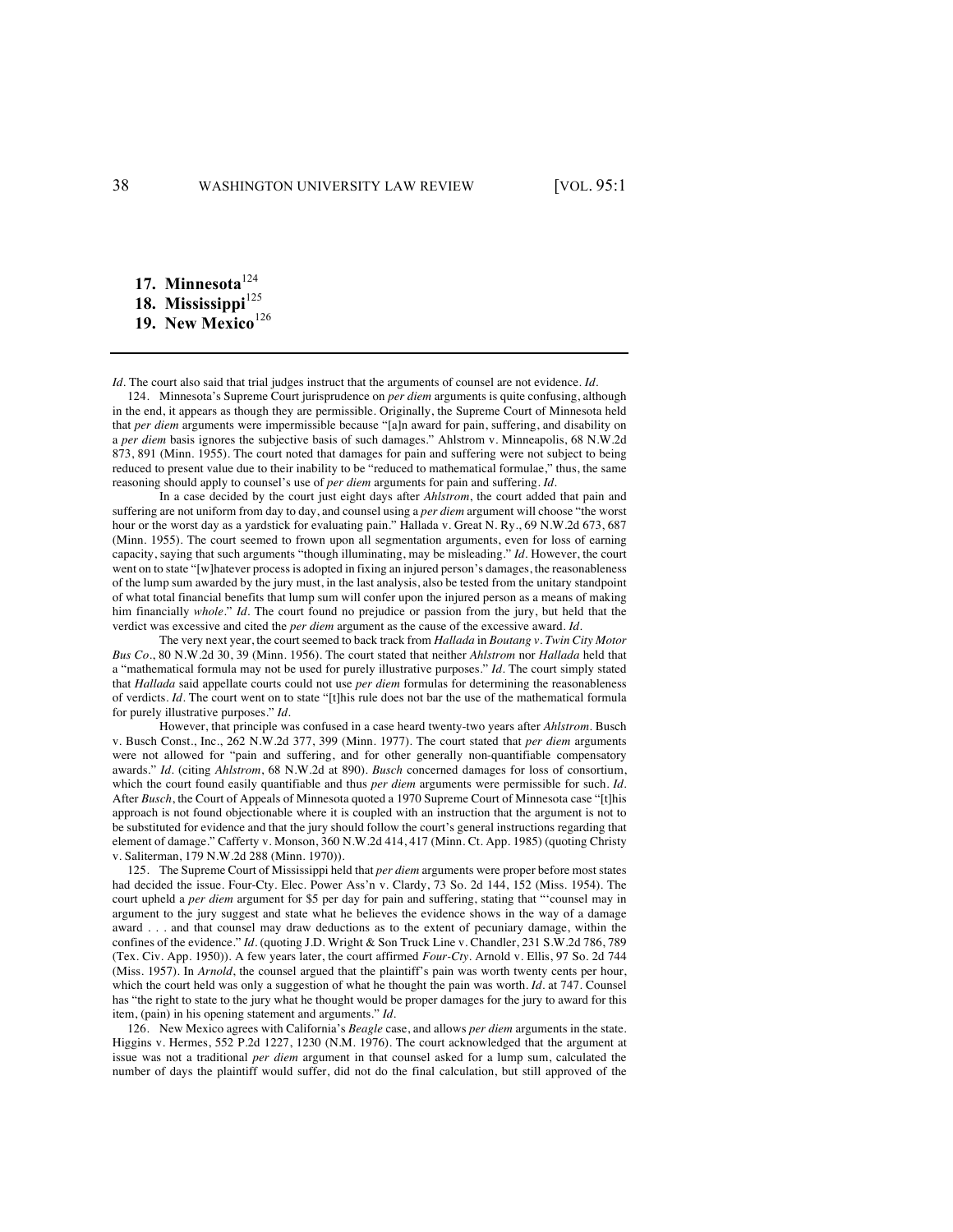**20. North Carolina**<sup>127</sup> 21. Ohio<sup>128</sup> 22. Oregon<sup>129</sup>

traditional argument. *Id.* Contrasting *Beagle* against *Botta*, the court found issue with a number of *Botta*'s lines of reasoning. *Id.* The argument is not improper because it presents information not found in evidence. *Id.* On the contrary, "the evidence of the suffering and pain undergone by the plaintiff forms a sufficient foundation for the award of a specific monetary sum" and counselors are permitted to make reasonable inferences from the evidence. *Id.*

The court also rejected *Botta*'s theory that juries latch on to specific numbers presented to them, causing excessive verdicts. *Id.* The court found two faults with the theory. *Id.* First, New Mexico allows lump sum arguments, while New Jersey does not. *Id.* "Secondly, we know of no real support for the theory that the *per diem* arguments results in excessive verdicts, and prefer to control the evil of excessive verdicts by the normal processes of judicial review." *Id.*

127. *Weeks v. Holsclaw*, 295 S.E.2d 596, 600 (N.C. 1982) ("We are persuaded by the reasoning of those courts which conclude that the *per diem* argument may be used provided it is accompanied by cautionary instructions to the jury.").

128. Ohio allows *per diem* arguments for pain and suffering. Grossnickle v. Vill. of Germantown, 209 N.E.2d 442, 445 (Ohio 1965). The court first outlined the main reasons against *per diem* arguments:

(1) it displaces the common knowledge and experience possessed by a jury of the nature of pain and suffering, (2) it ignores the fact that pain is generally intermittent, (3) it makes no allowance for a discount for the present use of the total award, and (4) it stretches speculation to absurdity in that pain measured by, for example, a penny a second is equal to \$31,536 a year. *Id.* at 446. The court then "disposed" of each of the arguments against *per diem*:

(1) [t]he practical fact is that no one intimately experienced with a situation similar to that of the plaintiff in any case would be permitted to sit on a jury; hence, the average juror is unacquainted with the type of pain or suffering which he is called upon to translate into monetary value. (2) Intermittent *pain* may be, but *suffering* the loss of a member or of normal activities is continual. (3) An award in gross is never discounted by the court and, if by the jury, the factor used is never disclosed. (4) The absurdity of any hypothesis is fair game for the opposing party. *Id.*

The court then stated that "the position against the argument in question comes close to a position against any monetary recovery for pain and suffering whatsoever . . . ." *Id.* at 446–47.

The court went on to say that that the opposing party should be given equal opportunity to counter the argument. *Id.* at 447. While in *Grossnickle*, the plaintiff did not bring up the *per diem* argument until the defense was unable to rebut it, the court still upheld the verdict because the defense counsel did not object at trial. *Id.*

129. Oregon did not decide on the propriety of *per diem* arguments until 1977. DeMaris v. Whittier, 569 P.2d 605, 607–08 (Or. 1977). The Supreme Court of Oregon held that lump sum arguments are permissible, stating "as long as damages for pain and suffering continue to be a proper element of damages, we are of the opinion that counsel can properly suggest what is reasonable compensation." *Id.*  at 607. The court went on to say that if a lump sum is proper, the *per diem* argument "does not appear to us to be improper." *Id.* The court did not offer much reasoning, simply differentiating Oregon from *Botta*'s holding that New Jersey does not permit lump sum arguments. *Id.* at 608. However, the court did liken its reasoning to a similar argument in a case on loss of earning capacity in which there was no evidence introduced on the amount of earning capacity lost. *Id.* at 607 (citing Rich v. Tite-Knot Pine Mill, 421 P.2d 370 (Or. 1966)). In *Rich*, the court specifically pointed out that the argument at issue in the case was not for pain and suffering before holding it permissible for loss of earning capacity. *Rich*, 421 P. 2d at 378. The reasoning behind the holding was that it "is not a representation to the jury that plaintiff will lose a specific amount of money per day, but is a suggested course of reasoning from the evidence of his injuries . . . ." *Id.*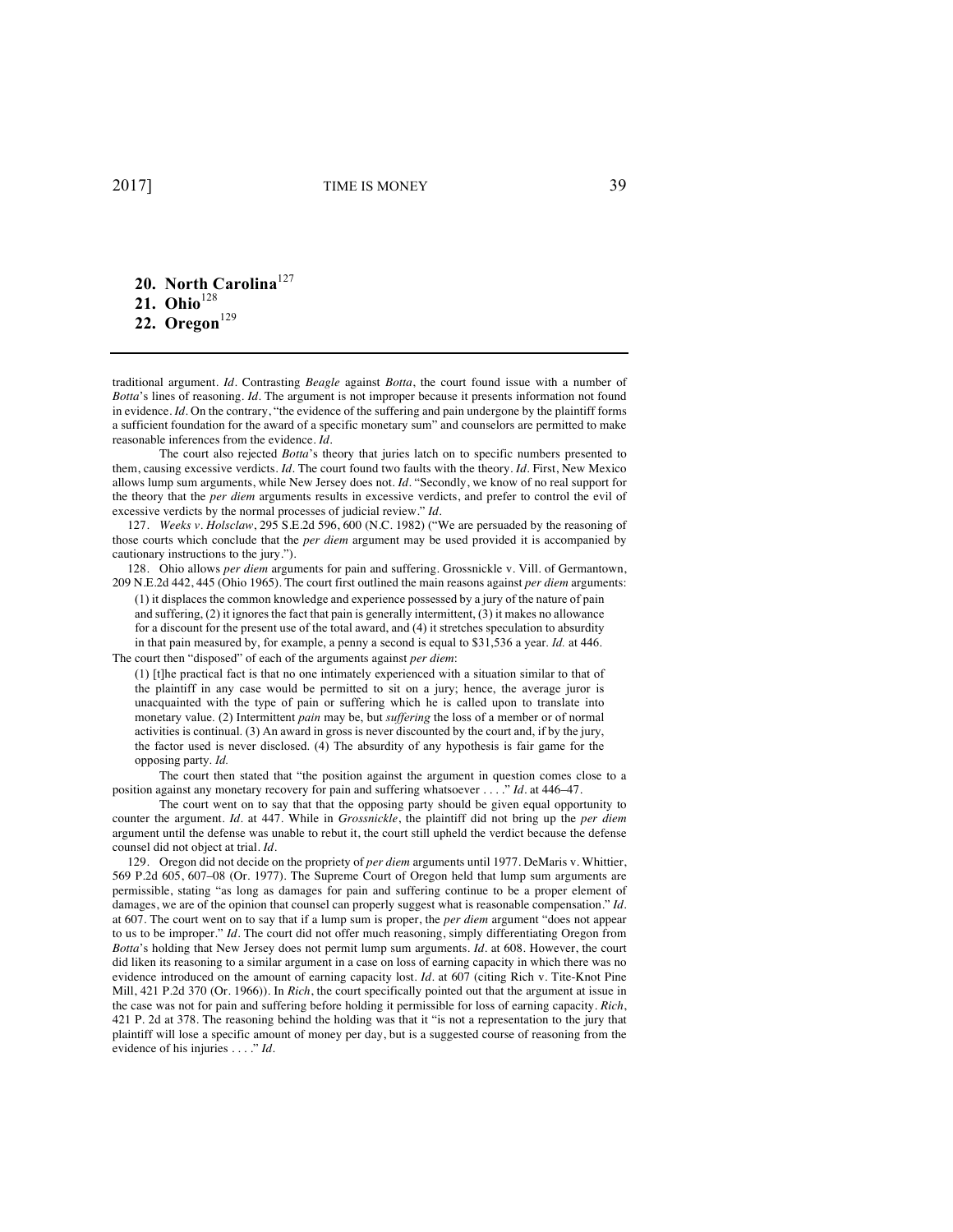#### 23. Rhode Island<sup>130</sup> 24. Vermont<sup>131</sup>

The states that prohibit *per diem* calculations but that allow lump sum demands are:

#### **1. Illinois**<sup>132</sup>

130. Rhode Island is another state that allows attorneys to argue noneconomic damages using a *per diem* argument. Worsley v. Corcelli, 377 A.2d 215, 218 (R.I. 1977). Plaintiff's counsel had proposed to the trial judge four different possible arguments for use in counsel's closing argument: (1) add up the medical bills and lost wages and multiply them by three or four to reach a total damages award; (2) use the plaintiff's annual salary as the value of a year of pain; (3) a traditional *per diem* argument; or (4) tell the jury the *ad damnum*, and then suggest they choose a percentage of that for their final award. *Id.* at 217. The Supreme Court of Rhode Island, after citing what appears to be every case to date for or against the *per diem* argument, held that *per diem* arguments are proper for counsel to use in closing statements. *Id.* at 218. The court found there were sufficient safeguards against excessive verdicts, mentioning instructions from trial courts that the argument is not evidence, rebuttal from opposing counsel. *Id.* The court also mentioned that juries tend to discount "Lawyers' Talk" and the risk that asking for too much could damage the entire argument. *Id.* at 219. Lastly, the trial judge can always reduce "the award if it shocks the conscience or clearly demonstrates that the jury was influenced by passion or prejudice, or that it proceeded upon a clearly erroneous basis in arriving at its award. *Id.* (citing Ruggieri v. Beauregard, 291 A.2d 413 (R.I. 1972); Raiff v. Yellow Cab Co., 176 A.2d 718 (R.I. 1962); Broccoli v. Krzystron, 137 A.2d 740 (R.I. 1958); McGowan v. Interstate Consol. St. Ry. 38 A.2d 497 (R.I. 1897)).

131. Vermont was very late in deciding that *per diem* arguments are permissible. Debus v. Grand Union Stores of Vt., 621 A.2d 1288 (Vt. 1993). The Supreme Court of Vermont held that since counsel is permitted to argue a lump sum, telling the jury how that figure was reached is not impermissible. *Id.*  at 1291. Because the jury is directed to award money for pain, they therefore "can benefit by guidance offered by counsel in closing argument as to how they can construct that equation." *Id.* at 1291. The court did caution plaintiffs from going too far, but held that defense counsel's rebuttal is enough to defend against excessive verdicts, and if not, the trial court can reduce such awards. *Id.* at 1290. In a departure from many other states, the court went on to hold that the argument does not need to be accompanied by a specific instruction. *Id.* The usual instruction that counsel's arguments are not evidence is sufficient. *Id.* at 1291. The court also approved of plaintiff's counsel's own statements to the jury that pain is not easy to quantify. *Id.* Also, it appears that in Vermont, future damages for pain and suffering should be reduced to present value. *Id.* at 1291–92 (quoting defendant's proposed jury instruction on present value that specifically includes pain and suffering, but not commenting on the propriety of doing so, holding only that the pattern jury instruction that states all future damages should be reduced).

132. In *Caley v. Manicke*, the Supreme Court of Illinois laid out its reasoning for allowing lump sum arguments, but not *per diem*. 182 N.E.2d 206 (Ill. 1962). In holding that the *per diem* argument is improper, the court states that such arguments create "an illusion of certainty" that is not inherent in pain and suffering. *Id.* at 208. The court also states that a jury warning that such arguments are not evidence "ignores human nature." *Id.* at 209. Also, an opposing *per diem* argument would not "remedy the situation because this would only emphasize the improper argument and would further mislead the jury into relying on the formulae and figures rather than the actual evidence of damages." *Id.* The Supreme Court of Illinois went on to hold that arguing a lump sum for pain and suffering is permissible. *Id.* The fact that such had been the accepted practice and custom in Illinois and that the court considered "such practice far less misleading than the argument of a mathematical formula" were the court's reasoning for the apparent contradiction. *Id.*

Interestingly, the Appellate Court upheld the admissibility of a plaintiff's argument that requested \$49,000 for 49 years of pain because "[c]ounsel may properly suggest a lump sum figure for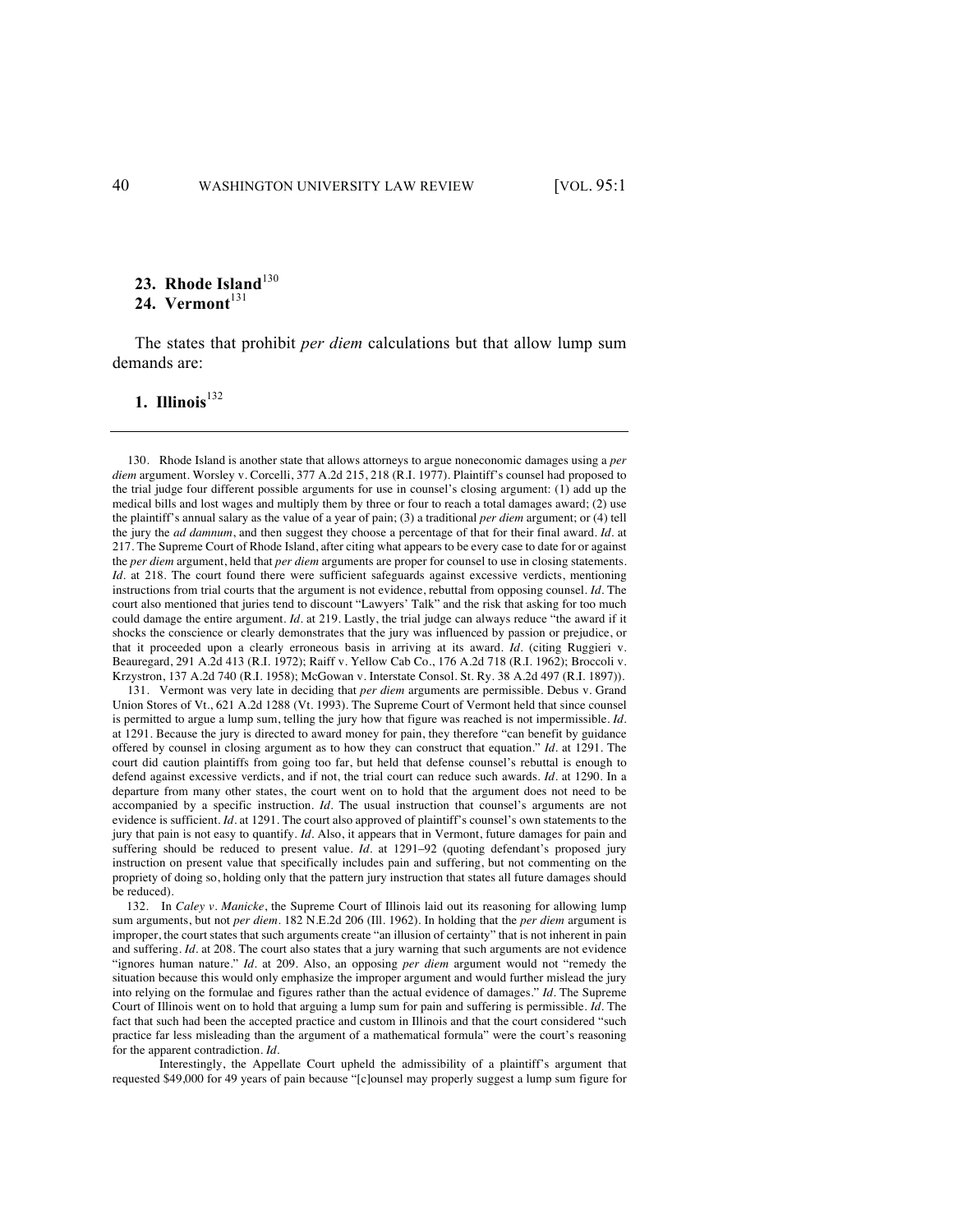**2.** Maine<sup>133</sup> 3. Missouri<sup>134</sup> **4. New Hampshire**<sup>135</sup>

pain and suffering, and may make reference to life expectancy in conjunction therewith." Watson v. City of Chicago, 464 N.E.2d 1100, 1102 (Ill. App. Ct. 1984) (citing Caley 182 N.E.2d at 206; Thompson v. Lietz, 420 N.E.2d 232 (Ill. App. Ct. 1981)). The court reasoned that the formula used was "glaringly transparent," and that to hold it improper would essentially declare all lump sum arguments "which [are] easily divisible by the plaintiff's life expectancy, [improper] lest the jury perceive therein some mathematical relationship between the amount requested and life expectancy." *Id.* "A plaintiff's life expectancy is an important element to be considered in determining an award for future pain and suffering . . . and it is therefore not unreasonable to expect that there will be some relationship between life expectancy and the figure suggested by counsel in arguing that element of damages." *Id.* at 1103.

133. Maine allows counsel to argue a lump sum for damages to the jury in closing arguments. *Horner v. Flynn*, 334 A.2d 194, 207 (Me. 1975). Maine's Practice Series states that *per diem* arguments are prohibited. 4 Maine Prac., Trial Handbook § 37:10 (2016 ed.). However, the case it cited is less clear. *Hartt v. Wiggin*, 379 A.2d 155, 158 (Me. 1977). It states because the court found that the argument at issue was not a *per diem* argument, it was "wholly unnecessary for [the court] to pass upon the propriety of so-called *per diem* argument for pain and suffering, and we intimate no opinion whatever on that question." *Id.* The plaintiff in *Hartt*, had simply broken the total damages requested into categories. *Id.* 

134. The Supreme Court of Missouri proscribed *per diem* arguments in *Faught v. Washam*, 329 S.W.2d 588, 603 (Mo. 1959) *rev'd on other grounds by* Tune v. Synergy Gas Corp*.*, 883 S.W.2d 10, 28–29 (Mo. 1994) (holding that it is always prejudicial error for an attorney to violate the golden rule). The court stated such arguments are "calculated and designed to implant in the jurors' minds definite figures and amount not theretofore in the record (and which otherwise could not get into the record) and to influence the jurors to adopt those figures and amounts in evaluating pain and suffering . . . ." *Id.* The court used as part of their reasoning a case out of Florida, where a jury returned the exact number the plaintiff's counsel had suggested using a *per diem* argument, and which the Supreme Court of Florida affirmed without opinion. *Id.* (citing Seaboard Air Line R. Co. v. Braddock, 96 So. 2d 127 (Fla. 1957)). It appears Missouri has decided that any jury that returns a verdict that is exactly what the plaintiff has asked for is unreasonable. In 1978, the rule proscribing *per diem* arguments was upheld, but the court also noted that it had not found a single case that had been reversed because of the use of such an argument. Graeff v. Baptist Temple of Springfield, 576 S.W.2d 291, 302–03 (Mo. 1978).

In *Goldstein v. Fendelman*, the court affirmed the holding of *Faught*, yet distinguished lump sum arguments holding it permissible for counsel to state amounts that are fair and reasonable. 336 S.W.2d 661, 667 (Mo. 1960). The court set a limitation to such arguments, declaring it unfair for plaintiffs to make the argument for the "first time in his closing arguments, when defendant's counsel has made no argument as to amount." *Id.*

135. The Supreme Court of New Hampshire delivered two opinions within a month of each other proscribing against the use of *per diem* arguments. The first, *Duguay v. Gelinas,* held that *per diem* arguments are impermissible but that lump sum arguments are permissible. 182 A.2d 451, 453–55 (N.H. 1962). The court found that *per diem* arguments are too susceptible to manipulation stating "[t]he mathematical formula applied to the plaintiff's pain and suffering . . . for her life expectancy of 233,600 hours can result in any amount that the imagination of counsel deems advantageous." *Id.* at 454. The argument "introduces an element of apparent precision that is illusory and compounds the dangers of conjecture." *Id.* The court cited *Seffort v. Los Angeles Transit Lines* out of California as an example of jurors adopting the mathematical formula as fact. *Id.* at 454 (citing Seffort v. Los Angeles Transit Lines, 364 P.2d 337 (Cal. 1961)). In *Seffort*, the jury returned a verdict of the exact sum requested by plaintiff's counsel, and the California Supreme Court affirmed the judgment. *Seffort*, 364 P.2d at 347; *Duguay*, 182 A.2d. at 454.

In the second case, *Chamberlain v. Palmer Lumber, Inc.*, the plaintiff had affixed specific sums to the year right after the injury, and then a smaller sum per year for the next four years. 183 A.2d 906,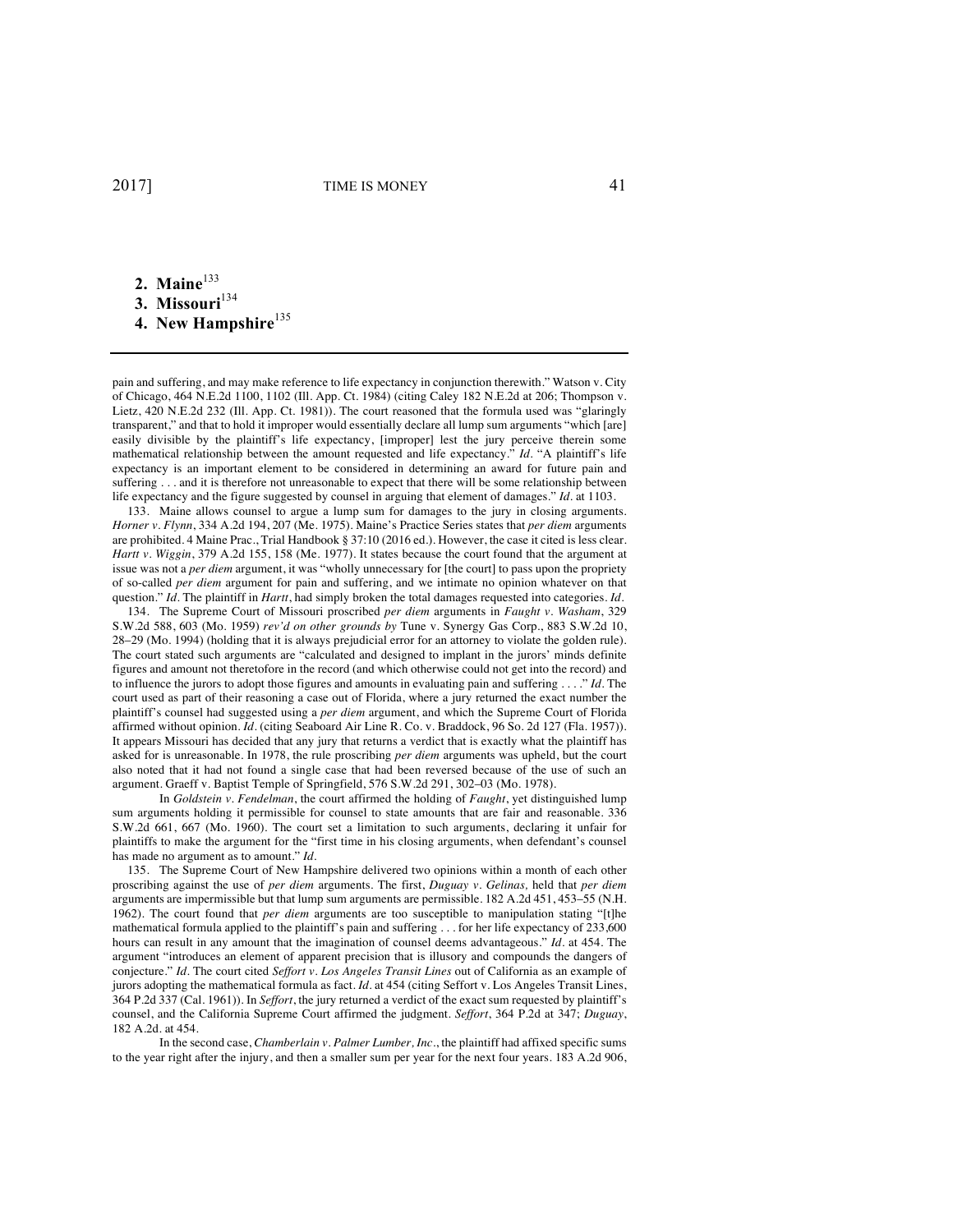**5. New York**<sup>136</sup> **6. North Dakota**<sup>137</sup> **7. South Carolina**<sup>138</sup>

908 (N.H. 1962). The court found that this violated the rule announced in *Duguay*. *Id.* This case is interesting, in that it disallows an argument that seems more reasonable, assigning higher amounts for pain and suffering in years when the pain is greater, rather than a uniform amount spread throughout the time of pain. Counsel in *Chamberlain* also made a traditional *per diem* argument, based on weeks, which the court deemed improper. *Id.*

136. New York's highest court, the Court of Appeals of New York, has never ruled on the *per diem* arguments. The closest they came was in *Tate v. Colabello*, in which they deemed the argument at issue not a *per diem* argument, stating "we have not had the opportunity to pass on [*per diem* arguments], this case does not present the occasion to do so." 445 N.E.2d 1101, 1103 (N.Y. 1983). Counsel had broken down the injury into time units, however, counsel did not assign specific amounts to those time units, nor multiply it out to reach a total amount of damages. *Id.* Interestingly, in the same opinion, the court upheld precedent that allows the plaintiff to make a lump sum argument. *Id.* (citing Rice v. Ninacs, 312 N.Y.S.2d 246, 251 (N.Y. App. Div. 1970)). Therefore, in New York, a plaintiff may argue a total lump sum, and break down pain and suffering into time periods so long as they do not assign amounts to those time periods nor do the math for the jury. *See, e.g.*, Miller v. Owen, 709 N.Y.S.2d 378, 378–79 (N.Y. Sup. Ct. 2000) (holding that plaintiff is able to state lump sum, but a *per diem* argument in opening statement is impermissible because dollar amounts were assigned to the time units).

137. In North Dakota, counsel may make a lump sum argument, provided "that the argument has some foundation in the evidence of the case." Brauer v. James J. Igoe & Sons Const., Inc., 186 N.W.2d 459, 475 (N.D. 1971). However, The Supreme Court of North Dakota deemed *per diem* arguments improper, as an invasion of the province of the jury. King v. Ry. Exp. Agency, Inc., 107 N.W.2d 509, 517 (N.D. 1961). The court held that such arguments amounted to counsel testifying, and permitting the argument creates a danger that "the jury will substitute counsel's suggested value of such items for evidence." *Id.* It is the jury's duty to determine what is a fair and reasonable verdict based on the evidence. *Id.* The *per diem* argument allows counsel to place figures before the jury that are not based on any evidence from the case. *Id.* The court stated that the arguments simply "back up and bolster the plaintiff's claim for pain and suffering . . . ." *Id.* Had plaintiff's counsel merely suggested that the jury create its own *per diem* formula in determining the damages, there would be no error. *Id.* But, because the counselor suggested amounts, and the jury might have adopted those amount, "the verdict would not be based on competent evidence in the record." *Id.* The court overturned the verdict, even though they held that the verdict was not excessive. *Id.*

138. South Carolina has a very interesting rule regarding *per diem* arguments. In *Harper v. Bolton* the Supreme Court of South Carolina held "it was error for the trial judge to permit counsel for the respondent to endorse on a blackboard his own personal opinion as to the *per diem* value of pain and suffering." 124 S.E.2d 54, 59 (S.C. 1962). The court used the familiar reasoning that by doing so, counsel is arguing to the jury facts with no foundation in evidence, and the "inferences [are] based on or drawn from facts which are not even admissible in evidence." *Id.* 

Another case in South Carolina dealing with *per diem* arguments held that when "counsel carefully refrained from giving his opinion as to the *per diem* value thereof, being careful to point out that only the jury could place a monetary value thereon; and we are of opinion that the use of the *per diem* formula for illustrative purposes was not error." Edwards v. Lawton, 136 S.E.2d 708, 711 (S.C. 1964). In *Edwards*, plaintiff's counsel told the jury it could use a number of methods to determine a reasonable award for pain and suffering, and that one possibility was a *per diem* formula. *Id.* at 709. "Now, if you decide, and you may decide, that he is entitled to fifteen dollars a day, or ten dollars a day, or five dollars a day, or nothing . . . ." *Id.* Plaintiff's counsel continually reminded the jury it was up to them to determine a value *per diem*, but also continually suggested figures, and multiplied them out to get total suggested awards. *Id.* It seems as though the court felt that since counsel gave not just one, but multiple suggestions to the jury while reminding it that it was entirely its decision, the court held that this was not an improper *per diem* argument under *Harper*. *Id.* at 709–11.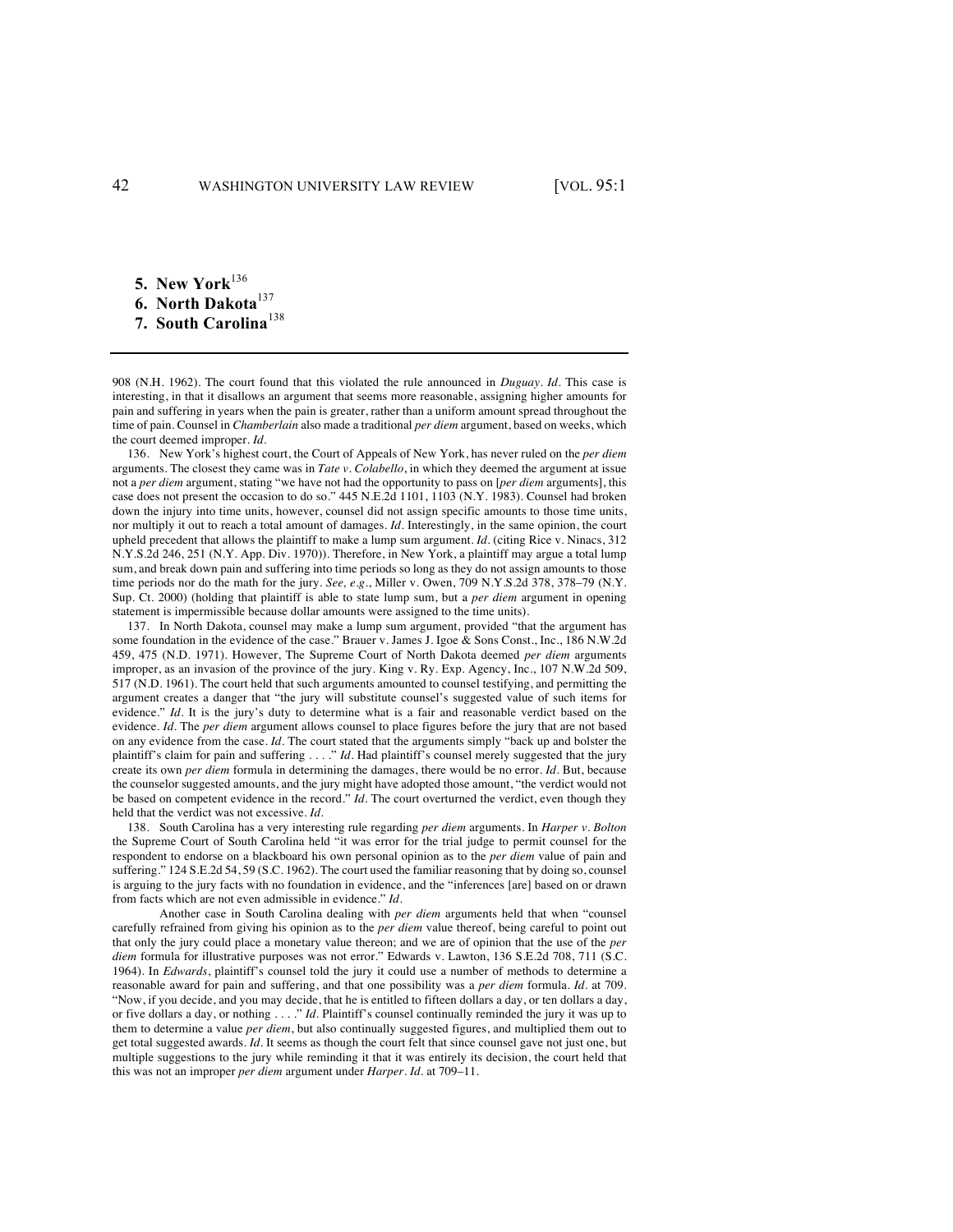# 8. Virginia<sup>139</sup>

# 9. Wisconsin<sup>140</sup>

It appears that South Carolina allows plaintiffs to make lump sum arguments on pain and suffering. In *Felder v. Johnson*, the Supreme Court of South Carolina affirmed a verdict in favor of the plaintiff. 257 S.E.2d 714, 716 (S.C. 1979). Plaintiff's counsel had argued amounts for medical bills and lost wages, and then a separate amount for "just not having a leg and not being able to do the things that people can do who have two good legs for the rest of his life of 39 years . . . ." *Id.* The defendant challenged the argument under *Harper*, and the Supreme Court deemed the argument was proper. *Id.*

139. Virginia has statutory authority for informing the jury the total amount of damages sought. VA. CODE ANN. § 8.01-379.1 (West 2015). Breaking damage arguments down into component parts, i.e., asking for a total specific sum for pain and suffering, is also permissible. Wakole v. Barber, 722 S.E.2d 238, 241 (Va. 2012). On the other hand, Virginia does not permit *per diem* arguments on pain and suffering, as the Supreme Court deemed that such arguments invade the province of the jury. Certified T.V. & Appliance Co. v. Harrington, 109 S.E.2d 126, 131 (Va. 1959). To the court, the argument "may tend to instill in the minds of the jurors impressions not founded on the evidence. Verdicts should be based on deductions drawn by the jury from the evidence presented and not the mere adoption of calculations submitted by counsel." *Id.*

140. In holding that *per diem* arguments are impermissible, the Supreme Court of Wisconsin started by pointing out that few trial judges in the state had allowed them. Affett v. Milwaukee & Suburban Transp. Corp., 106 N.W.2d 274, 277 (Wisc. 1960). The court also held the arguments are "pure speculation by counsel, which is not supported by the evidence and present matters which do not appear in the record." *Id.* at 279. The court points out that pain is not uniform for the plaintiff over their life, and there is no mathematical formula which can account for the varying degrees of pain from day to day. *Id.* It is used to make a certain amount of money seem reasonable by showing that it really is only a small amount of money on a day to day basis. *Id.* The court took issue with this in that it establishes "a fixed standard to displace the jury's concept of what is a fair and reasonable amount to compensate for the pain and suffering sustained . . . ." *Id.* at 279–80. Another contention the court has with the argument is "[t]he absurdity of a mathematical formula is demonstrated by applying it to its logical conclusion. If a day may be used as a unit of time in measuring pain and suffering, there is no logical reason why an hour or a minute or a second could not be used, or perhaps even a heart beat [sic] since we live from heart beat [sic] to heart beat [sic]." *Id.* at 280. In a later case, the Supreme Court of Wisconsin affirmed a verdict, even though the plaintiff used a *per diem* argument, because the defendant was not timely in objecting to its use. Miles v. Ace Van Lines & Movers, Inc., 241 N.W.2d 186, 189 (Wisc. 1976).

Attorneys are permitted to make lump sum arguments for pain and suffering. *Affett*, 106 N.W.2d at 280. The Supreme Court also took away much of the trial courts' discretion on allowing lump sum arguments they feel are unreasonable, holding that the test is not the trial judge's belief of a reasonable award, but the juries'. Fischer v. Fischer, 142 N.W.2d 857, 861 (Wisc. 1966), *rev'd on other grounds by* Matter of Stromsted's Estate, 299 N.W. 2d 226 (Wic. 1980) (concerning who is a party to a contract when the husband consents to medical procedures for his wife). The court rejected the idea that to ask for too large or too small of an amount was an ethics violation, quoting a prior case: "The measurement of pain and suffering is so patently thorny that the yardstick used by counsel should not be condemned merely because the court considers it too long or too short." *Id.* (quoting Halsted v. Kosner, 118 N.W.2d 864, 866 (Wisc. 1963)). The court had faith in the jury's ability to discern or reject extremes in the appraisal of damages, and we conclude that if trial counsel is permitted to express their own subjective advocate's appraisal of damages that demands completely unsupported by evidence will be rejected by the jury. The probability of a "backfire" in the event of an unreasonable demand is likely to make this phase of trial advocacy self-policing. *Id.* at 862.

In *Fisher*, the trial judge had sustained an objection to plaintiff's counsel stating a lump sum request for pain and suffering. *Id.* at 860–61. The Supreme Court was concerned that in doing so, the judge had tipped to the jury that he felt such an amount was unreasonable. *Id.* at 863.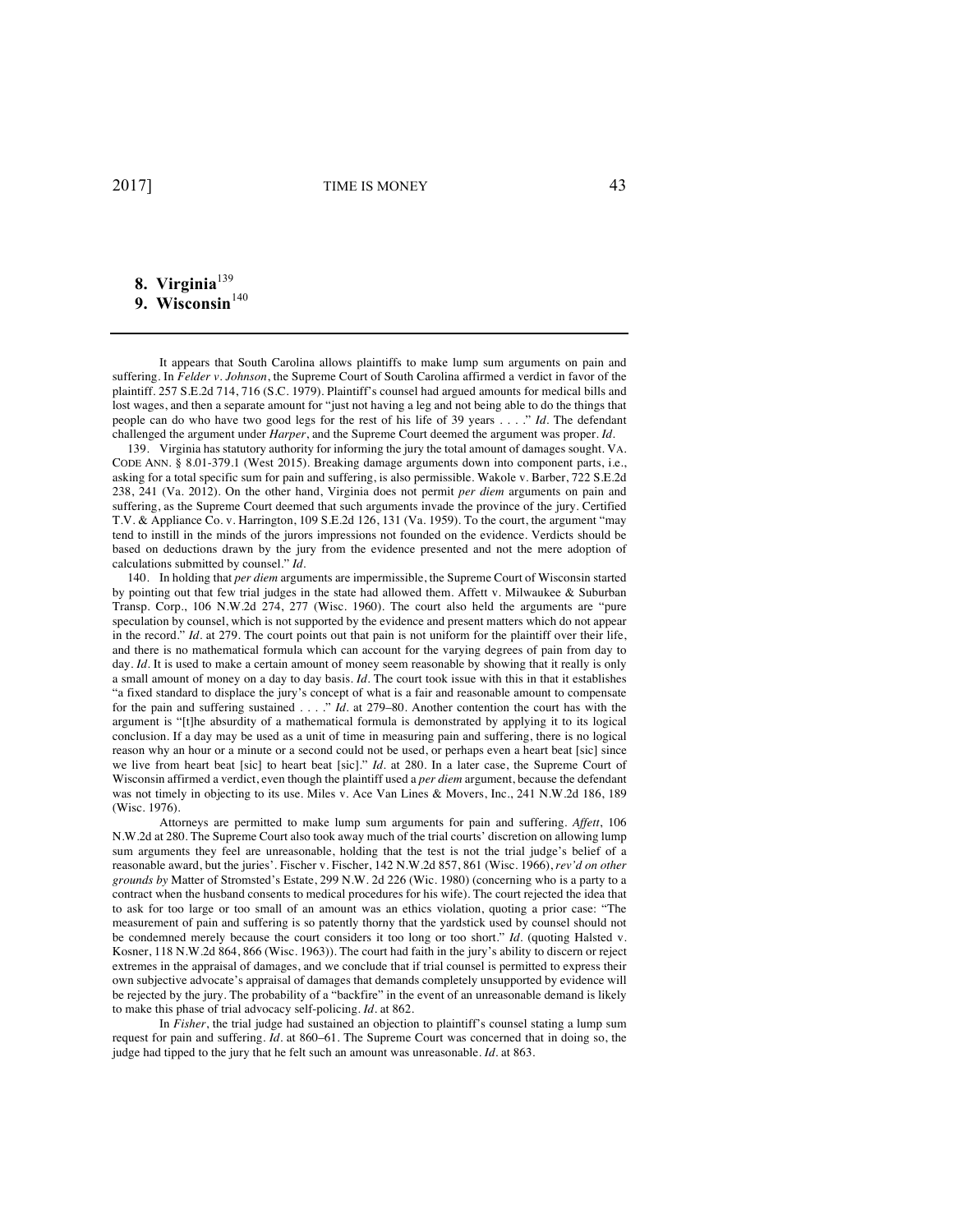The states that allow some form of *per diem*, but that do not allow lump sum demands are:

- **1. New Jersey**<sup>141</sup>
- 2. Massachusetts<sup>142</sup>

The states that prohibit both lump sum and *per diem* are:

- 1. Delaware<sup>143</sup>
- 2. Pennsylvania<sup>144</sup>
- **3. West Virginia**<sup>145</sup>

141. N.J. Ct. R. 1:7-1(b) allows either party to argue that "unliquidated damages be calculated on a time-unit without reference to a specific sum." *Id.* The judge must give a limiting instruction that it is argument only, and not evidence. *Id.*

142. The *Massachusetts Practice Series* states that it is improper for counsel to make a lump sum argument to the jury without citing any authority for the rule. 43 MASS. PRAC., TRIAL PRACTICE § 19.20 (2d ed. 2013). The Massachusetts rule on *per diem* arguments seems to be similar to the statutory rules in New Jersey, in that they may break down the time of pain and suffering into smaller units, without assigning a total value. *See* Cuddy v. L & M Equipment Co., 225 N.E.2d 904, 908 (Mass. 1967). In the argument at issue in *Cuddy*, plaintiffs used a quasi *per diem* argument, noting life expectancy of the plaintiff, and suggesting a number of possible sums per week, while also reminding the jury that it was up to it to determine the value. *Id.* at 908 n.3. Counsel also told the jury they could reject the life expectancy given in evidence, and determine its own life expectancy for the plaintiff. *Id.* The court expressly states that it is not deciding on the propriety of *per diem* arguments, but goes on to say that "[w]hatever dangers such a line of argument may be thought to present, those dangers were adequately forestalled by the judge's charge to the jury." *Id.* at 909. The practice series also suggests that plaintiff's attorneys break down life expectancy into days, and then ask the jury to determine a value per day for pain and suffering. 43 MASS. PRAC., TRIAL PRACTICE § 19.15 (2d ed. 2013).

143. Delaware has a rule proscribing *per diem* arguments that dates back to the 1958 case *Henne v. Balick*. 146 A.2d 394 (Del. 1958). The Delaware Supreme Court gave the defendant a new trial because the plaintiff had used a *per diem* argument for pain and suffering. *Id.* at 398. The court reasoned that because pain is different for different individuals, and even varies in degree day to day for the same individual, a *per diem* argument is improper. *Id.* The court also held it improper because no court would allow an expert to testify that an individual experiences a specified dollars' worth of pain per day, so therefore an attorney may not assert that which an expert may not. *Id.* Such a determination is left for the jury. *Id.* The argument was "speculation of counsel for plaintiff unsupported by the evidence" and was used "solely to introduce and keep before the jury figures out of all proportion to those which the jury would otherwise have had in mind, with the view of securing from the jury a verdict much larger than that warranted by the evidence." *Id.*

144. Pennsylvania does not allow lump sum nor *per diem* arguments, providing little reasoning in both cases deciding the issues. In holding lump sum arguments impermissible in "cases where the damages are unliquidated and incapable of measurement by a mathematical standard," the court merely states "they tend to instill in the minds of the jury impressions not founded upon the evidence." Stassun v. Chapin, 188 A. 111 (Pa. 1936). For its rule proscribing *per diem* arguments, the Supreme Court of Pennsylvania simply stated that they are "of course improper." Ruby v. Casello, 201 A.2d 219, 220 (Pa. 1964).

145. West Virginia bars the use of *per diem* arguments under the court's reasoning that "[t]here can be no doubt that if the mathematical formula arguments were permitted, verdicts would be increased materially because of the emotions of sympathy, prejudice or compassion." Crum v. Ward, 122 S.E.2d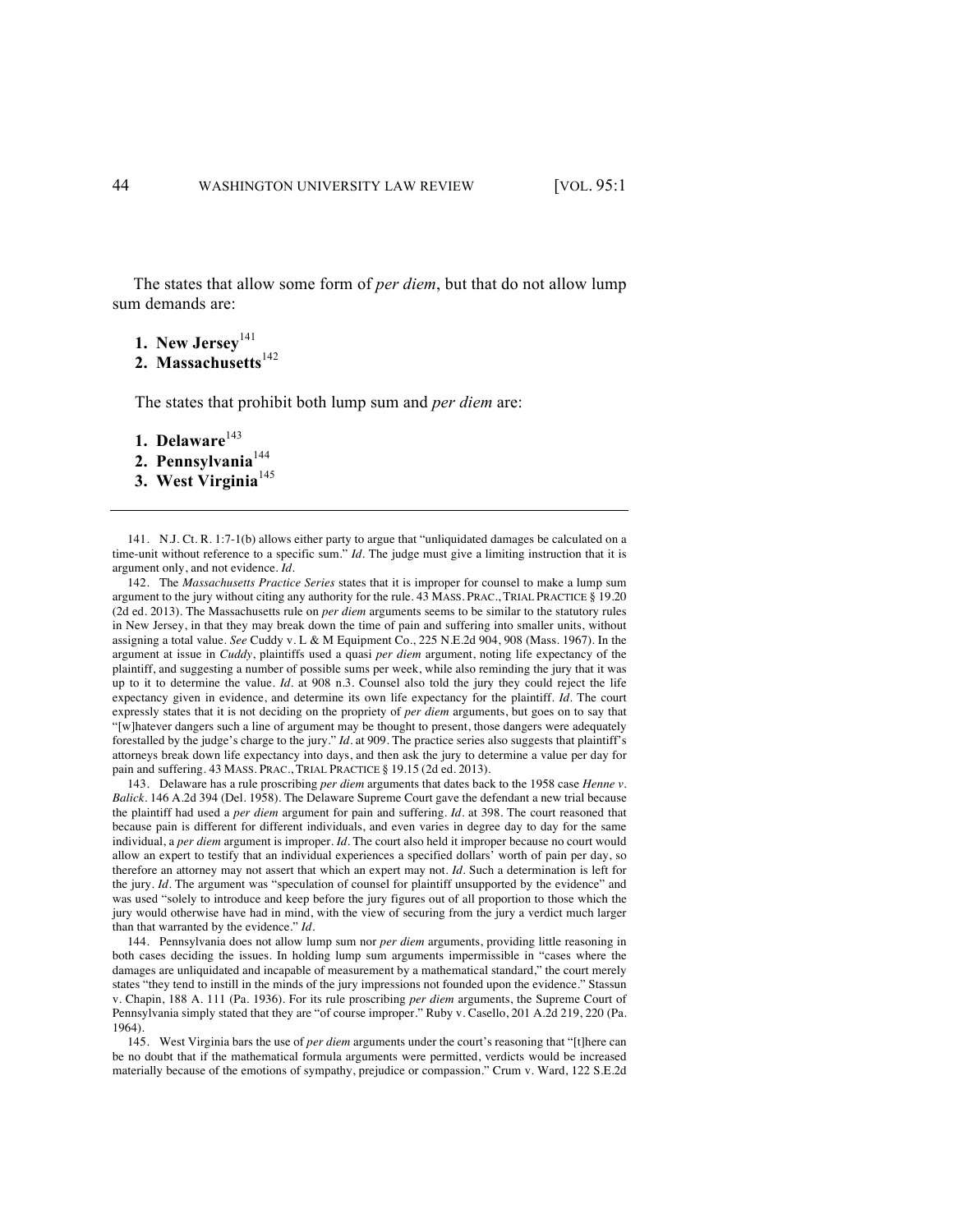# **4. Wyoming**<sup>146</sup>

States that defy categorization are:

**1. Arizona**<sup>147</sup>

18, 27 (W.Va. 1961). In an extensive opinion on the issue, the Supreme Court of West Virginia recited much of the *Botta* case, diving into psychological aspects of the argument without citing any references. *Id.* The court was concerned with the power of suggestion, with its "immeasurable effects," and that "[t]o merely suggest the existence of pain and suffering, especially pain and suffering of a fellow human being, engenders or activates such complex emotions as sympathy, prejudice, compassion and caprice that exist in every normal person, including each of the twelve jurors, and creates a fervent, resolute desire to relieve or aid the sufferer." *Id.* at 26. Furthermore, the power of suggestion is even more dangerous in the hands of experienced, learned and eloquent counsel, and even more greatly enhanced by the action of the trial judge in telling the jury, which he effectively does by approving or permitting the argument, that the suggestion of money value of pain and suffering is a reasonable argument and is justifiable, notwithstanding the complete absence of facts related to money value thereof. *Id.* at 26–27.

As for lump sum arguments, it seems as though West Virginia does not like the plaintiff making any statement about monetary figures for any type of damages. *See* Bennet v. 3 C Coal Co., 379 S.E.2d 388 (W.Va. 1989). In *Bennett*, the court held that "the better practice is to avoid mentioning to the jury the amount sued for, but such disclosure alone may not be reversible error." *Id.* at 397. The court found four reasons for prejudicial error in that case: (1) the only damages sought in the case were for mental distress and punitive; (2) amount was stated in both opening and closing; (3) the jury returned a verdict in the exact amount requested by plaintiff; and (4) there was no instruction on "how to assess either compensatory or punitive damages." *Id.*

146. Wyoming rejected the propriety of the use of *per diem* arguments in *Henman v. Klinger*. 409 P.2d 631 (Wyo. 1966). After the perfunctory recitation of decisions from other states, the court started its own analysis by stating that "[n]o witness can testify as to a *per diem* value for pain and suffering . . . . Pain and suffering are not dealt with as a commodity in the marketplace." *Id.* at 634. The amount to be awarded is to be determined by the jury, and the court took exception to the argument that not allowing *per diem* arguments leads to blind guesses by the jury, stating "[h]ow can the jury function be aided by an argument which necessarily is premised on assumptions of fact having no evidentiary basis and tempered only by the candor of counsel advancing such an argument?" *Id.* The court prefers the estimates of jurors over counsel, as counsel's guesses are "nothing more than a device to clothe with an aura of reasonableness the often fantastic claims made for such an element of damage and hence a technique tending primarily to mislead the jury." *Id.* The Wyoming Supreme Court, as well as the trial court during the motion for a new trial, found error in allowing the *per diem* argument over objection, but decided the error was not prejudicial, because the amount awarded was not excessive. *Id.* at 635. Interestingly, in a later case, the Supreme Court of Wyoming held that the question "[t]his pain, what is it worth, a dollar a day, a dollar a week?" fell short of being a *per diem* argument proscribed against in *Henman*. Combined Ins. Co. of Am. v. Sinclair, 584 P.2d 1034, 1050 (Wyo. 1978).

There is no Supreme Court of Wyoming opinion deciding the propriety of lump sum arguments, so Wyoming is a good candidate for a polling of practitioners when it comes to lump sum arguments.

147. In Arizona, the permissibility of a *per diem* argument is left up to the trial judge. O'Rielly Motor Co. v. Rich, 411 P.2d 194, 200 (Ariz. Ct. App. 1966). In *O'Rielly*, the plaintiff used a chart showing pain and suffering damages with suggested dollars-per-year awards in the closing statements.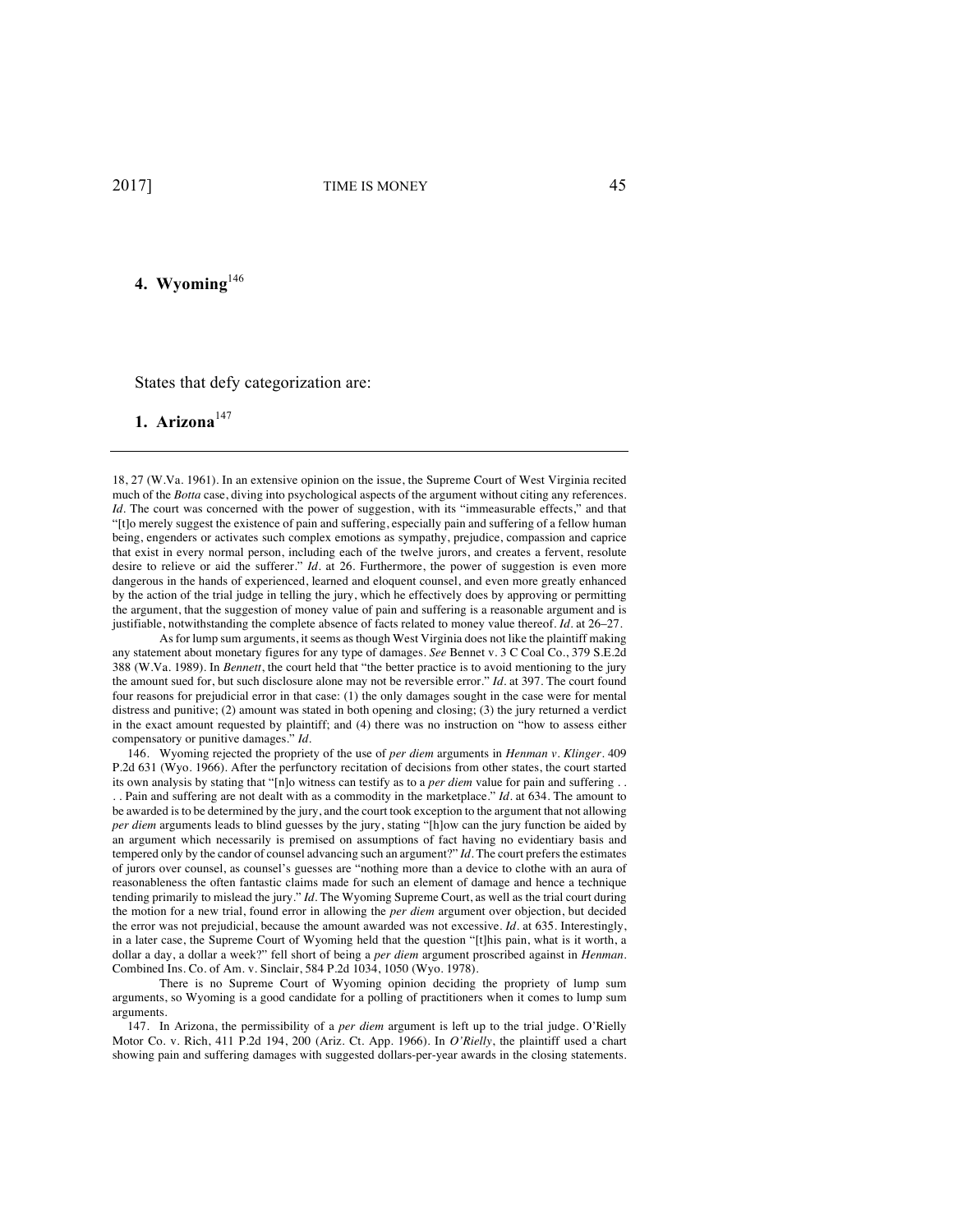- 2. Arkansas<sup>148</sup>
- 3. Maryland<sup>149</sup>
- **4. Montana**<sup>150</sup>
- 5. Nebraska<sup>151</sup>
- **6. Nevada**<sup>152</sup>

*Id.* The Court of Appeals, noting the *Botta* ruling and a number of competing rulings, held that because a cautionary instruction had been given and the damages award was not being contested as unreasonable, it would not overrule the sound judgment of the trial judge. *Id.* If the defendant fails to object to the use of *the per diem* argument, it constitutes a waiver. Myers v. Rollette, 439 P.2d 497, 500 (Ariz. 1968).

148. Arkansas, like Arizona, leaves the decision on *per diem* to the discretion of the trial court. Vanlandingham v. Gartman, 367 S.W.2d 111, 113 (Ark. 1963). The court held that when "it is perfectly clear that the figures on the chart or blackboard were nothing more than argument by counsel, we cannot say there was an abuse of discretion by the trial court in permitting its use." *Id.* The court acknowledges counter holdings from other courts, but holds that as long as there is evidence of pain and suffering, a plaintiff may make arguments as to the value of those damages. *Id.* at 114.

149. Maryland is another state that leaves the determination on *per diem* arguments in the hands of the trial judges. Bauman v. Woodfield, 223 A.2d 364, 373 (Md. 1966). The Court of Appeals of Maryland held in *Bauman* that while *per diem* arguments are permissible, the trial judge refusing to allow the plaintiff's *per diem* argument was not reversible error. *Id.* The court did explain some other rules for *per diem* arguments. *Id.* They are permissible in opening or closing statements, and if the argument is first made in closing, then the opposing party should be given the opportunity to rebut the argument. *Id.*

150. Montana leaves "the propriety of counsel's use of a *per diem* argument to the sound discretion of the trial court." Vogel v. Fetter Livestock Co*.*, 394 P.2d 766, 772 (Mont. 1964) (citing Wyant v. Dunn, 368 P.2d 917, 920 (Mont. 1962)). In *Wyant*, the court differentiated *Botta*, by acknowledging that in Montana, the complaint is read to the jury. *Wyant*, 368 P.2d at 920. The court in *Vogel* held that although the judge should have given a limiting instruction on *per diem* arguments, the failure to do so did not result in any prejudice against the defendant, and was not reversible error. *Vogel*, 394 P.2d at 772.

151. Nebraska allows *per diem* arguments, however the rule is based on some interesting interpretation of the primary case for the state. *Baylor v. Tyrrell*, 131 N.W.2d 393 (Neb. 1964), *rev'd on other grounds by*, Larsen v. First Bank, 515 N.W. 2d 804 (Neb. 1994) (dealing with pleading contributory negligence). In *Tyrrell*, the court decided not to take on the permissibility of *per diem* arguments, specifically stating "[a]ssuming, but not deciding, that the use of a mathematical formula is error . . . . " *Id.* at 398. The court used this assumption to hold that the argument at issue was not even a *per diem* argument. *Id.* Plaintiff's counsel merely broke the pain and suffering damages into five different areas: time spent in the hospital, post hospital/pretrial, future damages, mental suffering, and loss of earning capacity. *Id.* at 396. The court differentiated the argument from a traditional *per diem* argument that breaks the damages down into hours or days, and multiplies that by a specific dollar amount. *Id.* at 398. The court held that assigning lump sums to the different time periods was just a modified lump sum argument, which is permissible in Nebraska. *Id.*

The next time the Nebraska Supreme Court addressed the issue was over forty years later. *Richardson v. Children's Hosp.*, 787 N.W.2d 235 (Neb. 2010). The court started by saying that "the conduct of final argument is within the sound discretion of the trial court, and absent abuse of discretion, the trial court's ruling regarding final argument will not be disturbed." *Id.* at 245. The court went on to interpret *Baylor* to hold that traditional *per diem* arguments are permissible. *Id.* at 246. Verdicts should be assessed on their reasonableness, and whether the evidence supports them. *Id.*

152. The Supreme Court of Nevada laid out it's reasoning for the propriety of *per diem* arguments in *Johnson v. Brown*. 345 P.2d 754, 759 (Nev. 1959). Pointing out the difference between New Jersey law that does not allow the *ad damnum* to be read to the jury (one of the main reasons behind the *Botta* holding), and Nevada law which allows for that, the court held that the permissibility of such arguments are within the discretion of the trial judge. *Id. See* NEV. REV. STAT. ANN. § 16.090 (West 2013) (Nevada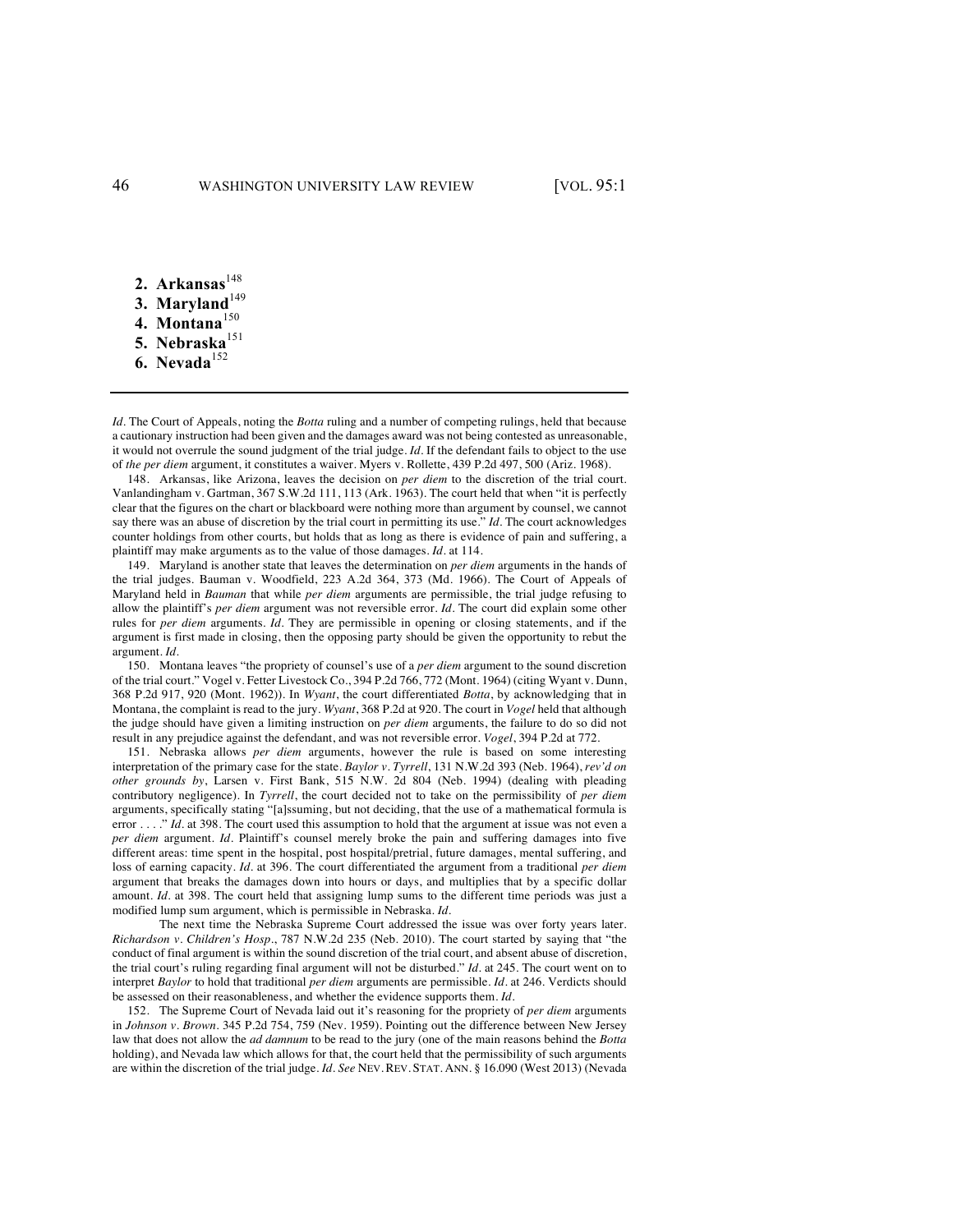# **7.** Utah<sup>153</sup> 8. Washington<sup>154</sup>

The states without final decisions from the court of final resort are:

# 1. Tennessee<sup>155</sup>

154. *Per diem* arguments are permissible in Washington. Jones v. Hogan, 351 P.2d 153, 159 (Wash. 1960). After discussing the pros and cons of allowing *per diem* arguments quoting extensively from *Ratner v. Arrington* out of Florida, the court agreed with Nevada's recent holding in *Johnson*, allowing them because in Washington it is permissible to read the *ad damnum* to the jury. *Id.* at 158. "Counsel is allowed a rather wide latitude in jury argument, which is wisely left in the hands of the trial judge . . . ." *Id*. at 159.

155. The Supreme Court of Tennessee has yet to rule on the propriety of *per diem* arguments. *See* Elliot v. Cobb, 320 S.W.3d 246, 252 (Tenn. 2010) (Koch, J., concurring) ("Accordingly, this opinion should not be construed as necessarily approving '*per diem*' arguments that are frequently used by lawyers to guide jurors in assessing noneconomic damages . . . . Issues relating to the propriety of particular arguments must await the appropriate cases.") (citations omitted) (emphasis added). *Elliot* also cleared up some conflicting statutes regarding arguing noneconomic damages. In Tennessee, plaintiffs have the statutory right "to argue the worth or monetary value of pain and suffering to the jury; provided, that the argument shall conform to the evidence or reasonable deduction from the evidence in such case." TENN. CODE § 20-9-304 (2009). But another statute states "[i]n a health care liability action the pleading filed by the plaintiff may state a demand for a specific sum, but such demand shall not be disclosed to the jury during a trial of the case . . . ." TENN. CODE § 29-26-117 (2012).

In *Elliot*, the Court held that precedent relied upon by the defendant in arguing that section 29- 26-117 precluded a medical malpractice plaintiff from arguing any specific sums for pain and suffer was merely dicta. *See Elliot*, 320 S.W.3d at 250; s*ee also,* Runnells v. Rogers, S.W.2d 87, 91 (Tenn. 1980) (reading of the *ad damnum* was harmless error "beyond doubt"); Guess v. Maury, 726 S.W.2d 906, 918– 20 (Tenn. Ct. App. 1986) (statement of plaintiff's counsel that the case was "possibly a multi-milliondollar lawsuit" was violation of court's instructions, but case was decided on other grounds); DeMilt v. Moss, No. 02A01-9611-CV-00283 1997 WL 759440, at \*7 (Tenn. Ct. App. 1997) (statement of counsel requesting a specific sum of money for four years of pain was just further reason for granting a new trial, in a case where the issue was not before the court on appeal). The court then goes on to hold that section 29-67-117 proscribes reading the *ad damnum* from the complaint to the jury, but allows the plaintiff to argue the worth of pain and suffering in closing argument. *Elliot*, 320 S.W.3d at 251. The concurrence was written to reemphasize that the argument must "conform to the evidence or reasonable deductions from the evidence." *Id.* at 252 (Koch J., concurring) (quoting TENN. CODE ANN. § 20-9-304 (2009)).

still allows the pleadings to be read by counsel). When deemed permissible, it may only be used for "illustrative purposes," and it must be premised by a warning that it is not evidence. *Johnson*, 345 P.2d at 759. The court affirmed the lower court's ruling that the argument was permissible. *Id.*

<sup>153.</sup> Utah is another state that leaves the decision on the propriety of the *per diem* argument in the hands of the trial judge. Olsen v. Preferred Risk Mut. Ins. Co., 354 P.2d 575, 576 (Utah 1960). The Supreme Court of Utah, after briefly citing cases from other states on the issue, stated that trial judges in the state had customarily allowed such arguments. *Id.* The concurrence to the case made a strong case for trial judges allowing the argument. *Id.* at 576–78 (Crockett, C.J., concurring). Chief Justice Crockett stated that precluding counsel from discussing amounts for noneconomic damages would in essence preclude them from discussing the entire issue of noneconomic damages. *Id.* at 578 (Crockett, C.J., concurring). "If he can talk about it at all and mention some gross figure, which it has always been assumed he could do, it would seem no more harmful to invite the jury's attention to a process of analysis and reasoning with respect thereto based upon the time involved and reasonable compensation therefor." *Id.* (Crockett C.J., concurring).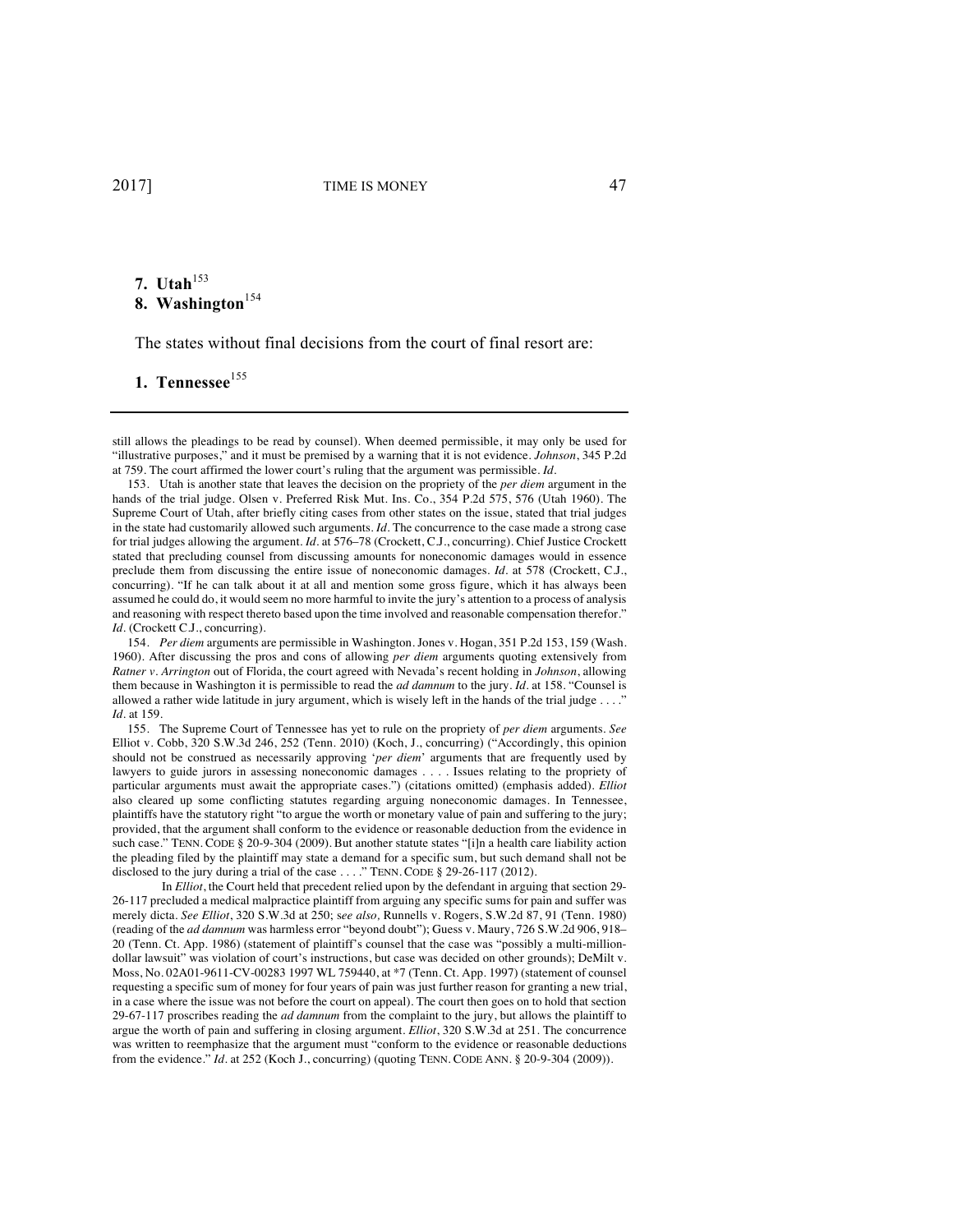**2.** Texas<sup>156</sup>

- 3. Oklahoma<sup>157</sup>
- **4. South Dakota**<sup>158</sup>

156. While the Supreme Court of Texas has yet to rule on the propriety of *per diem* arguments, some of the courts of civil appeals have approved of the *per diem* arguments. *See, e.g.*, Hernandez v. Baucum, 344 S.W.2d 498, 500 (Tex. Civ. App. 1961) ("We consider it fair argument and a rational approach to treat damages for pain the way it was endured, month by month, and year by year.").

157. While the often-cited American Law Reports article *Per Diem or Similar Mathematical Basis for Fixing Damages for Pain and Suffering*, groups Oklahoma with states that hold *per diem* arguments impermissible, the only case it cites evaded ruling on the issue. James O. Pearson, Jr., Annotation, *Per Diem or Similar Mathematical Basis for Fixing Damages for Pain and Suffering*, 3 A.L.R.4th 940, 959 §5 (1981). In *Missouri-Kansas-Texas R. Co. v. Jones*, the court held that "[i]f we agreed with the opinions of some other courts (cited by defendant's counsel) as to the impropriety, and great *potential* for producing excessive verdicts, of using a blackboard before a jury as plaintiff's counsel did, still we would have to recognize, under the harmless error doctrine, and, in accord with those same opinions, that the test of prejudice to defendant, in an error such as the one complained of, is: *Whether or not it resulted in an excessive verdict?*" 354 P.2d 415, 420 (Okla. 1960) (original emphasis).

158. South Dakota has no opinion on the propriety of *per diem* arguments for pain and suffering. The closest it has come was a decision on *per diem* arguments for loss of earning power. Jennings v. Hodges, 129 N.W.2d 59, 64 (S.D. 1964). In appealing the trial court's ruling allowing the plaintiff to suggest \$5 or \$10 per week for loss of earning power, the defendant cited the *King* case out of North Dakota. *Id.* (citing *King*, 107 N.W.2d 509, 514 (N.D. 1961)). The South Dakota court pointed out that *King* only proscribed *per diem* for pain and suffering, but since the damages at issue in *King* "had been testified to and there was specific evidence" to them, the argument was proper. *Id.* In *Jennings*, the court also noted the trial courts statement that the jury was not bound to the arguments of counsel. *Id.*

In a case concerning damages for wrongful death, the Supreme Court of South Dakota held that it was reversible error for counsel to request a lump sum award in closing argument, where they had offered no "specific evidence or testimony regarding the pecuniary value of the decedent's services[.]" Estate of He Crow v. Jensen, 494 N.W.2d 186, 192 (S.D. 1992). The argument at issue was: "I'm going to ask you to give the children for the loss of their mother for the pecuniary loss 50,000 a year for 20 years until they reach the age of maturity." *Id.* at 191. The jury returned a verdict that corresponded to the exact amount requested. *Id.*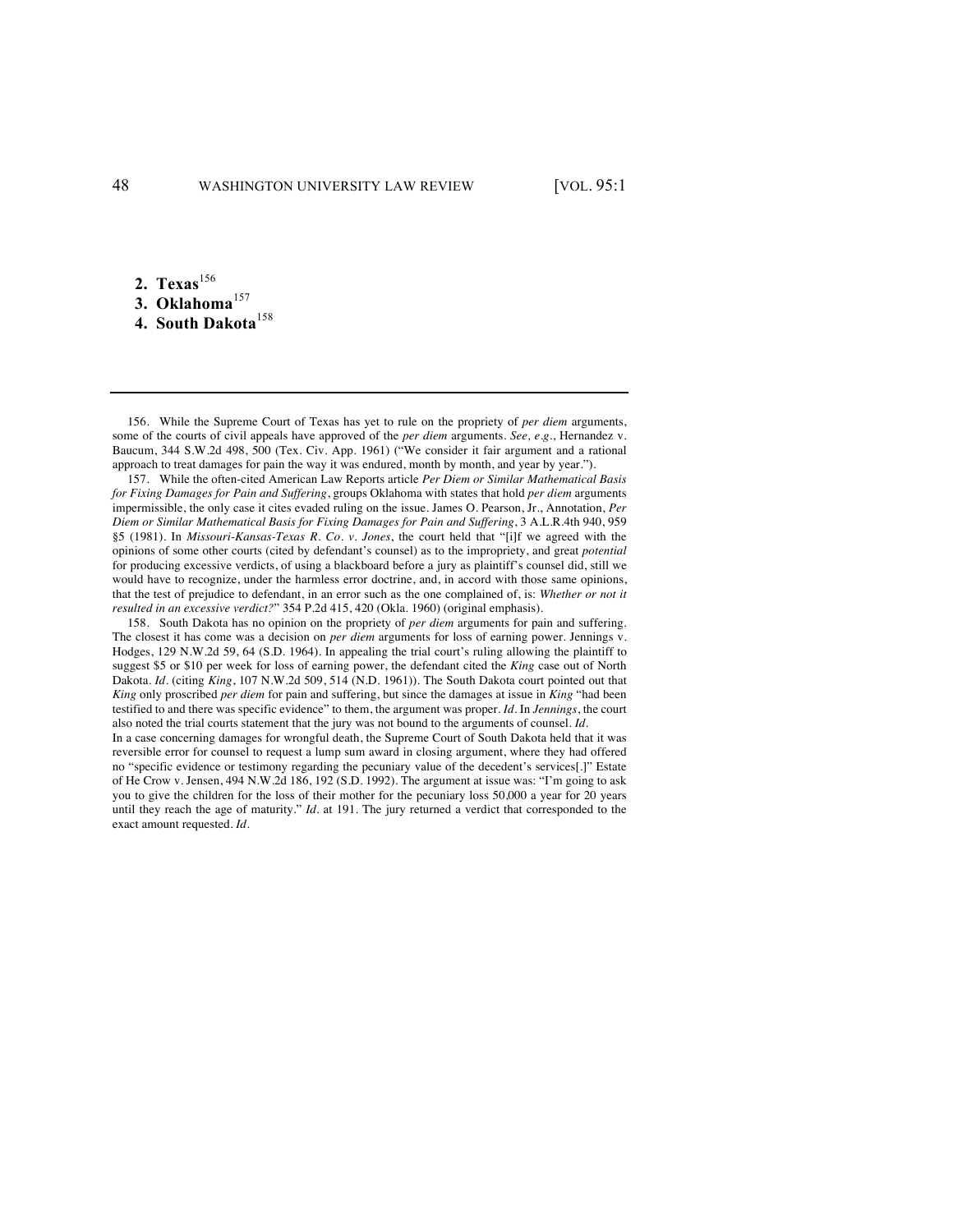### *B. Histogram of Damages Awards by Scenario*



*C. Regression Analysis*

The following tables report three logistic regression models that predict damages and expected value, respectively. For the damages analysis, only mock juror awards that found the defendant liable were used. In the basic model, the variables Lump Sum and *Per Diem* are dummy variables that refer to the plaintiff's attorney's closing arguments. Lump Sum refers to the plaintiff's attorney requesting \$5 million. *Per Diem* refers to the plaintiff's attorney characterizing the plaintiff's injury in terms of 4,979,520 minutes of pain and suffering. In the second model, we added the "Age" variable.

In the third model, we added all our demographic information. Gender is a dummy value which is positive if the participant was a male. Hispanic, Asian, Black or African American, and White are separate dummy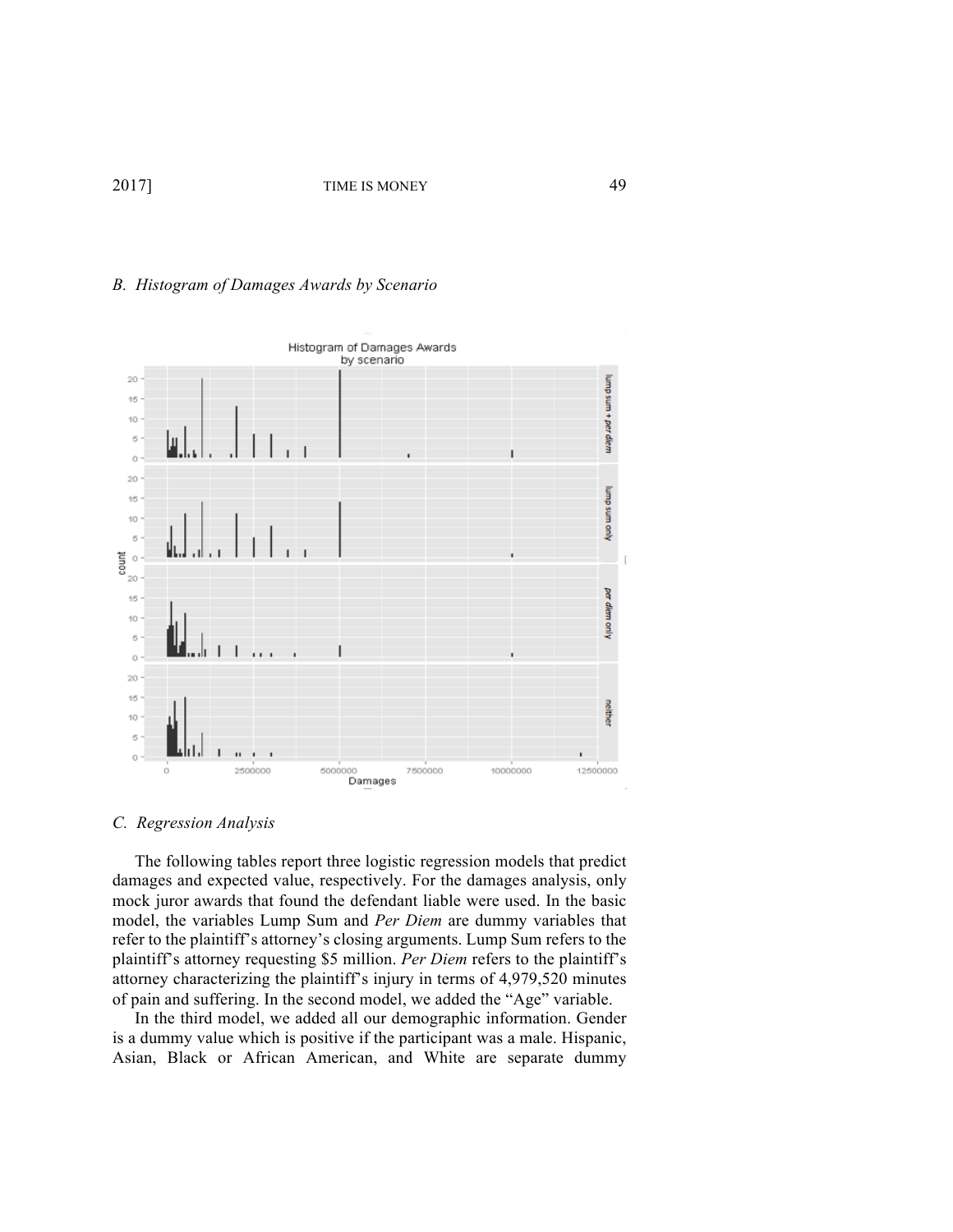variables. We did not include ethnicity variables in the third "damages only" regression because of the small number of mock jurors that fell into these categories.

The "Education" variable increased with additional education. It ranged from 1 to 9, with 1 representing elementary school and 9 representing a doctorate degree. The "Income" variable was higher for larger incomes. It ranged from 1 to 13 with 1 representing less than \$10,000 and 13 representing \$200,000 or more. Finally, the "Politics" variable ranged from 1 to 7 with 1 representing "I strongly prefer the Democrats" to 7 representing "I strongly prefer the Republicans."

| Variable      | <b>Basic Model</b> | Basic + Edu<br>Model | All Model                 |
|---------------|--------------------|----------------------|---------------------------|
| Lump Sum      | 1,368,211***       | 1,363,612***         | 1,352,952***              |
| Per Diem      | 195,963            | 195,758              | 203,945                   |
| Gender (male) |                    |                      | $-149,855$                |
| Age           |                    |                      | 4,283                     |
| Hispanic      |                    |                      | 163,232                   |
| Education     |                    | $-35,307$            | $-37,940$                 |
| Income        |                    |                      | $-5,252$                  |
| Politics      |                    |                      | $-29,533$                 |
| Intercept     | 496,389***         | 640,479***           | $698,989$ <sup>**</sup> ) |
| Multiple R2   | .186               | .191                 | .179                      |

**Table A1. Regression Models for Damages Only**

\* p<.05, \* \*p<.01, \*\*\* p <.001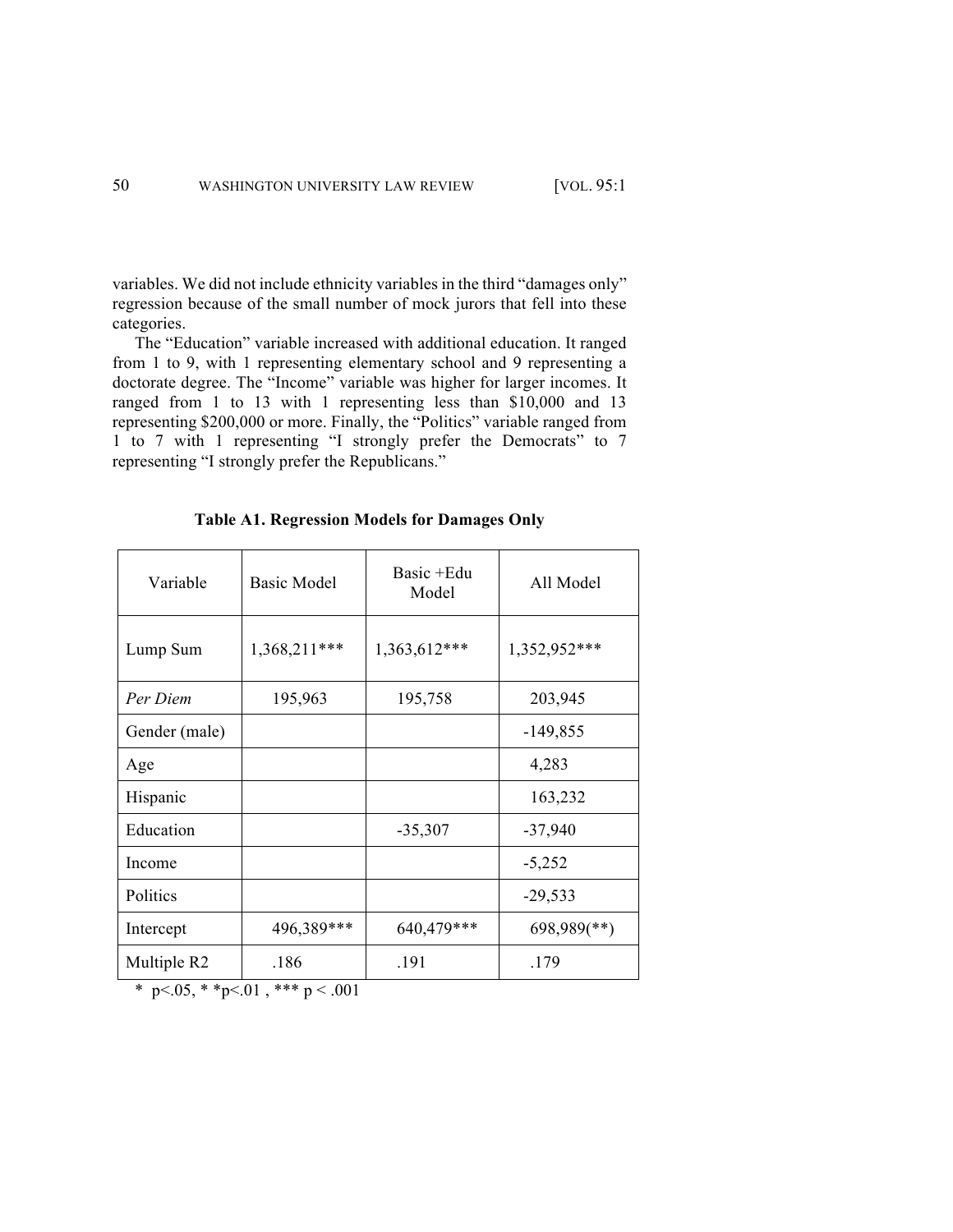| Variable        | <b>Basic</b><br>Model <sup>159</sup> | Basic +Edu<br>Model | All Model   |
|-----------------|--------------------------------------|---------------------|-------------|
| Lump Sum        | 779,029***                           | 770,109***          | 764,796***  |
| Per Diem        | 226,757*                             | 231,683*            | 239,713*    |
| Gender (male)   |                                      |                     | $-68,212$   |
| Age             |                                      |                     | $-33.6$     |
| Hispanic        |                                      |                     | $-105, 178$ |
| Asian           |                                      |                     | $-96,172$   |
| <b>Black</b> or |                                      |                     | $-33,915$   |
| African         |                                      |                     |             |
| American        |                                      |                     |             |
| White           |                                      |                     | $-184,814$  |
| Education       |                                      | $-75,736*$          | $-78,067*$  |
| Income          |                                      |                     | $-5,756$    |
| Politics        |                                      |                     | $-39,975$   |
| Intercept       | 210,784*                             | 526,707**           | 898,748*    |
| Adjusted        | .0889                                | .0933               | .0887       |
| Multiple R2     |                                      |                     |             |

\* p <.05, \* \* p <.01, \* \* \* p < .001

<sup>159</sup> For the basic model, the residuals from the linear regression are not consistent with the assumption of independent identically distributed normal residuals. However, examination of bootstrap confidence intervals for the regression coefficients confirm that the p-values for the intercept and anchor are less than 0.001, while the p-value for the *per diem* coefficient is approximately 0.02.